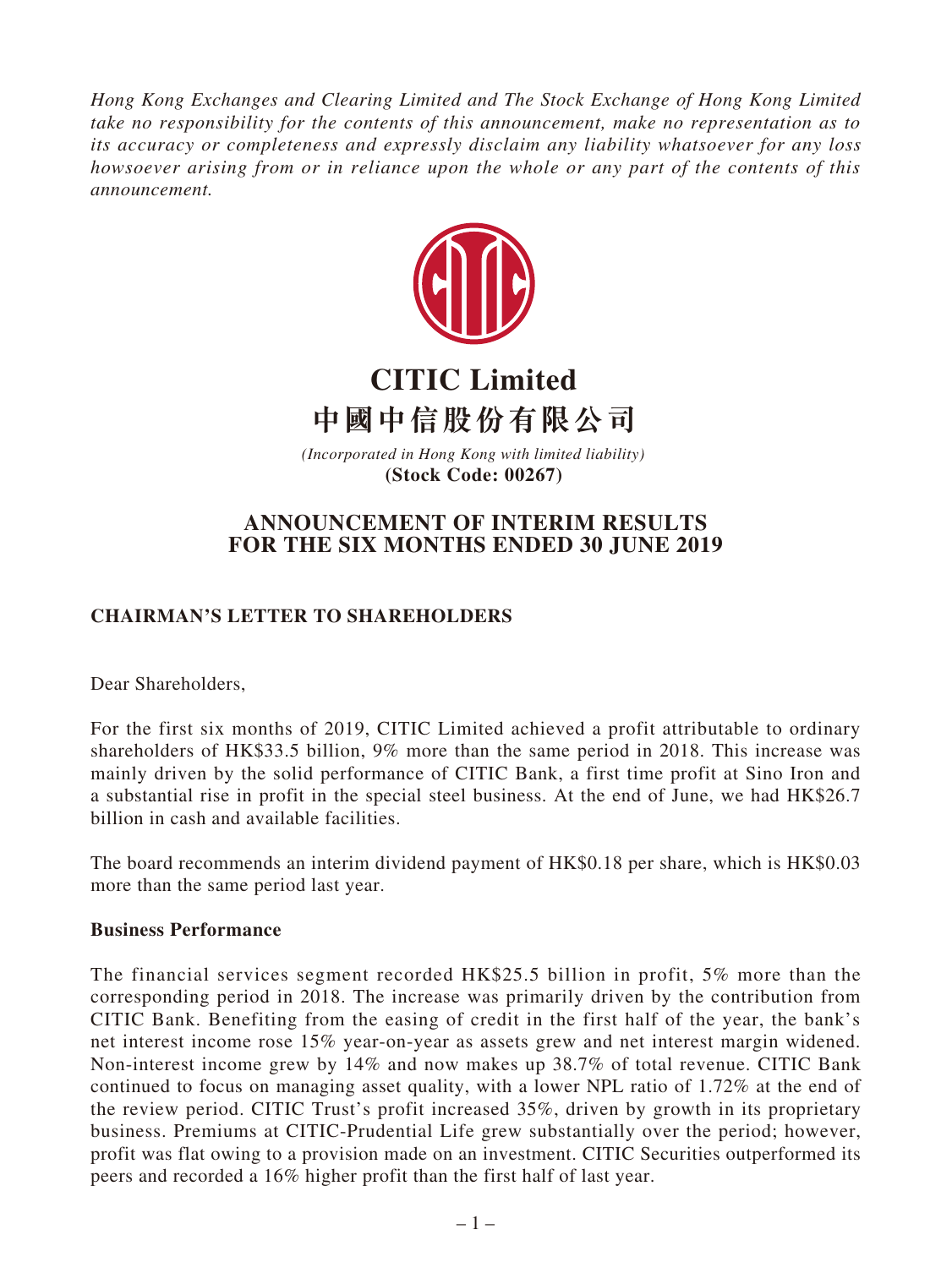In the non-financial segment, the manufacturing business achieved a profit of HK\$3.5 billion, a 46% rise over the same period in 2018, due to a substantial increase in profit at our special steel and heavy industry businesses. CITIC Pacific Special Steel saw a rise of 61% in profit, thanks to the strong performance of its four plants. This was particularly true of Qingdao Special Steel, which doubled its profit following comprehensive improvements to its operations—including raw material procurement, the product mix, quality and cost controls since the acquisition of the plant in late 2017. CITIC Heavy Industries saw a substantial profit growth of 50%, supported by improvements in the heavy machinery and related businesses as well as the continuing contribution from its specialty robotics business. Profit at CITIC Dicastal decreased by 16%, mainly due to the slowdown in major automotive markets worldwide, especially in mainland China, and the impact of tariffs levied by the United States.

The resources and energy business recorded a 64% increase in profit to HK\$2.1 billion, as our Australian magnetite iron ore mine, Sino Iron, recorded its first profit. This was made possible by a strong iron ore price and ongoing efforts to reduce operating costs. Nevertheless, threats to long-term viability remain, including the need to secure critical life-of-mine approvals as well as related tenure. CITIC Resources, on the other hand, recorded a 32% lower profit as a result of reduced oil, aluminium and coal prices. CITIC Metal's profit was 24% less than the same period last year, mainly due to the underperformance of the Peruvian copper mine in which it has a 15% interest.

In the engineering and contracting business, profit was HK\$703 million, the same as the first half of last year. This was driven mainly by contributions from municipal and national network security projects in Wuhan, the Algerian East-West Expressway, and investment gains. New projects were signed during the period for the first time in Cambodia, including 12 rice processing and storage facilities in 10 provinces and cities. In China's domestic market, a number of sewage treatment projects were secured that leverage our expertise in this area.

Our property business recorded a profit of HK\$3.5 billion, which was 25% lower than the same period last year. This profit was mainly derived from our 10% holding in China Overseas Land and Investment, contribution from our large integrated development in the Lu Jiazui financial district of Shanghai and the delivery of units at Kadooria, a luxury residential development in Hong Kong. Our other businesses continued to make contributions towards our profit and cash flow.

## **Building Resilience**

The growth of our bottom line reflects the overall strength of our business as a diversified platform. But like any company operating on a global scale today, we are also exposed to various headwinds: a slowing Chinese economy, ongoing China-US trade tensions and persisting geopolitical uncertainties. Against this backdrop, it has become more important than ever to focus on building and sustaining our fundamentals and strategically positioning our businesses to be competitive over the long term. There are many examples of how we are applying this principle in our operations, but two stand out in particular: CITIC Dicastal and CITIC Pacific Special Steel.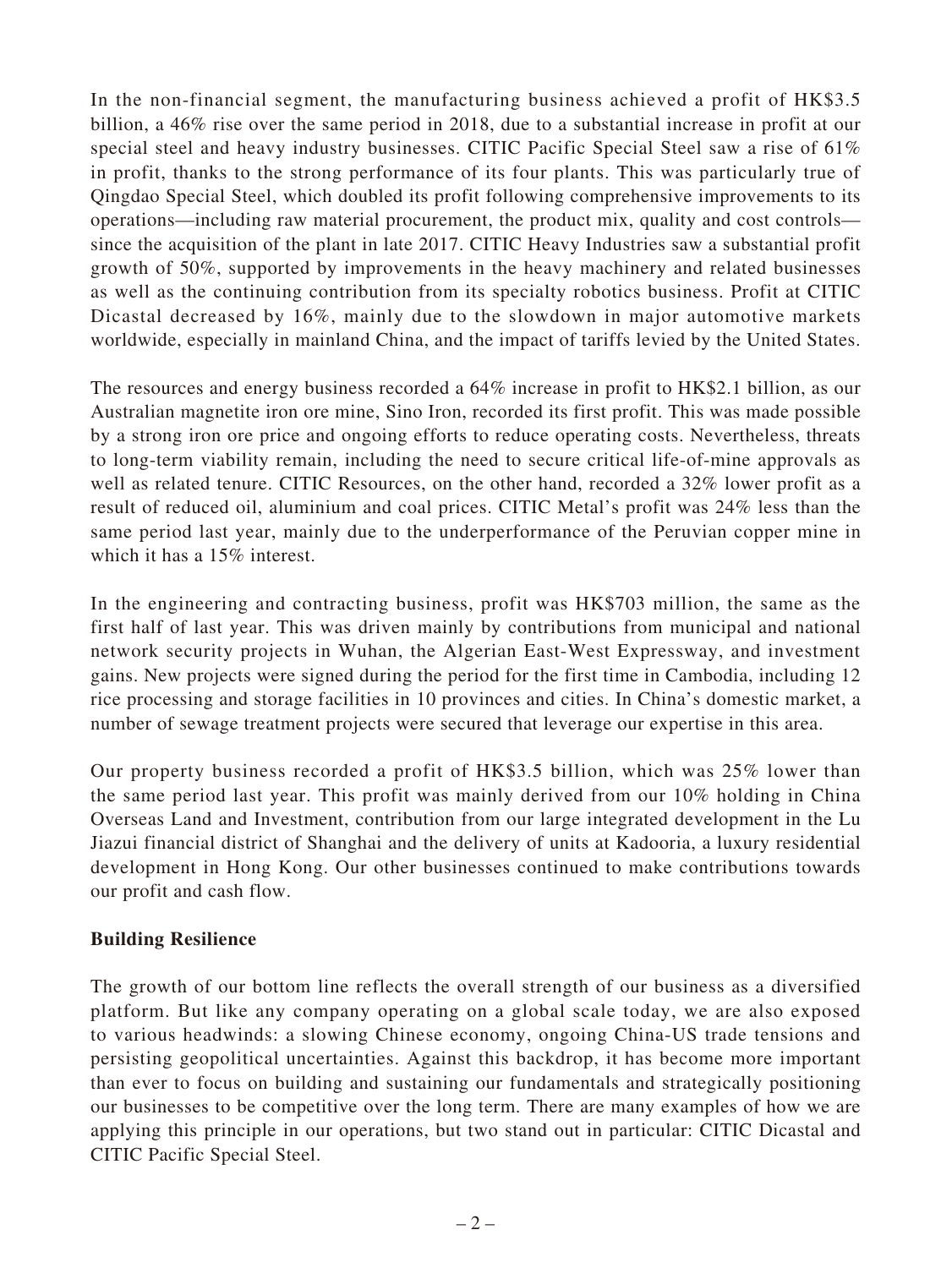In an effort to expand its global reach, CITIC Dicastal decided in 2015 to build a manufacturing plant in Michigan in the United States in order to geographically diversify its network of production facilities. The plant has since become a critical addition to the business's international assembly capacity. This year, the first phase of Dicastal's plant in Morocco became operational, further strengthening the company's ability to serve customers around the world. These plants are also helping to mitigate the impact of the China-US trade dispute on the business. Investments such as these, together with the company's diligent cost controls and commitment to intelligent manufacturing, are bolstering its long-term competitiveness in an increasingly complex and challenging global market.

Similarly, the acquisitions of Qingdao Special Steel and Jingjiang Special Steel have broadened our geographical and product coverage in the industry, enabling the business not only to sustain but further its leading position in the segment. Our expanded resources are also promoting synergies and economies of scale in special steel.

As a conglomerate, CITIC Limited manages a collection of businesses. We are keenly aware that the market pegs our valuation to their estimated values. Our goal is to achieve a value greater than the sum of our parts. Beyond our efforts to deepen our operating resilience and make shrewd investments, it is equally important that we continue to identify, nurture, manage and ultimately realise the value of our businesses by introducing the right ones to the capital markets or bringing in strategic partners during critical growth periods.

In terms of unlocking value through the capital markets, the restructuring of our steel business under Shenzhen-listed Daye Special Steel has received all relevant approvals and is expected to be completed before the year end. In early July, we also successfully listed CITIC Press Corporation on the ChiNext board of the Shenzhen Stock Exchange. Valueenhancing exercises such as these not only enable our businesses to gain greater access to the capital necessary for pursuing future growth opportunities. They will also raise the standards of corporate governance for our operating companies as they evolve their disclosure and transparency practices. We have had many similar experiences in the past. Many companies that we have listed have increased in value several times from their initial market valuation and can now raise capital more cheaply. This is as valuable to the operating companies as it is to CITIC Limited.

We also have many unlisted, wholly owned businesses with strong market positioning and long-term outlooks. We will be supporting their development by bringing in strategic partners who can uniquely contribute expertise, knowledge and networks. In doing so, we will also be realising the value of our investments in these businesses. CITIC Dicastal, as we just announced, will be doing exactly this.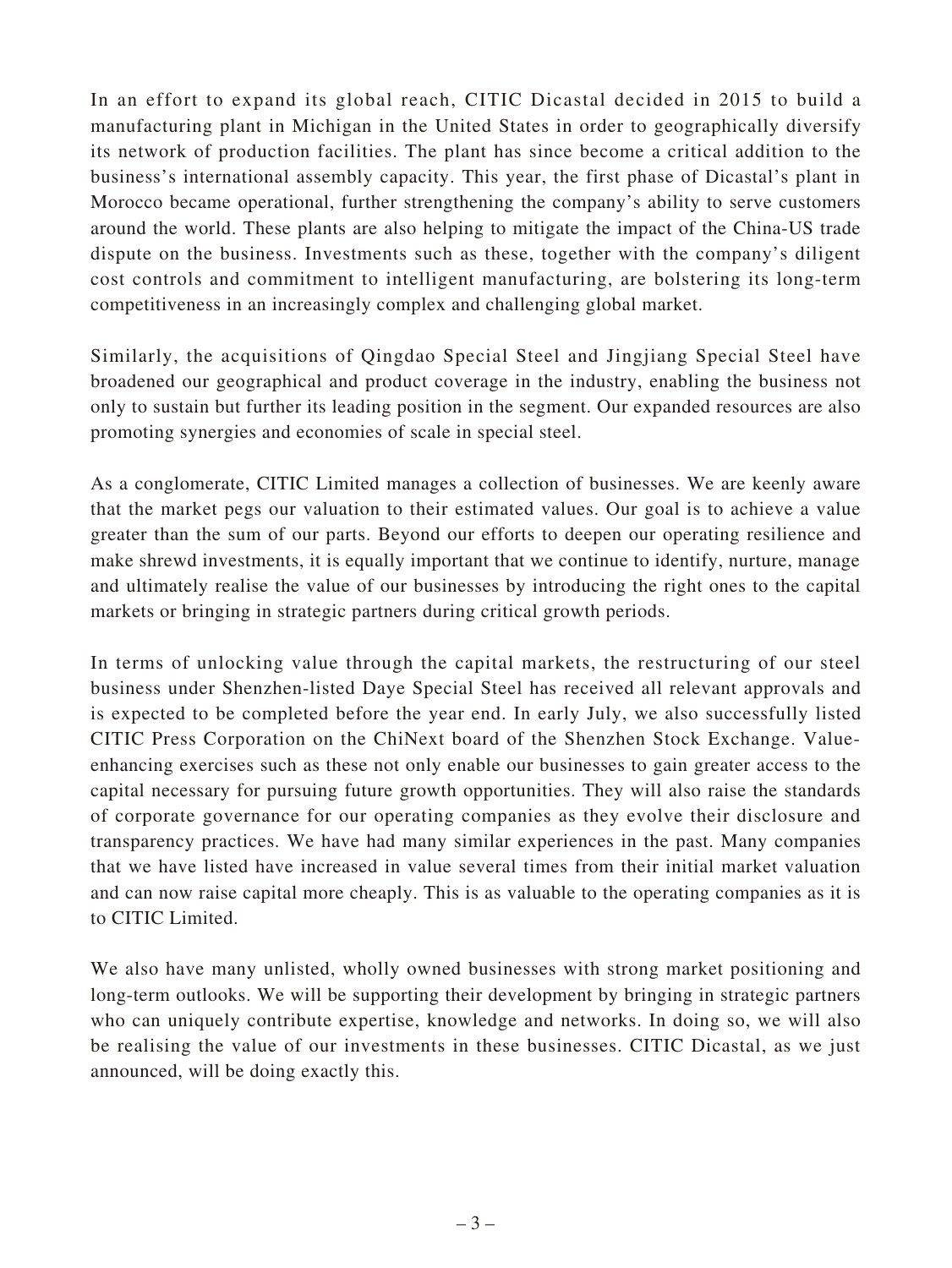### **In Conclusion**

I am sure most of you have been watching the current situation in Hong Kong. I have been deeply concerned and saddened by the disruption and instability these events have caused and their impact on the city that we call home. Respect for the rule of law and adherence to the fundamental principle of 'one country, two systems' are key to Hong Kong's long-term prosperity. CITIC, as always, is fully committed to the development and stability of this vibrant city and world-class financial centre.

As we look ahead, we will continue to navigate an increasingly complex trading environment. I am proud of and grateful for all the people who have stayed focused on the work at hand. Our businesses remain solid, sustainably positioned and oriented for long-term success.

**Chang Zhenming** *Chairman* Hong Kong, 29 August 2019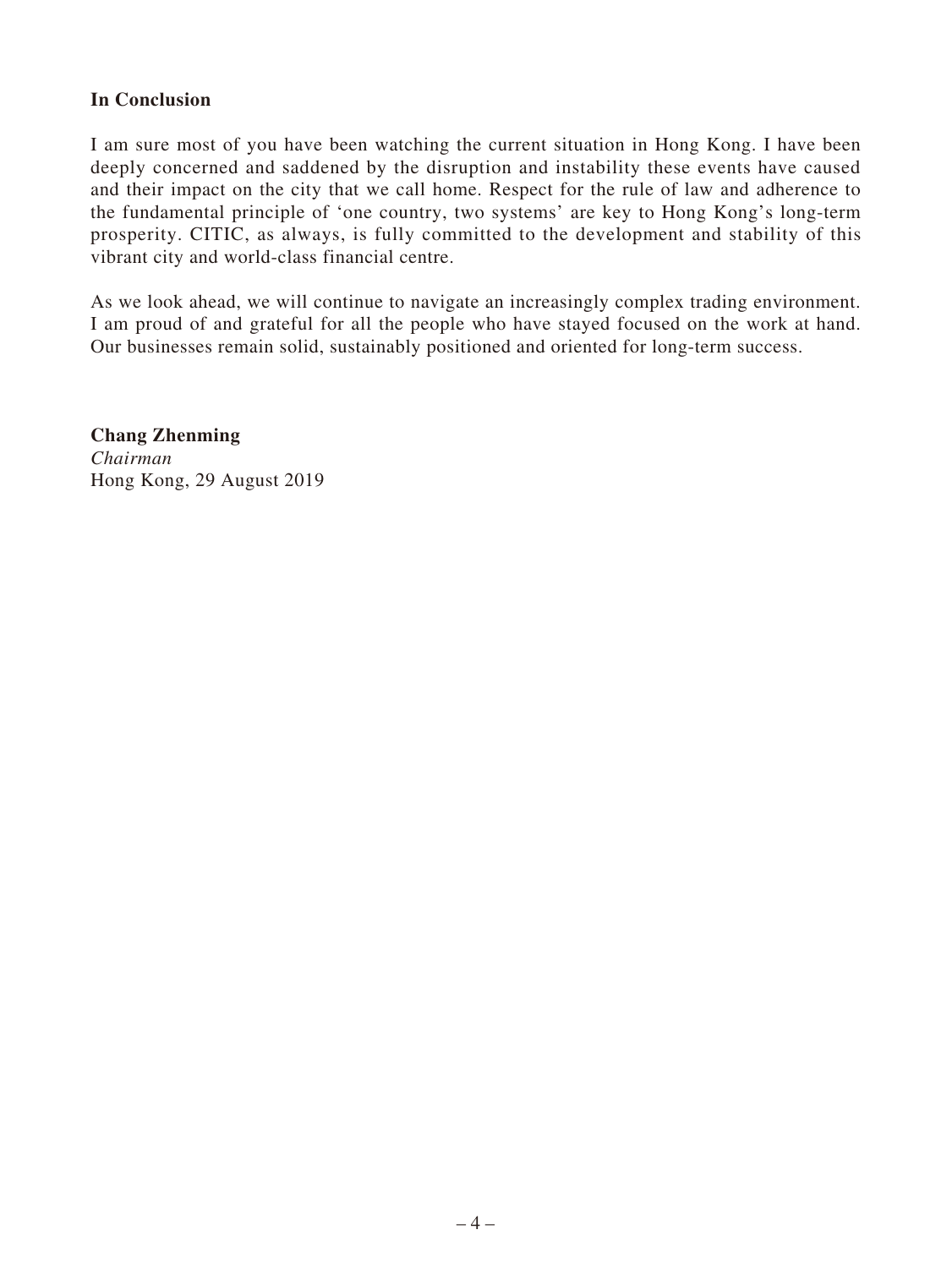## **CONSOLIDATED INCOME STATEMENT FOR THE SIX MONTHS ENDED 30 JUNE 2019**

|                                                |                | <b>Unaudited</b>         |              |  |  |
|------------------------------------------------|----------------|--------------------------|--------------|--|--|
|                                                |                | Six months ended 30 June |              |  |  |
|                                                |                | 2019                     | 2018         |  |  |
|                                                | <b>Note</b>    | <b>HK\$</b> million      | HK\$ million |  |  |
| Interest income                                |                | 147,706                  | 139,019      |  |  |
| Interest expenses                              |                | (80, 245)                | (76, 806)    |  |  |
| Net interest income                            | 4(a)           | 67,461                   | 62,213       |  |  |
| Fee and commission income                      |                | 38,294                   | 32,300       |  |  |
| Fee and commission expenses                    |                | (3,365)                  | (2,986)      |  |  |
| Net fee and commission income                  | 4(b)           | 34,929                   | 29,314       |  |  |
| Sales of goods and services                    | 4(c)           | 165,233                  | 155,244      |  |  |
| Other revenue                                  | 4(d)           | 9,553                    | 11,552       |  |  |
|                                                |                | 174,786                  | 166,796      |  |  |
| <b>Total revenue</b>                           |                | 277,176                  | 258,323      |  |  |
| Cost of sales and services                     |                | (135,753)                | (126, 526)   |  |  |
| Other net income                               |                | 2,165                    | 3,067        |  |  |
| Expected credit losses                         |                | (39, 877)                | (31,696)     |  |  |
| <b>Impairment</b> losses                       |                | (311)                    | (249)        |  |  |
| Other operating expenses                       |                | (47, 938)                | (46, 859)    |  |  |
| Net valuation gain on investment properties    |                | 342                      | 543          |  |  |
| Share of profits of associates, net of tax     |                | 4,394                    | 4,030        |  |  |
| Share of profits of joint ventures, net of tax |                | 2,185                    | 1,312        |  |  |
| Profit before net finance charges and taxation |                | 62,383                   | 61,945       |  |  |
| Finance income                                 |                | 1,355                    | 805          |  |  |
| Finance costs                                  |                | (6, 544)                 | (6, 153)     |  |  |
| Net finance charges                            | 5              | (5,189)                  | (5,348)      |  |  |
| <b>Profit before taxation</b>                  | 6              | 57,194                   | 56,597       |  |  |
| Income tax                                     | $\overline{7}$ | (10, 024)                | (11,797)     |  |  |
| Profit for the period                          |                | 47,170                   | 44,800       |  |  |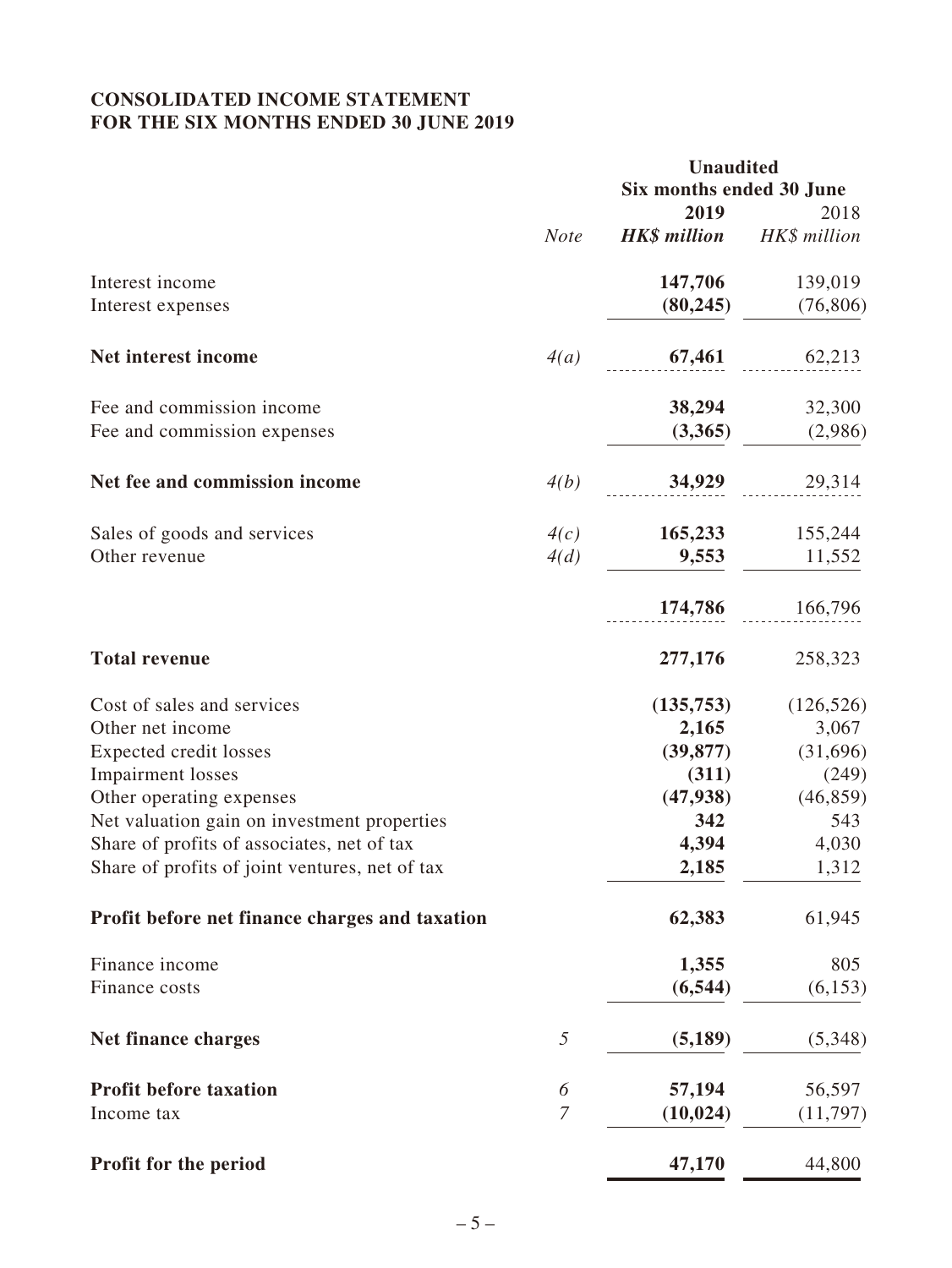## **CONSOLIDATED INCOME STATEMENT (CONTINUED) FOR THE SIX MONTHS ENDED 30 JUNE 2019**

|                                                                                                             |             | <b>Unaudited</b>         |              |  |  |
|-------------------------------------------------------------------------------------------------------------|-------------|--------------------------|--------------|--|--|
|                                                                                                             |             | Six months ended 30 June |              |  |  |
|                                                                                                             |             | 2019                     | 2018         |  |  |
|                                                                                                             | <b>Note</b> | <b>HK\$</b> million      | HK\$ million |  |  |
| <b>Profit for the period</b>                                                                                |             | 47,170                   | 44,800       |  |  |
| <b>Attributable to:</b>                                                                                     |             |                          |              |  |  |
| - Ordinary shareholders of the Company                                                                      |             | 33,518                   | 30,668       |  |  |
| - Holders of perpetual capital securities                                                                   |             |                          | 336          |  |  |
| - Non-controlling interests                                                                                 |             | 13,652                   | 13,796       |  |  |
| <b>Profit for the period</b>                                                                                |             | 47,170                   | 44,800       |  |  |
| Earnings per share for profit attributable to<br>ordinary shareholders of the Company during<br>the period: |             |                          |              |  |  |
| Basic and diluted earnings per share (HK\$)                                                                 | 9           | 1.15                     | 1.05         |  |  |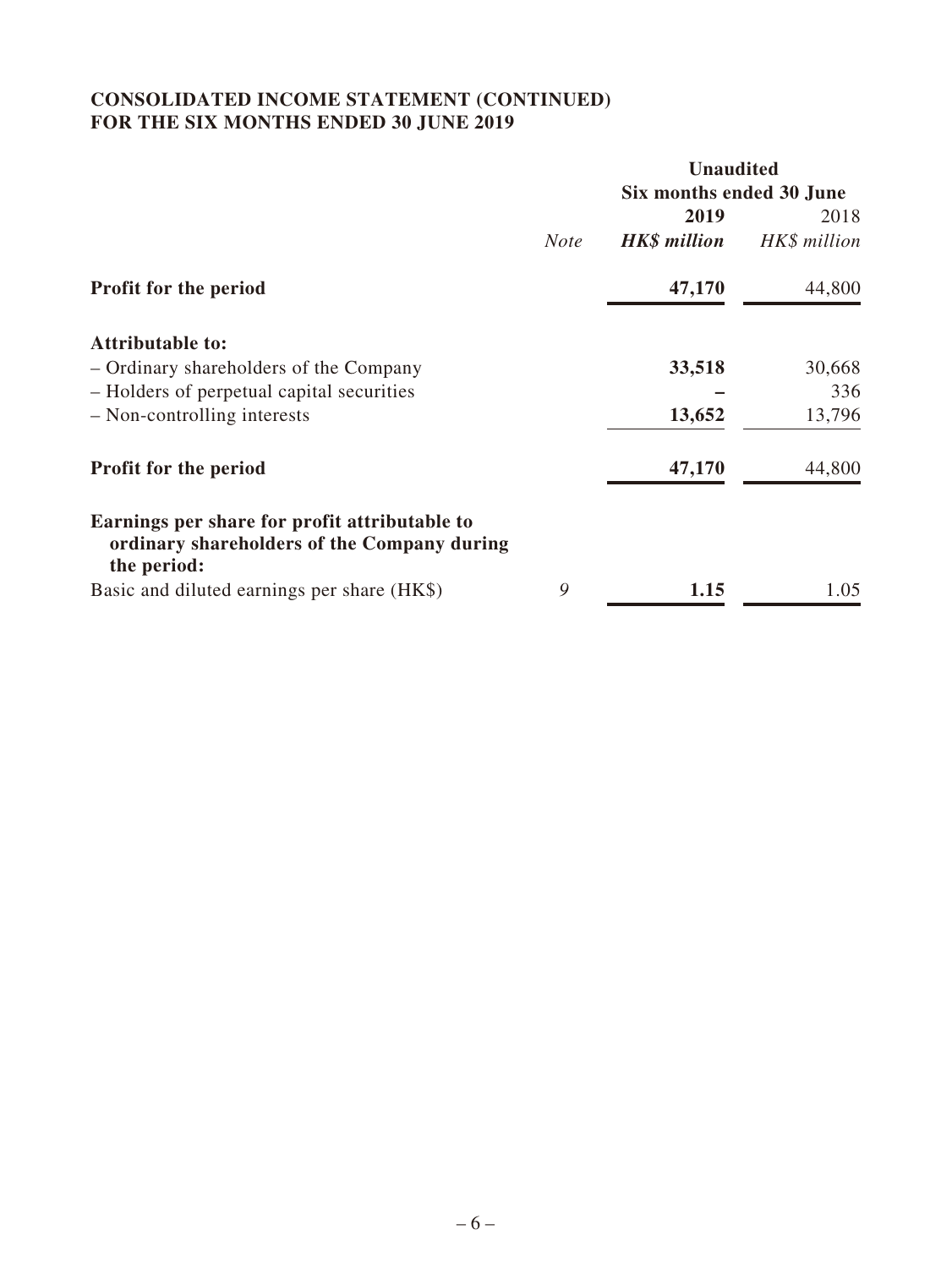## **CONSOLIDATED STATEMENT OF COMPREHENSIVE INCOME FOR THE SIX MONTHS ENDED 30 JUNE 2019**

|                                                                                                  | <b>Unaudited</b>         |              |
|--------------------------------------------------------------------------------------------------|--------------------------|--------------|
|                                                                                                  | Six months ended 30 June |              |
|                                                                                                  | 2019                     | 2018         |
|                                                                                                  | <b>HK\$</b> million      | HK\$ million |
| <b>Profit for the period</b>                                                                     | 47,170                   | 44,800       |
| Other comprehensive income/(loss) for the period<br>(after tax and reclassification adjustments) |                          |              |
| Items that may be reclassified subsequently to profit or loss:                                   |                          |              |
| Fair value changes on financial assets at fair value                                             |                          |              |
| through other comprehensive income                                                               | 100                      | 4,365        |
| Loss allowance on financial assets at fair value                                                 |                          |              |
| through other comprehensive income                                                               | 383                      | 142          |
| Cash flow hedge: net movement in the hedging reserve                                             | (398)                    | 239          |
| Share of other comprehensive loss of associates and                                              |                          |              |
| joint ventures                                                                                   | (734)                    | (374)        |
| Exchange differences on translation of financial statements                                      |                          |              |
| and others                                                                                       | (4,252)                  | (7, 383)     |
| Items that will not be reclassified subsequently to<br>profit or loss:                           |                          |              |
| Fair value changes on investments in equity                                                      |                          |              |
| instruments designated at fair value through                                                     |                          |              |
| other comprehensive income                                                                       | 351                      | (730)        |
| Other comprehensive loss for the period, net of tax                                              | (4,550)                  | (3,741)      |
| Total comprehensive income for the period                                                        | 42,620                   | 41,059       |
|                                                                                                  |                          |              |
| <b>Attributable to:</b>                                                                          |                          |              |
| - Ordinary shareholders of the Company                                                           | 29,932                   | 27,726       |
| - Holders of perpetual capital securities                                                        |                          | 336          |
| - Non-controlling interests                                                                      | 12,688                   | 12,997       |
| Total comprehensive income for the period                                                        | 42,620                   | 41,059       |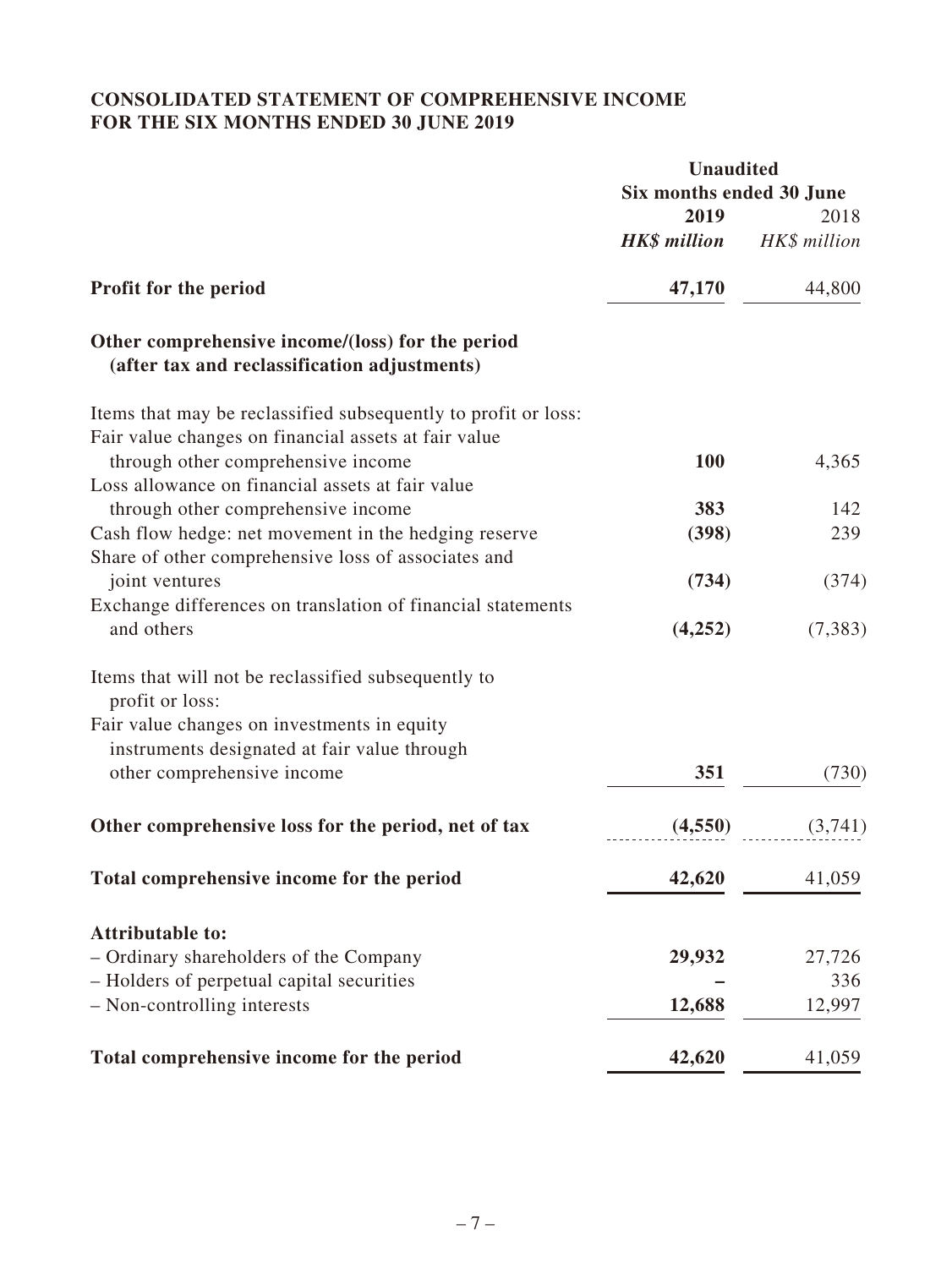## **CONSOLIDATED BALANCE SHEET AS AT 30 JUNE 2019**

|                                                         |             | 30 June             | 31 December  |
|---------------------------------------------------------|-------------|---------------------|--------------|
|                                                         |             | 2019                | 2018         |
|                                                         | <b>Note</b> | <b>HK\$</b> million | HK\$ million |
|                                                         |             | (Unaudited)         | (Audited)    |
| <b>Assets</b>                                           |             |                     |              |
| Cash and deposits                                       |             | 595,044             | 832,968      |
| Placements with banks and non-bank financial            |             |                     |              |
| institutions                                            |             | 195,279             | 200,030      |
| Derivative financial instruments                        |             | 21,808              | 37,294       |
| Trade and other receivables                             |             | 182,483             | 111,057      |
| Contract assets                                         |             | 12,661              | 11,068       |
| Inventories                                             |             | 61,987              | 58,087       |
| Financial assets held under resale agreements           |             | 53,768              | 12,955       |
| Loans and advances to customers and other parties       | 10          | 4,260,898           | 4,024,401    |
| Investments in financial assets                         | 11          |                     |              |
| - Financial assets at amortised cost                    |             | 1,060,889           | 899,348      |
| - Financial assets at fair value through profit or loss |             | 395,544             | 395,259      |
| - Debt investments at fair value through other          |             |                     |              |
| comprehensive income                                    |             | 629,150             | 582,899      |
| - Equity investments at fair value through other        |             |                     |              |
| comprehensive income                                    |             | 8,284               | 6,921        |
| Interests in associates                                 |             | 117,885             | 116,631      |
| Interests in joint ventures                             |             | 41,108              | 38,620       |
| Fixed assets                                            |             | 168,585             | 189,647      |
| Investment properties                                   |             | 32,950              | 32,579       |
| Right-of-use assets                                     |             | 48,159              | N/A          |
| Intangible assets                                       |             | 13,971              | 14,387       |
| Goodwill                                                |             | 22,859              | 22,885       |
| Deferred tax assets                                     |             | 53,841              | 50,011       |
| Other assets                                            |             | 29,235              | 23,666       |
| <b>Total assets</b>                                     |             | 8,006,388           | 7,660,713    |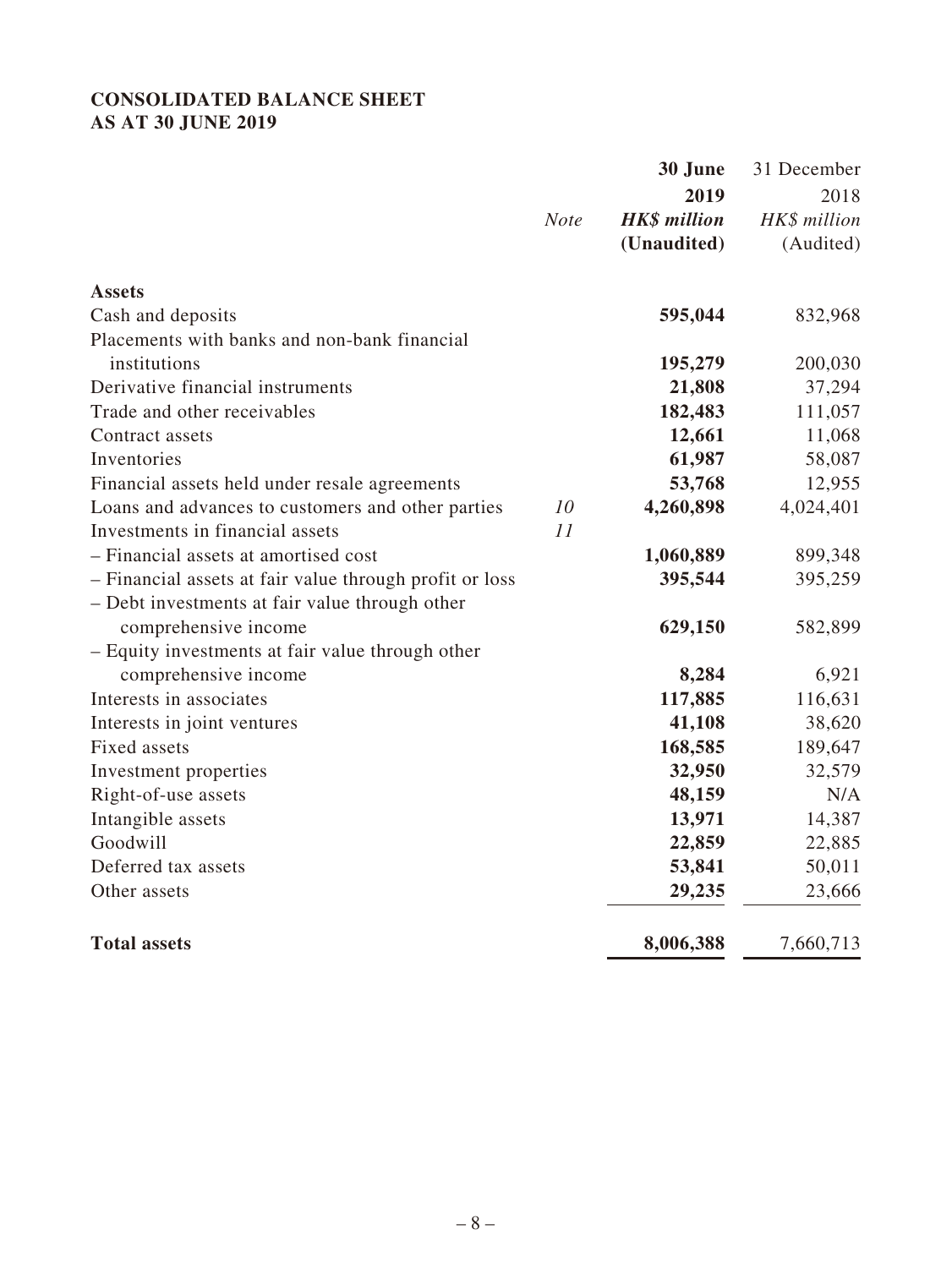## **CONSOLIDATED BALANCE SHEET (CONTINUED) AS AT 30 JUNE 2019**

|                                                            |             | 30 June             | 31 December  |
|------------------------------------------------------------|-------------|---------------------|--------------|
|                                                            |             | 2019                | 2018         |
|                                                            | <b>Note</b> | <b>HK\$</b> million | HK\$ million |
|                                                            |             | (Unaudited)         | (Audited)    |
| <b>Liabilities</b>                                         |             |                     |              |
| Borrowing from central banks                               |             | 270,424             | 327,629      |
| Deposits from banks and non-bank financial                 |             |                     |              |
| institutions                                               |             | 961,412             | 888,966      |
| Placements from banks and non-bank financial               |             |                     |              |
| institutions                                               |             | 69,538              | 129,163      |
| Financial liabilities at fair value through profit or loss |             | 234                 | 1,468        |
| Derivative financial instruments                           |             | 23,399              | 37,676       |
| Trade and other payables                                   |             | 164,256             | 171,093      |
| <b>Contract liabilities</b>                                |             | 24,564              | 18,535       |
| Financial assets sold under repurchase agreements          |             | 50,154              | 138,589      |
| Deposits from customers                                    | 12          | 4,572,686           | 4,159,924    |
| Employee benefits payables                                 |             | 19,546              | 22,705       |
| Income tax payable                                         |             | 10,107              | 11,551       |
| Bank and other loans                                       | 13          | 151,263             | 156,678      |
| Debt instruments issued                                    | 14          | 788,713             | 745,031      |
| Lease liabilities                                          |             | 27,711              | N/A          |
| Provisions                                                 |             | 9,124               | 9,713        |
| Deferred tax liabilities                                   |             | 9,190               | 8,756        |
| Other liabilities                                          |             | 15,259              | 22,576       |
| <b>Total liabilities</b>                                   |             | 7,167,580           | 6,850,053    |
| <b>Equity</b>                                              |             |                     |              |
| Share capital                                              |             | 381,710             | 381,710      |
| Reserves                                                   |             | 199,013             | 176,835      |
| <b>Total ordinary shareholders' funds</b>                  |             | 580,723             | 558,545      |
| Non-controlling interests                                  |             | 258,085             | 252,115      |
| <b>Total equity</b>                                        |             | 838,808             | 810,660      |
| <b>Total liabilities and equity</b>                        |             | 8,006,388           | 7,660,713    |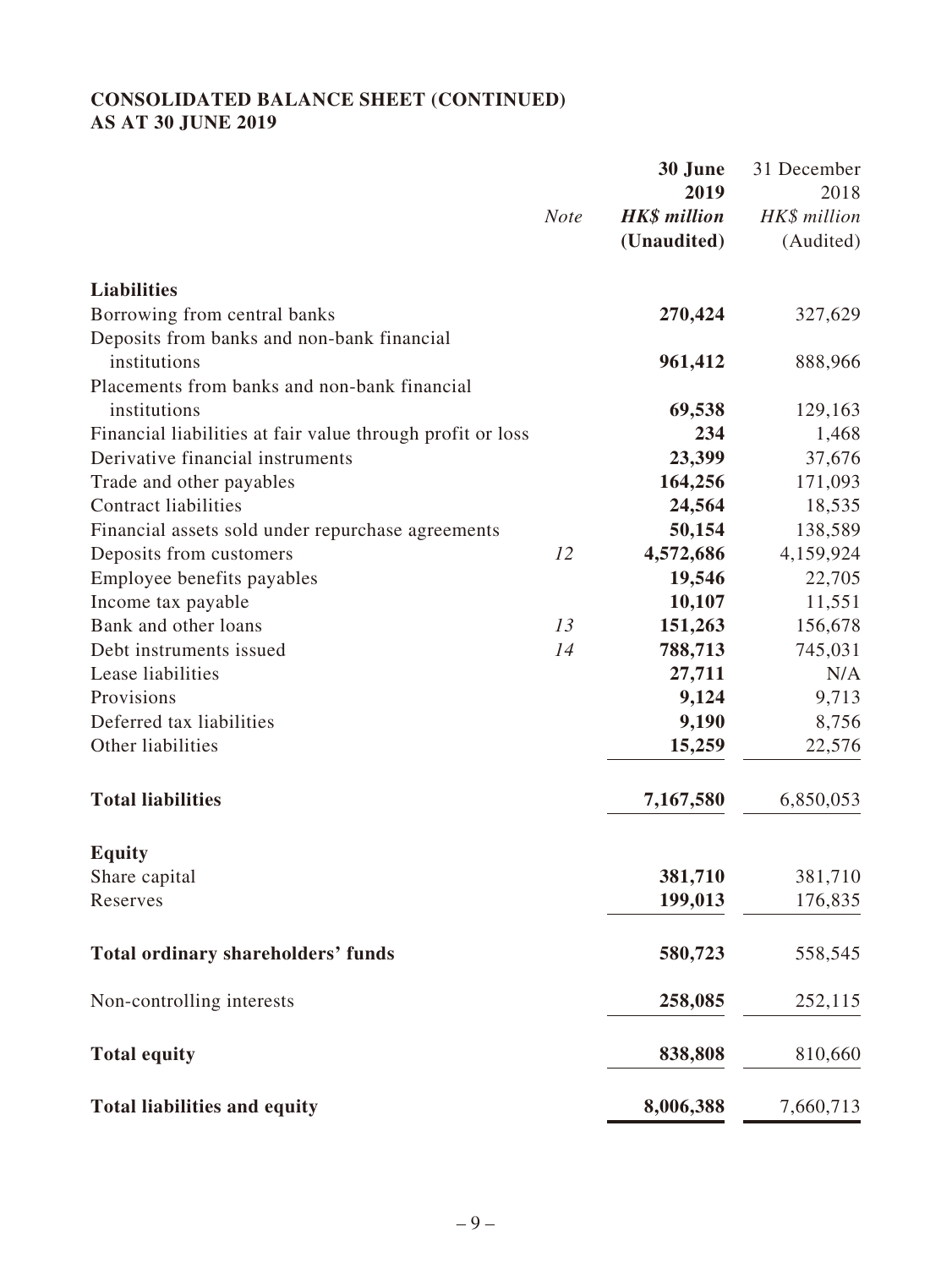## **NOTES TO THE CONSOLIDATED FINANCIAL STATEMENT**

### **1 GENERAL INFORMATION**

CITIC Limited (the "Company") was incorporated in Hong Kong, the shares of which are listed on the Main Board of the Stock Exchange of Hong Kong Limited. The Company and its subsidiaries (collectively referred to as the "Group") are principally engaged in financial services, resources and energy, manufacturing, engineering contracting, real estate and other businesses.

The parent and the ultimate holding company of the Company is CITIC Group Corporation ("CITIC Group").

These condensed unaudited consolidated interim accounts (the "Accounts") are presented in millions of Hong Kong dollars ("HK\$"), unless otherwise stated.

The financial information relating to the year ended 31 December 2018 that is included in the Accounts as comparative information does not constitute the Company's statutory annual consolidated financial statements for that year but is abstracted from those financial statements. Further information relating to these statutory financial statements required to be disclosed in accordance with section 436 of the Hong Kong Companies Ordinance (Cap. 622) is as follows:

The Company has delivered the financial statements for the year ended 31 December 2018 to the Registrar of Companies as required by section 662(3) of, and Part 3 of Schedule 6 to, the Hong Kong Companies Ordinance (Cap. 622).

The Company's auditor has reported on those financial statements. The auditor's report was unqualified; did not include a reference to any matters to which the auditor drew attention by way of emphasis without qualifying its report; and did not contain a statement under sections  $406(2)$ ,  $407(2)$  or (3) of the Hong Kong Companies Ordinance (Cap. 622).

### **2 BASIS OF PREPARATION AND CHANGES IN SIGNIFICANT ACCOUNTING POLICIES**

### **(a) Basis of preparation**

The Accounts have been prepared in accordance with Hong Kong Accounting Standard ("HKAS") 34 "Interim Financial Reporting" and Appendix 16 to the Rules Governing the Listing of Securities on The Stock Exchange of Hong Kong Limited. The Accounts should be read in conjunction with the Company's annual financial statements for the year ended 31 December 2018, which have been prepared in accordance with Hong Kong Financial Reporting Standards ("HKFRS").

The accounting policies adopted in the preparation of the Accounts are consistent with those adopted in the Company's annual financial statements for the year ended 31 December 2018, except for the adoption of the following new standards and amendments:

| HKFRS 16                                 | Leases <sup>(1)</sup>                                               |
|------------------------------------------|---------------------------------------------------------------------|
| HK(IFRIC) 23                             | Uncertainty over Income Tax Treatments <sup>(2)</sup>               |
| <b>HKFRS 9 (Amendments)</b>              | Prepayment Features with Negative Compensation <sup>(2)</sup>       |
| HKAS 28 (Amendments)                     | Long-term Interests in Associates and Joint Ventures <sup>(2)</sup> |
| HKAS 19 (Amendments)                     | Plan Amendment, Curtailment or Settlement <sup>(2)</sup>            |
| Annual Improvements to HKFRS             |                                                                     |
| Standards 2015-2017 Cycle <sup>(2)</sup> |                                                                     |

(1) The impact of the adoption of the new standards is disclosed in Note 2(b).

(2) Adoption of the amendments and interpretation does not have a significant impact on the Accounts.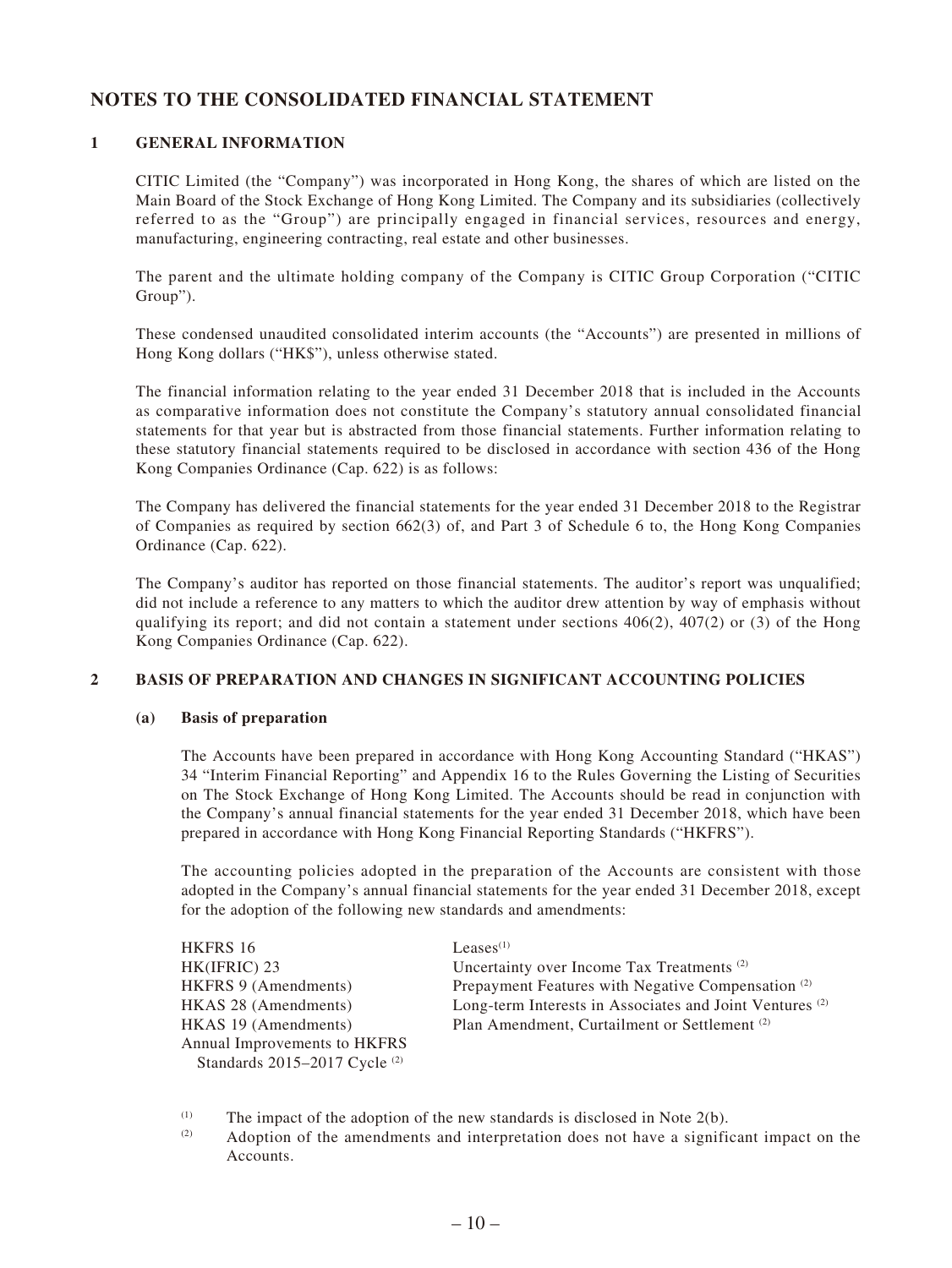### **2 BASIS OF PREPARATION AND CHANGES IN SIGNIFICANT ACCOUNTING POLICIES (CONTINUED)**

#### **(a) Basis of preparation(Continued)**

The Group has not applied the following amendments to standards and new standards which are not yet effective for the financial year beginning on or after 1 January 2019 and which have not been early adopted in the Accounts:

| HKAS 28 and HKFRS 10                   | Sale or contribution of assets between an investor and its |
|----------------------------------------|------------------------------------------------------------|
| (Amendments)                           | associate or joint venture $(1)$                           |
| HKAS 1 and HKAS 8 (Amendments)         | Definition of Material <sup>(2)</sup>                      |
| <b>HKFRS 3 (Amendments)</b>            | Definition of a Business <sup>(2)</sup>                    |
| Revised Conceptual Framework           |                                                            |
| for Financial Reporting <sup>(2)</sup> |                                                            |
| <b>HKFRS 17</b>                        | Insurance Contracts <sup>(3)</sup>                         |
|                                        |                                                            |

- (1) Originally effective for annual periods beginning on or after 1 January 2016. The effective date has not been determined.
- (2) Effective for the annual periods beginning on or after 1 January 2020.
- (3) Effective for the annual periods beginning on or after 1 January 2021.

None of the above amendments to standards and new standards are expected to have a significant effect on the consolidated financial statements of the Group.

### **(b) Changes in significant accounting policies**

#### *HKFRS 16 Leases*

The Group leases various fixed assets. Rental contracts are typically made for fixed periods. Lease terms are negotiated on an individual basis and contain a wide range of different terms and conditions.

Until the 2018 financial year, leases of fixed assets were classified as either finance or operating leases. Payments made under operating leases (net of any incentives received from the lessor) were charged to profit or loss on a straight-line basis over the period of the lease.

From 1 January 2019, leases are recognised as a right-of-use ("ROU") asset and a corresponding liability by the lessee at the date at which the leased asset is available for use by the Group. Each lease payment is allocated between the liability and finance cost. The finance cost is charged to profit or loss over the lease period so as to produce a constant periodic rate of interest on the remaining balance of the liability for each period. The right-of-use asset is depreciated over the shorter of the asset's useful life and the lease term on a straight-line basis.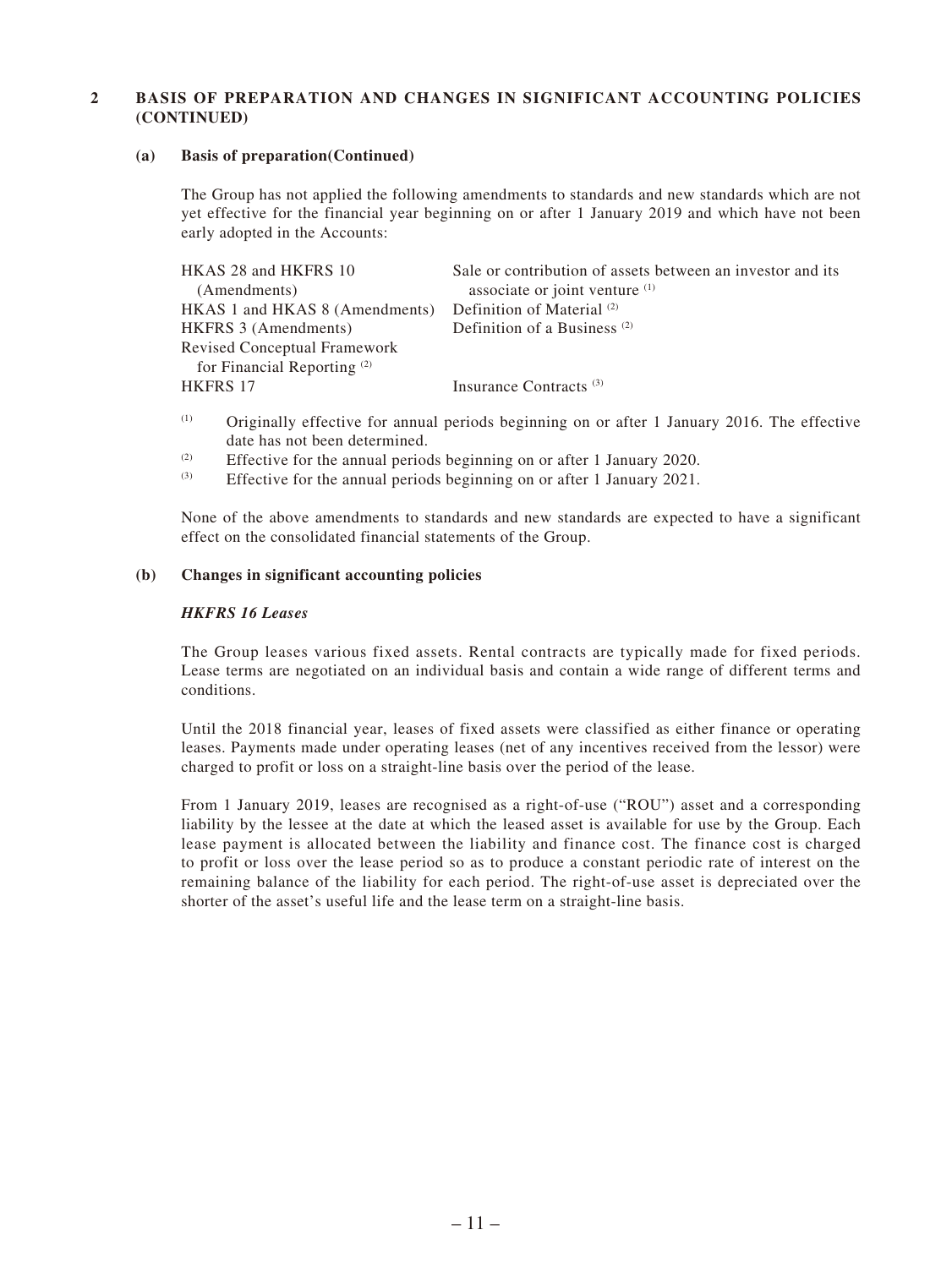#### **2 BASIS OF PREPARATION AND CHANGES IN SIGNIFICANT ACCOUNTING POLICIES (CONTINUED)**

#### **(b) Changes in significant accounting policies (Continued)**

#### *HKFRS 16 Leases (Continued)*

Assets and liabilities arising from a lease are initially measured on a present value basis. Lease liabilities include the net present value of the following lease payments:

- fixed payments (including in-substance fixed payments), less any lease incentives receivable;
- variable lease payment that are based on an index or a rate;
- amounts expected to be payable by the lessee under residual value guarantees;
- the exercise price of a purchase option if the lessee is reasonably certain to exercise that option; and
- payments of penalties for terminating the lease, if the lease term reflects the lessee exercising that option.

The lease payments are discounted using the interest rate implicit in the lease. If that rate cannot be determined, the lessee's incremental borrowing rate is used, being the rate that the lessee would have to pay to borrow the funds necessary to obtain an asset of similar value in a similar economic environment with similar terms and conditions.

ROU assets are measured at cost comprising the following:

- the amount of the initial measurement of lease liability;
- any lease payments made at or before the commencement date less any lease incentives received;
- any initial direct costs; and
- restoration costs.

Payments associated with short-term leases and leases of low-value assets are recognised on a straight-line basis as an expense in profit or loss. Short-term leases are leases with a lease term of 12 months or less. Low-value assets comprise IT-equipment and small items of office furniture.

The Group has adopted HKFRS 16 from 1 January 2019, but has not restated comparatives for the 2018 reporting period, as permitted under the specific transitional provisions in the standard. The reclassifications and the adjustments arising from the new leasing standard are therefore recognised in the opening balance sheet on 1 January 2019, including a decrease of retained earnings of HK\$162 million.

ROU assets of the Group were measured on a retrospective basis or at the amount equal to the lease liabilities, adjusted by the amount of any prepaid or accrued lease payments relating to that lease recognised in the balance sheet as at 31 December 2018.

On adoption of HKFRS 16, the Group recognised lease liabilities in relation to leases which had previously been classified as "operating leases" under the principles of HKAS 17 Leases. These liabilities were measured at the present value of the remaining lease payments, discounted using the lessee's incremental borrowing rate as of 1 January 2019.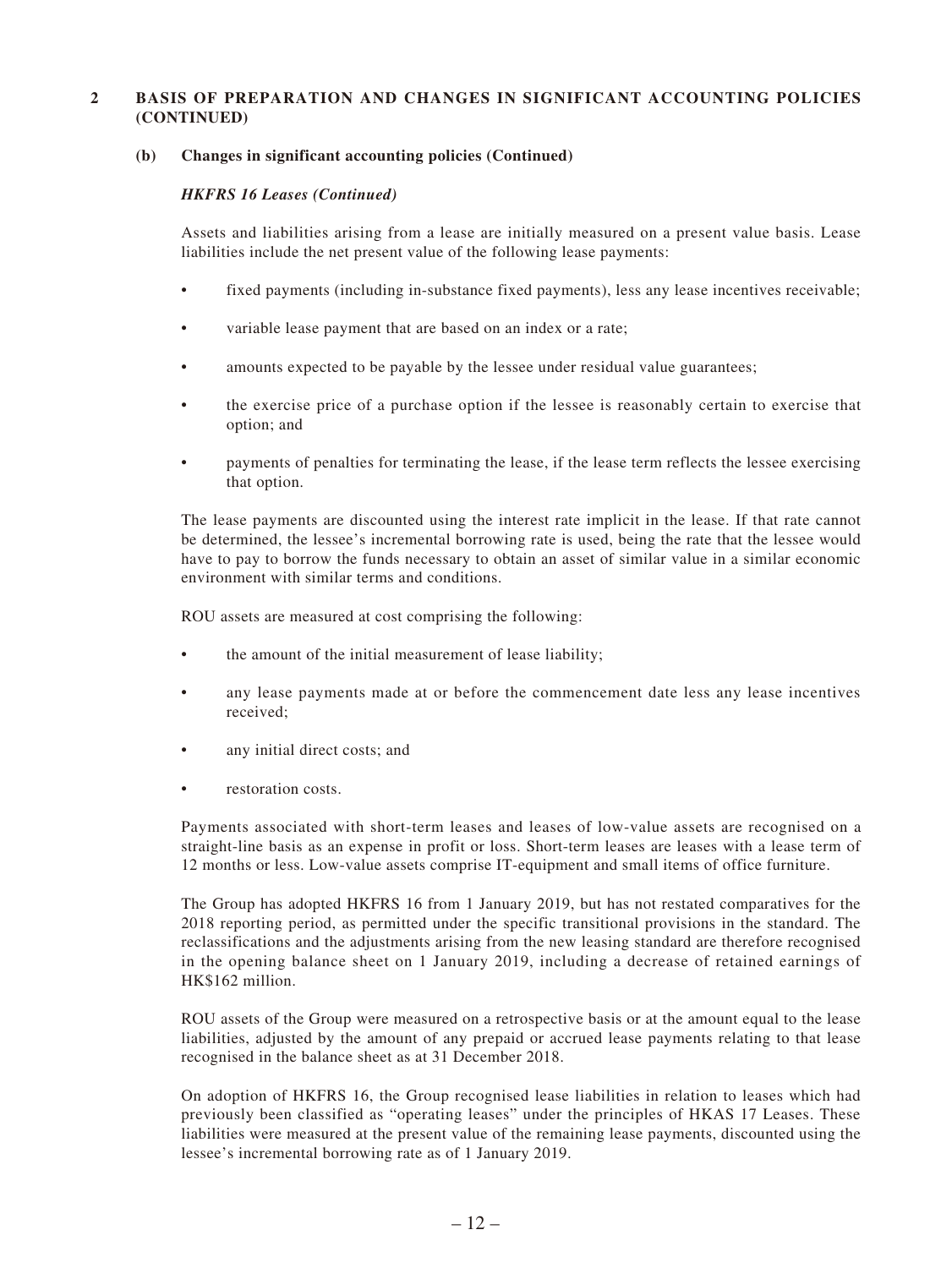### **2 BASIS OF PREPARATION AND CHANGES IN SIGNIFICANT ACCOUNTING POLICIES (CONTINUED)**

#### **(b) Changes in significant accounting policies (Continued)**

#### *HKFRS 16 Leases (Continued)*

*Measurement of lease liabilities*

|                                                                        | HKS million |
|------------------------------------------------------------------------|-------------|
| Operating lease commitments disclosed as at 31 December 2018           | 28,607      |
| Discounted using the lessee's incremental borrowing rate of            |             |
| at the date of initial application <i>(note)</i>                       | 27,211      |
| Add: finance lease liabilities recognised as at 31 December 2018       | 259         |
| Less: short-term leases recognised on a straight-line basis as expense | (199)       |
| Less: low-value leases recognised on a straight-line basis as expense  |             |
| Less: contracts reassessed as service agreements                       | (474)       |
| Add: adjustments as a result of a different treatment                  |             |
| of extension and termination options                                   | 1,080       |
| <b>Others</b>                                                          | (285)       |
| Lease liability recognised as at 1 January 2019                        | 27,592      |
|                                                                        |             |

**Hexa** 1111

#### *Note:*

The weighted average lessee's incremental borrowing rate applied to the lease liabilities on 1 January 2019 was from 3.10% to 6.00%.

In applying HKFRS 16 for the first time, the Group has used the following practical expedients permitted by the standard:

- the use of a single discount rate to a portfolio of leases with reasonably similar characteristics;
- The ROU assets should be adjusted according to the loss reserve amount included in the balance sheet before the initial application date;
- the accounting for operating leases with a remaining lease term of less than 12 months as at 1 January 2019 as short-term leases;
- the exclusion of initial direct costs for the measurement of the ROU asset at the date of initial application; and
- The lease term may be determined on the basis of the actual exercise of the option before the initial application date and other latest information.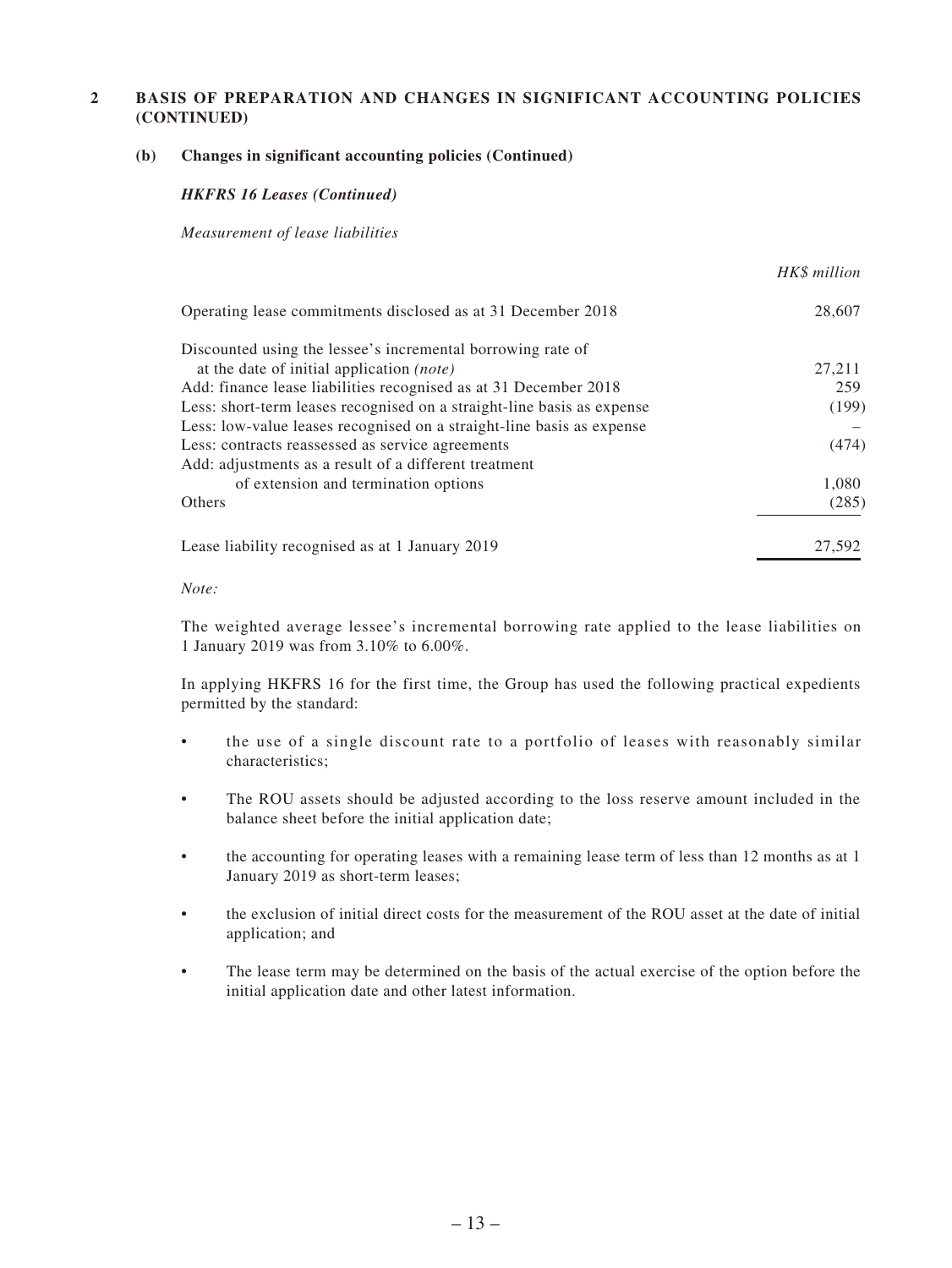#### **3 SEGMENT REPORTING**

#### **(a) Segment results, assets and liabilities**

Information regarding the Group's reportable segments as provided to the board of directors for the purposes of resources allocation and assessment of segment performance for six months ended 30 June 2019 and 2018 is set out below:

|                                                                                                                                                                                                                                                                  | Six months ended 30 June 2019                  |                                                          |                                                    |                                                          |                                            |                                                          |                                                |                                    |                                                                        |
|------------------------------------------------------------------------------------------------------------------------------------------------------------------------------------------------------------------------------------------------------------------|------------------------------------------------|----------------------------------------------------------|----------------------------------------------------|----------------------------------------------------------|--------------------------------------------|----------------------------------------------------------|------------------------------------------------|------------------------------------|------------------------------------------------------------------------|
|                                                                                                                                                                                                                                                                  | Financial<br>services<br><b>HK\$</b> million   | <b>Resources</b><br>and<br>energy<br><b>HK\$</b> million | Manufacturing<br><b>HKS</b> million                | <b>Engineering</b><br>contracting<br><b>HK\$</b> million | Real estate<br><b>HK\$</b> million         | <b>Others</b><br><b>HK\$</b> million                     | Operation<br>management<br><b>HK\$</b> million | Elimination<br><b>HK\$</b> million | Total<br>HK\$ million                                                  |
| Revenue from external customers<br>Inter-segment revenue                                                                                                                                                                                                         | 111,903<br>(249)                               | 47,858<br>2,885                                          | 59,607<br>106                                      | 7,907<br>1                                               | 1,892<br>$70\,$                            | 47,969<br>440                                            | 40<br>18                                       | ۰<br>(3,271)                       | 277,176                                                                |
| Reportable segment revenue                                                                                                                                                                                                                                       | 111,654                                        | 50,743                                                   | 59,713                                             | 7,908                                                    | 1,962                                      | 48,409                                                   | 58                                             | (3,271)                            | 277,176                                                                |
| Disaggregation of revenue:<br>- Net interest income<br>- Net fee and commission income<br>- Sales of goods<br>- Services rendered to customers -                                                                                                                 | 67,171<br>34,937                               | 49,681                                                   | 58,499                                             | 8                                                        | 738                                        | 38,395                                                   | 50<br>1                                        | 240<br>(9)<br>(2,930)              | 67,461<br>34,929<br>144,391                                            |
| construction contracts<br>- Services rendered to customers - others<br>- Other revenue                                                                                                                                                                           | 9,546                                          | 1,062                                                    | 40<br>1,174                                        | 7,709<br>191                                             | 1,224                                      | 529<br>9,485                                             | -<br>L,<br>7                                   | (9)<br>(563)<br>÷,                 | 8,269<br>12,573<br>9,553                                               |
| Share of profits/(losses) of associates, net<br>of tax<br>Share of profits of joint ventures, net of tax<br>Finance income (Note 5)<br>Finance costs (Note 5)<br>Depreciation and amortisation (Note 6(b))<br>Expected credit losses<br><b>Impairment</b> losses | 1,626<br>388<br>(3, 433)<br>(39, 848)<br>(271) | 541<br>738<br>223<br>(1,058)<br>(1, 494)<br>(5)<br>(5)   | 137<br>5<br>265<br>(616)<br>(1,940)<br>(2)<br>(19) | (23)<br>362<br>(45)<br>(102)<br>3                        | 1,991<br>661<br>303<br>(351)<br>(114)<br>1 | (43)<br>393<br>77<br>(1, 186)<br>(3,292)<br>(26)<br>(16) | 165<br>741<br>(4,007)<br>(13)                  | (616)<br>719                       | 4,394<br>2,185<br>1,355<br>(6, 544)<br>(10, 388)<br>(39, 877)<br>(311) |
| Profit/(loss) before taxation                                                                                                                                                                                                                                    | 44,384                                         | 2,864                                                    | 4,901                                              | 950                                                      | 4,020                                      | 2,733                                                    | (2,696)                                        | 38                                 | 57,194                                                                 |
| Income tax                                                                                                                                                                                                                                                       | (7,096)                                        | (411)                                                    | (905)                                              | (263)                                                    | (357)                                      | (713)                                                    | (272)                                          | (7)                                | (10, 024)                                                              |
| Profit/(loss) for the period<br>Attributable to:                                                                                                                                                                                                                 | 37,288                                         | 2,453                                                    | 3,996                                              | 687                                                      | 3,663                                      | 2,020                                                    | (2,968)                                        | 31                                 | 47,170                                                                 |
| - Ordinary shareholders of the Company<br>- Non-controlling interests                                                                                                                                                                                            | 25,515<br>11,773                               | 2,093<br>360                                             | 3,514<br>482                                       | 703<br>(16)                                              | 3,540<br>123                               | 1,093<br>927                                             | (2,968)                                        | 28<br>3                            | 33,518<br>13,652                                                       |

|                                                               | As at 30 June 2019                          |                                                         |                                     |                                                  |                                   |                                     |                                                      |                                   |                             |
|---------------------------------------------------------------|---------------------------------------------|---------------------------------------------------------|-------------------------------------|--------------------------------------------------|-----------------------------------|-------------------------------------|------------------------------------------------------|-----------------------------------|-----------------------------|
|                                                               | Financial<br>services<br><b>HKS</b> million | <b>Resources</b><br>and<br>energy<br><b>HKS</b> million | Manufacturing<br><b>HKS</b> million | Engineering<br>contracting<br><b>HKS</b> million | Real estate<br><b>HKS</b> million | <b>Others</b><br><b>HKS</b> million | <b>Operation</b><br>management<br><b>HKS</b> million | Elimination<br><b>HKS</b> million | Total<br><b>HKS</b> million |
| Reportable segment assets<br>Including:                       | 7,410,031                                   | 133,267                                                 | 133,974                             | 58,494                                           | 157,921                           | 162,172                             | 189,514                                              | (238,985)                         | 8,006,388                   |
| Interests in associates<br>Interests in joint ventures        | 41,908<br>9,131                             | 19,145<br>6,384                                         | 1,137<br>191                        | 1,131<br>-                                       | 38,904<br>18,454                  | 14,491<br>6,948                     | 1,169<br>۰                                           | -<br>-                            | 117,885<br>41,108           |
| Reportable segment liabilities<br>Including:                  | 6,795,868                                   | 178,476                                                 | 78,454                              | 44,387                                           | 92,676                            | 96,725                              | 217,325                                              | (336, 331)                        | 7,167,580                   |
| Bank and other loans (note)<br>Debt instruments issued (note) | 3,777<br>688,755                            | 38,120                                                  | 27,563<br>144                       | 3,289                                            | 10,967                            | 38,015<br>3,850                     | 69,056<br>116,556                                    | (40, 268)<br>(27,900)             | 150,519<br>781,405          |

*Note:* The amount is the principal excluding interest accrued.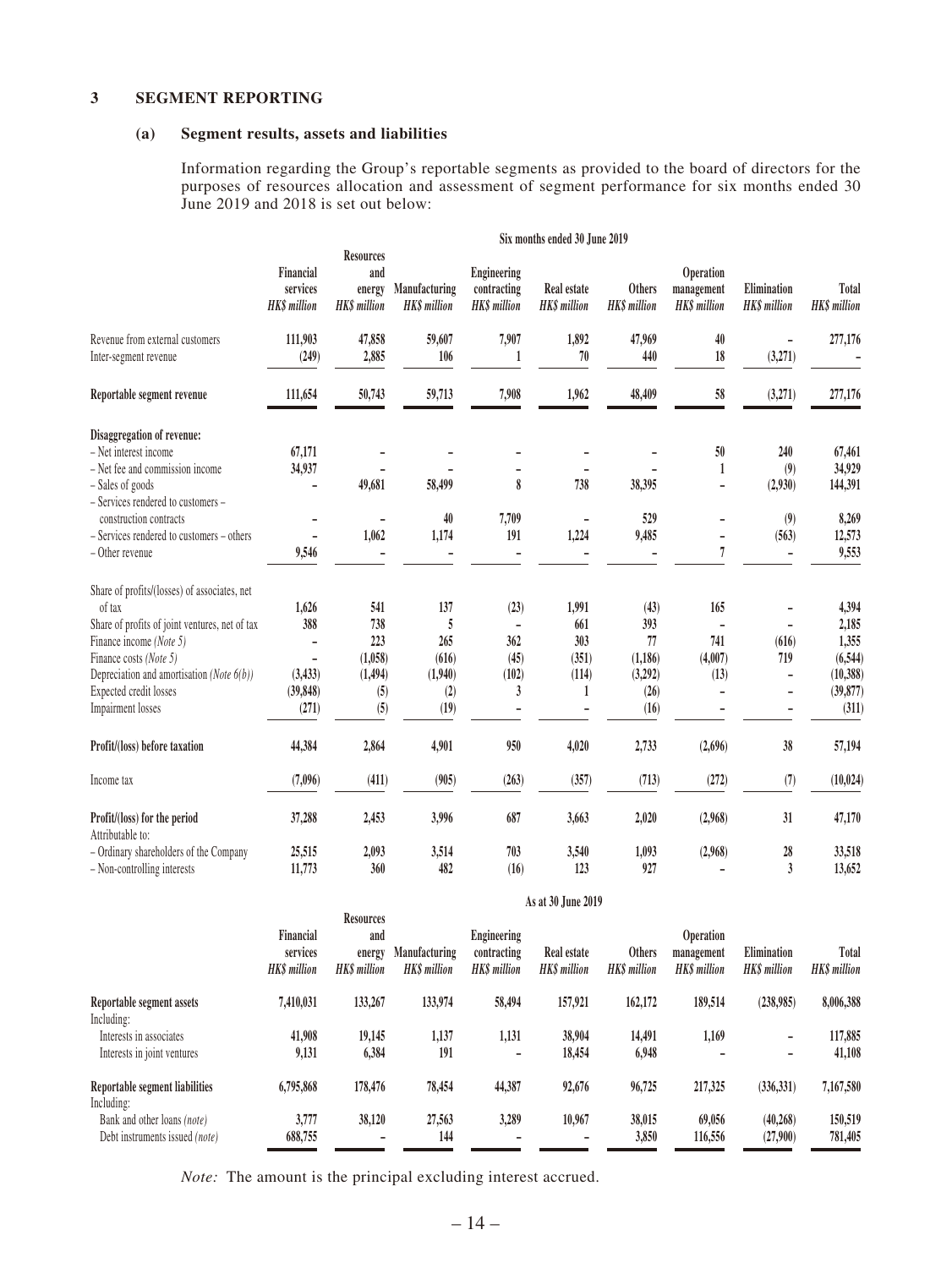### **3 SEGMENT REPORTING (CONTINUED)**

### **(a) Segment results, assets and liabilities (Continued)**

|                                                                                                                                                                                                                                                              | Six months ended 30 June 2018               |                                                       |                                                      |                                            |                                            |                                                        |                                         |                                   |                                                                    |
|--------------------------------------------------------------------------------------------------------------------------------------------------------------------------------------------------------------------------------------------------------------|---------------------------------------------|-------------------------------------------------------|------------------------------------------------------|--------------------------------------------|--------------------------------------------|--------------------------------------------------------|-----------------------------------------|-----------------------------------|--------------------------------------------------------------------|
|                                                                                                                                                                                                                                                              | Financial<br>services<br><b>HKS</b> million | Resources<br>and<br>energy<br>HK\$ million            | Manufacturing<br>HK\$ million                        | Engineering<br>contracting<br>HK\$ million | Real estate<br>HK\$ million                | Others<br>HK\$ million                                 | Operation<br>management<br>HK\$ million | Elimination<br><b>HKS</b> million | Total<br><b>HKS</b> million                                        |
| Revenue from external customers<br>Inter-segment revenue                                                                                                                                                                                                     | 103,068<br>(220)                            | 34,994<br>2,065                                       | 61,125<br>111                                        | 4,015<br>63                                | 5,270<br>3,123                             | 49,822<br>624                                          | 29                                      | (5,766)                           | 258,323                                                            |
| Reportable segment revenue                                                                                                                                                                                                                                   | 102,848                                     | 37,059                                                | 61,236                                               | 4,078                                      | 8,393                                      | 50,446                                                 | 29                                      | (5,766)                           | 258,323                                                            |
| Share of profits/(losses) of associates,<br>net of tax<br>Share of profits of joint ventures, net of tax<br>Finance income (Note 5)<br>Finance costs (Note 5)<br>Depreciation and amortisation (Note $6(b)$ )<br>Expected credit losses<br>Impairment losses | 1,167<br>200<br>(1,728)<br>(31,707)         | 695<br>694<br>159<br>(1,040)<br>(1,405)<br>22<br>(88) | 51<br>18<br>188<br>(680)<br>(2,109)<br>(33)<br>(113) | 54<br>177<br>(22)<br>(68)                  | 2,169<br>31<br>166<br>(303)<br>(106)<br>62 | (134)<br>369<br>71<br>(903)<br>(2,011)<br>(41)<br>(49) | 28<br>680<br>(3,711)<br>(30)            | (636)<br>506<br>$\overline{a}$    | 4,030<br>1,312<br>805<br>(6, 153)<br>(7, 457)<br>(31,696)<br>(249) |
| Profit/(loss) before taxation                                                                                                                                                                                                                                | 44,228                                      | 2,084                                                 | 3.391                                                | 739                                        | 6,395                                      | 4,836                                                  | (3,920)                                 | (1,156)                           | 56,597                                                             |
| Income tax                                                                                                                                                                                                                                                   | (8,664)                                     | (358)                                                 | (752)                                                | (40)                                       | (1,165)                                    | (996)                                                  | (95)                                    | 273                               | (11,797)                                                           |
| Profit/(loss) for the period<br>Attributable to:<br>- Ordinary shareholders of the Company<br>- Non-controlling interests and holders of                                                                                                                     | 35,564<br>24,256                            | 1,726<br>1,279                                        | 2,639<br>2,406                                       | 699<br>704                                 | 5,230<br>4,747                             | 3,840<br>2,498                                         | (4,015)<br>(4, 339)                     | (883)<br>(883)                    | 44,800<br>30,668                                                   |
| perpetual capital securities                                                                                                                                                                                                                                 | 11,308                                      | 447                                                   | 233                                                  | (5)                                        | 483                                        | 1,342                                                  | 324                                     | $\overline{a}$                    | 14,132                                                             |

|                                                               |                                       | As at 31 December 2018                     |                               |                                            |                                   |                        |                                         |                                       |                       |  |
|---------------------------------------------------------------|---------------------------------------|--------------------------------------------|-------------------------------|--------------------------------------------|-----------------------------------|------------------------|-----------------------------------------|---------------------------------------|-----------------------|--|
|                                                               | Financial<br>services<br>HK\$ million | Resources<br>and<br>energy<br>HK\$ million | Manufacturing<br>HK\$ million | Engineering<br>contracting<br>HK\$ million | Real estate<br><b>HKS</b> million | Others<br>HK\$ million | Operation<br>management<br>HK\$ million | Elimination<br>HK\$ million           | Total<br>HK\$ million |  |
| Reportable segment assets<br>Including:                       | 7,067,565                             | 131,842                                    | 134,882                       | 55,432                                     | 154,631                           | 151,071                | 171,453                                 | (206, 163)                            | 7,660,713             |  |
| Interests in associates<br>Interests in joint ventures        | 41,925<br>8,442                       | 19.227<br>6,409                            | 996<br>139                    | 867<br>$\overline{\phantom{m}}$            | 38,366<br>17,548                  | 14,237<br>6,082        | 1,013                                   | $\overline{\phantom{0}}$<br>-         | 116,631<br>38,620     |  |
| Reportable segment liabilities<br>Including:                  | 6.476.405                             | 175,525                                    | 80,894                        | 43,306                                     | 92,267                            | 80,208                 | 201,570                                 | (300, 122)                            | 6,850,053             |  |
| Bank and other loans (note)<br>Debt instruments issued (note) | 5,898<br>628,169                      | 40,885                                     | 31.923<br>144                 | 2,657                                      | 9,402                             | 34,825<br>3,849        | 67,778<br>106,561                       | (37, 778)<br>$\overline{\phantom{0}}$ | 155,590<br>738,723    |  |

*Note:* The amount is the principal excluding interest accrued.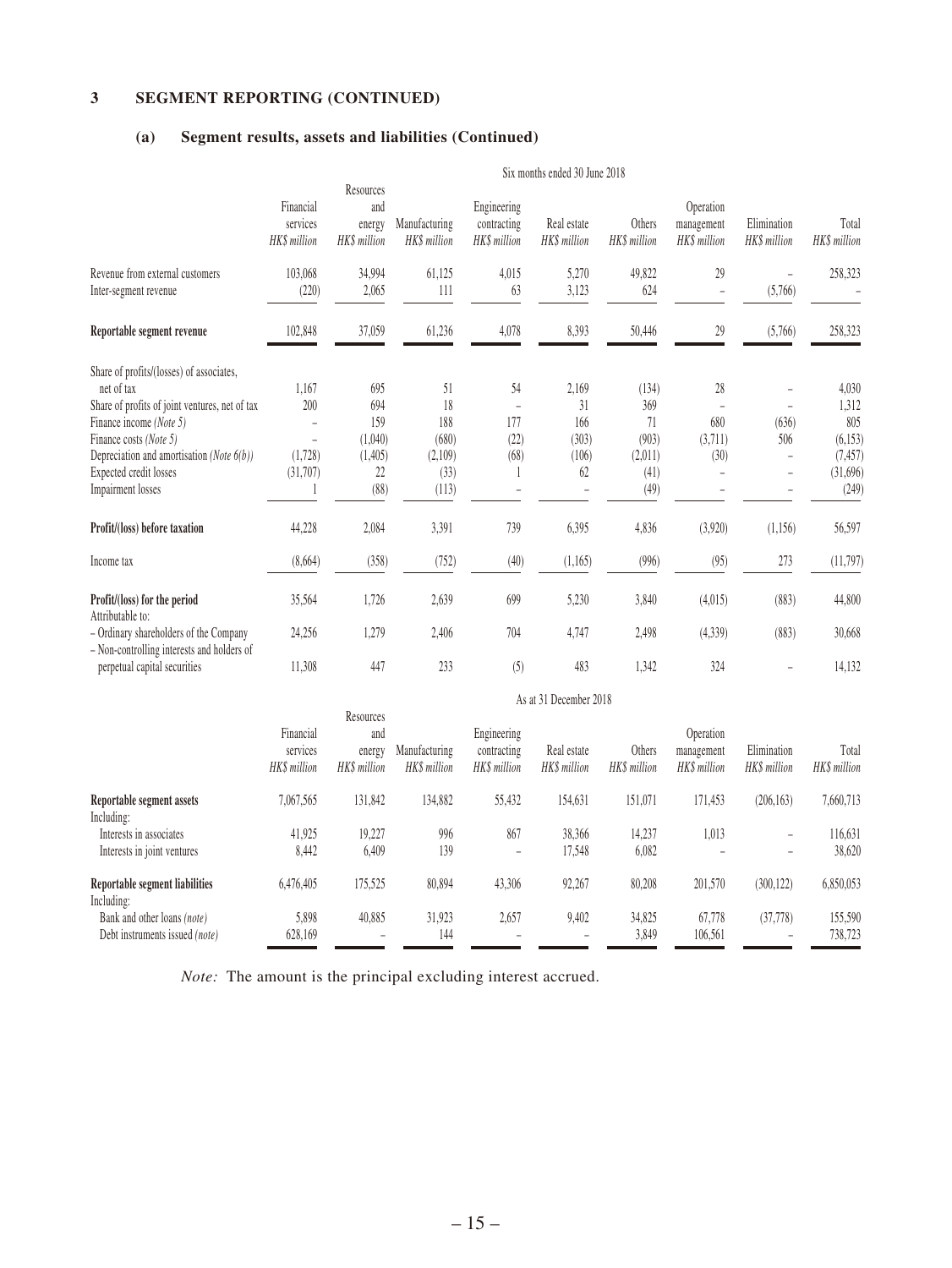### **3 SEGMENT REPORTING (CONTINUED)**

#### **(b) Geographical information**

An analysis of the Group's revenue and total assets by geographical area are as follows:

|                              | <b>Revenue from external customers</b> |                          | <b>Reportable segment assets</b> |                      |
|------------------------------|----------------------------------------|--------------------------|----------------------------------|----------------------|
|                              |                                        | Six months ended 30 June |                                  | 31 December          |
|                              | 2019<br><b>HK\$</b> million            | 2018<br>HK\$ million     | 2019<br><b>HKS</b> million       | 2018<br>HK\$ million |
| Mainland China<br>Hong Kong, | 227,714                                | 212,973                  | 7,369,312                        | 7,011,809            |
| Macau and Taiwan             | 23,835                                 | 28,351                   | 523,034                          | 534,766              |
| Overseas                     | 25,627                                 | 16,999                   | 114,042                          | 114,138              |
|                              | 277,176                                | 258,323                  | 8,006,388                        | 7,660,713            |

#### **4 REVENUE**

As a multi-industry conglomerate, the Group is principally engaged in financial services, resources and energy, manufacturing, engineering contracting, real estate and other businesses.

For financial services segment, revenue mainly comprises net interest income, net fee and commission income and net trading gain (see Notes 4(a), 4(b) and 4(d)). For non-financial services segment, revenue mainly comprises total invoiced value of sales of goods and services rendered to customers (Note 4(c)).

The Group's customer base is diversified and there is no single customer with which transactions have exceeded 10% of the Group's revenue.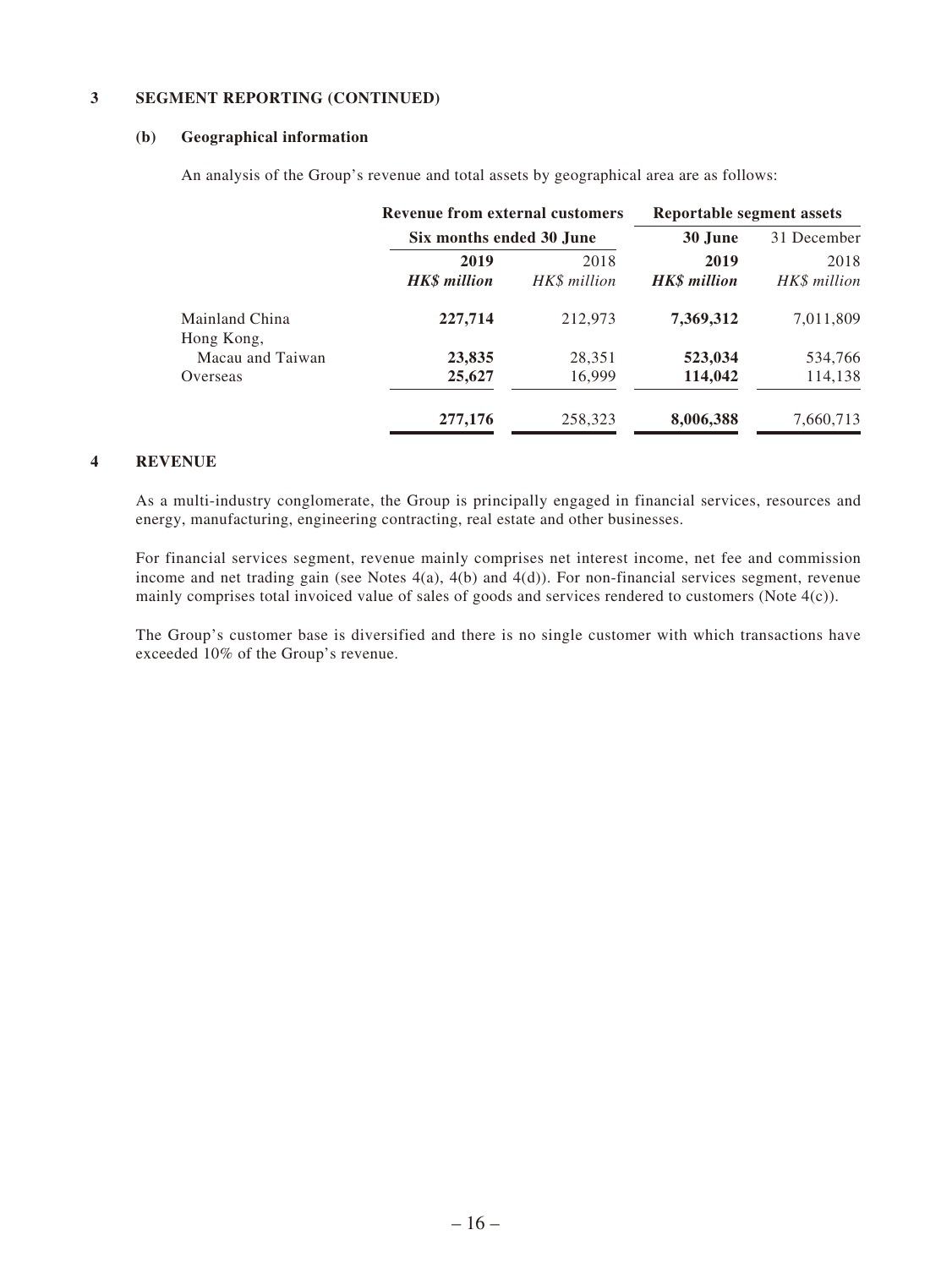### **4 REVENUE (CONTINUED)**

### **(a) Net interest income**

|                                                              | Six months ended 30 June |              |
|--------------------------------------------------------------|--------------------------|--------------|
|                                                              | 2019                     | 2018         |
|                                                              | <b>HK\$</b> million      | HK\$ million |
| Interest income arising from (note):                         |                          |              |
| Deposits with central banks, banks and non-bank financial    |                          |              |
| institutions                                                 | 4,383                    | 6,452        |
| Placements with banks and non-bank financial institutions    | 3,960                    | 5,419        |
| Financial assets held under resale agreements                | 513                      | 801          |
| Investments in financial assets                              |                          |              |
| - Financial assets at amortised cost                         | 22,632                   | 19,125       |
| - Debt investments at fair value through other comprehensive |                          |              |
| income ("FVOCI")                                             | 11,282                   | 10,015       |
| Loans and advances to customers and other parties            | 104,851                  | 97,135       |
| Others                                                       | 85                       | 72           |
|                                                              | 147,706                  | 139,019      |
|                                                              |                          |              |
| Interest expenses arising from:                              |                          |              |
| Borrowing from central banks                                 | (4, 871)                 | (4,942)      |
| Deposits from banks and non-bank financial institutions      | (14, 422)                | (17,209)     |
| Placements from banks and non-bank financial institutions    | (2,233)                  | (2,067)      |
| Financial assets sold under repurchase agreements            | (919)                    | (1,392)      |
| Deposits from customers                                      | (44, 405)                | (37,074)     |
| Debt instruments issued                                      | (12,982)                 | (13, 973)    |
| Lease liabilities                                            | (294)                    | N/A          |
| Others                                                       | (119)                    | (149)        |
|                                                              | (80, 245)                | (76, 806)    |
| Net interest income                                          | 67,461                   | 62,213       |
|                                                              |                          |              |

#### *Note:*

Interest income includes interest income accrued on credit-impaired financial assets of HK\$195 million for the six months ended 30 June 2019 (six months ended 30 June 2018: HK\$135 million).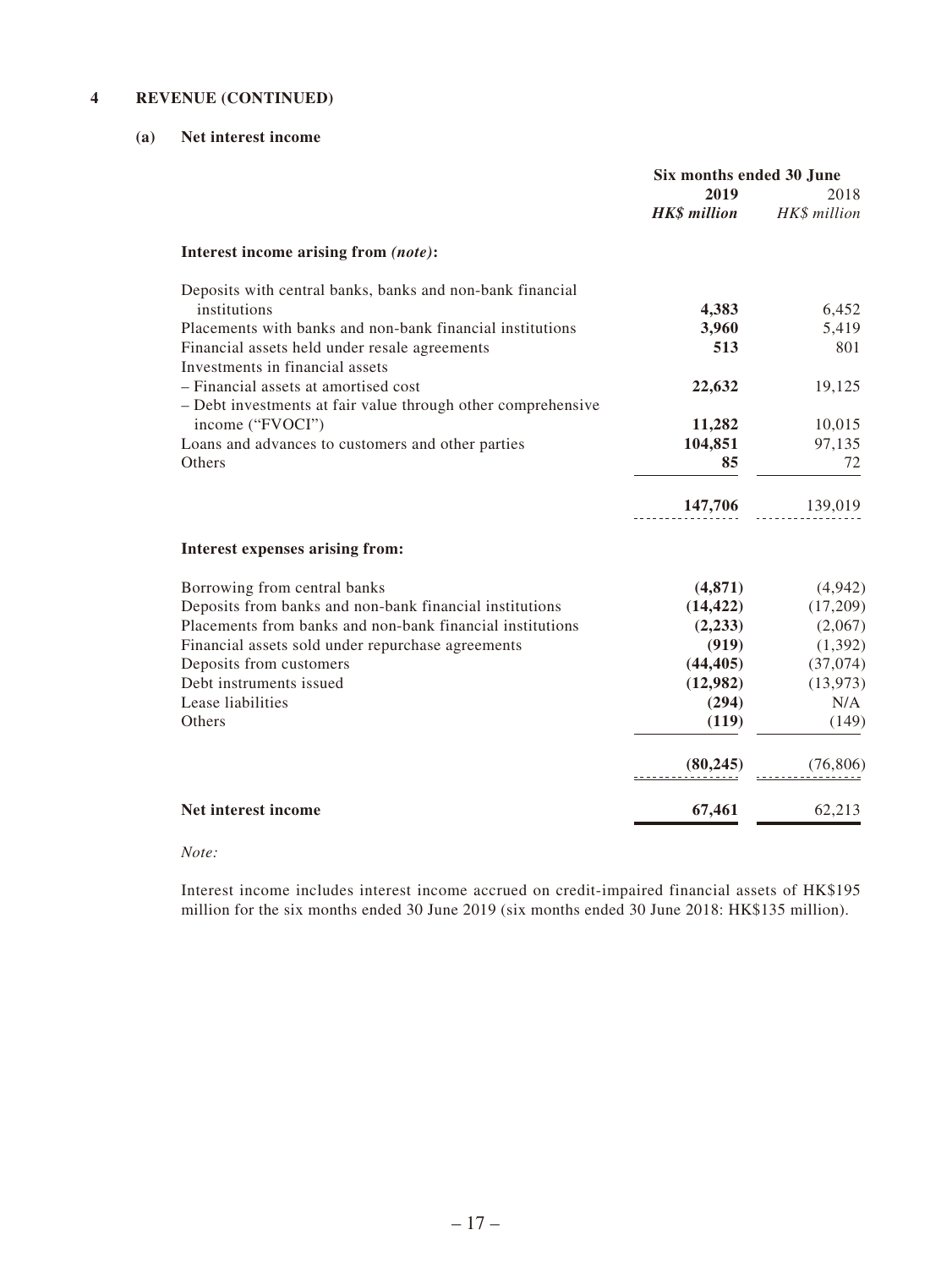### **4 REVENUE (CONTINUED)**

### **(b) Net fee and commission income**

|                               | Six months ended 30 June |              |
|-------------------------------|--------------------------|--------------|
|                               | 2019                     | 2018         |
|                               | <b>HK\$</b> million      | HK\$ million |
| Guarantee and advisory fees   | 2,857                    | 3,386        |
| Bank card fee                 | 24,428                   | 19,313       |
| Settlement and clearing fees  | 843                      | 849          |
| Agency fees and commission    | 3,950                    | 3,005        |
| Trustee commission and fees   | 6,152                    | 5,404        |
| Others                        | 64                       | 343          |
|                               | 38,294                   | 32,300       |
| Fee and commission expenses   | (3,365)                  | (2,986)      |
| Net fee and commission income | 34,929                   | 29.314       |

## **(c) Sales of goods and services**

|                                       | Six months ended 30 June |              |
|---------------------------------------|--------------------------|--------------|
|                                       | 2019                     | 2018         |
|                                       | <b>HK\$</b> million      | HK\$ million |
| Sales of goods                        | 144,391                  | 136,645      |
| Services rendered to customers        |                          |              |
| - Revenue from construction contracts | 8,269                    | 4,482        |
| - Revenue from other services         | 12,573                   | 14,117       |
|                                       | 165,233                  | 155,244      |

### **(d) Other revenue**

|                                                             | Six months ended 30 June |              |
|-------------------------------------------------------------|--------------------------|--------------|
|                                                             | 2019                     | 2018         |
|                                                             | <b>HK\$</b> million      | HK\$ million |
| Net trading gain ( <i>note</i> $(i)$ )                      | 3,109                    | 4,304        |
| Net gain on investments in financial assets under financial |                          |              |
| services segment                                            | 6,484                    | 3,775        |
| Net (loss)/gain from securitisation of financial assets     | (19)                     | 3,769        |
| Others                                                      | (21)                     | (296)        |
|                                                             | 9,553                    | 11.552       |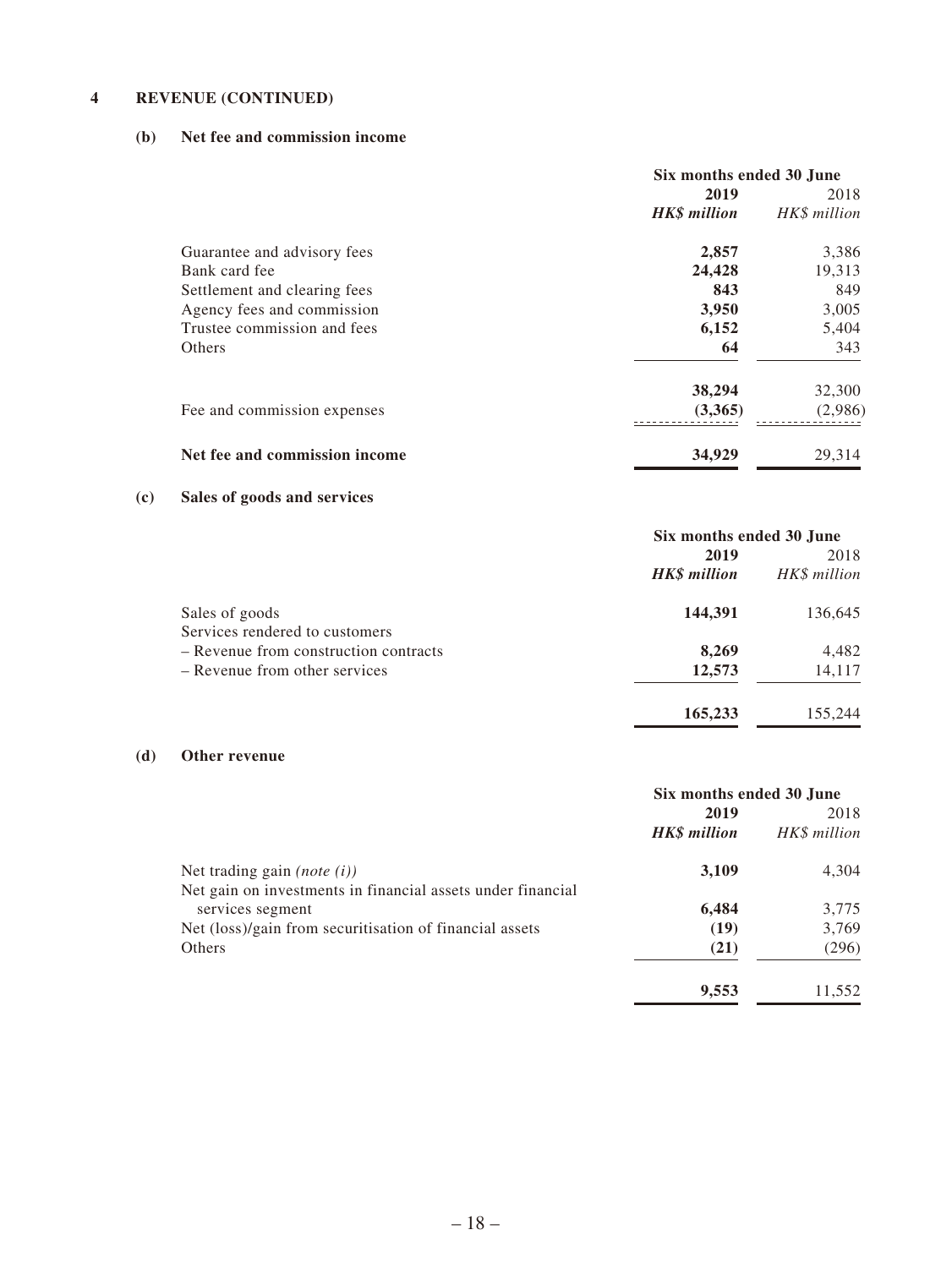### **4 REVENUE (CONTINUED)**

## **(d) Other revenue (Continued)**

(i) Net trading gain

|                                           | Six months ended 30 June |              |
|-------------------------------------------|--------------------------|--------------|
|                                           | 2019                     | 2018         |
|                                           | <b>HK\$</b> million      | HK\$ million |
| Trading profit:                           |                          |              |
| - securities and certificates of deposits | 1,579                    | 2,900        |
| $-$ foreign currencies                    | 1,385                    | 1,680        |
| – derivatives                             | 145                      | (276)        |
|                                           | 3,109                    | 4,304        |

### **5 NET FINANCE CHARGES**

|                                                                   | Six months ended 30 June    |                      |
|-------------------------------------------------------------------|-----------------------------|----------------------|
|                                                                   | 2019<br><b>HK\$</b> million | 2018<br>HK\$ million |
| Finance costs                                                     |                             |                      |
| - Interest on bank and other loans                                | 3,310                       | 3,123                |
| - Interest on debt instruments issued                             | 2,844                       | 2,958                |
| - Interest and finance charges paid/payable for lease liabilities | 332                         | N/A                  |
|                                                                   | 6,486                       | 6,081                |
| Less: interest expense capitalised                                | (90)                        | (88)                 |
|                                                                   | 6,396                       | 5,993                |
| Other finance charges                                             | 148                         | 160                  |
|                                                                   | 6,544                       | 6,153                |
| Finance income                                                    | (1,355)                     | (805)                |
|                                                                   | 5,189                       | 5,348                |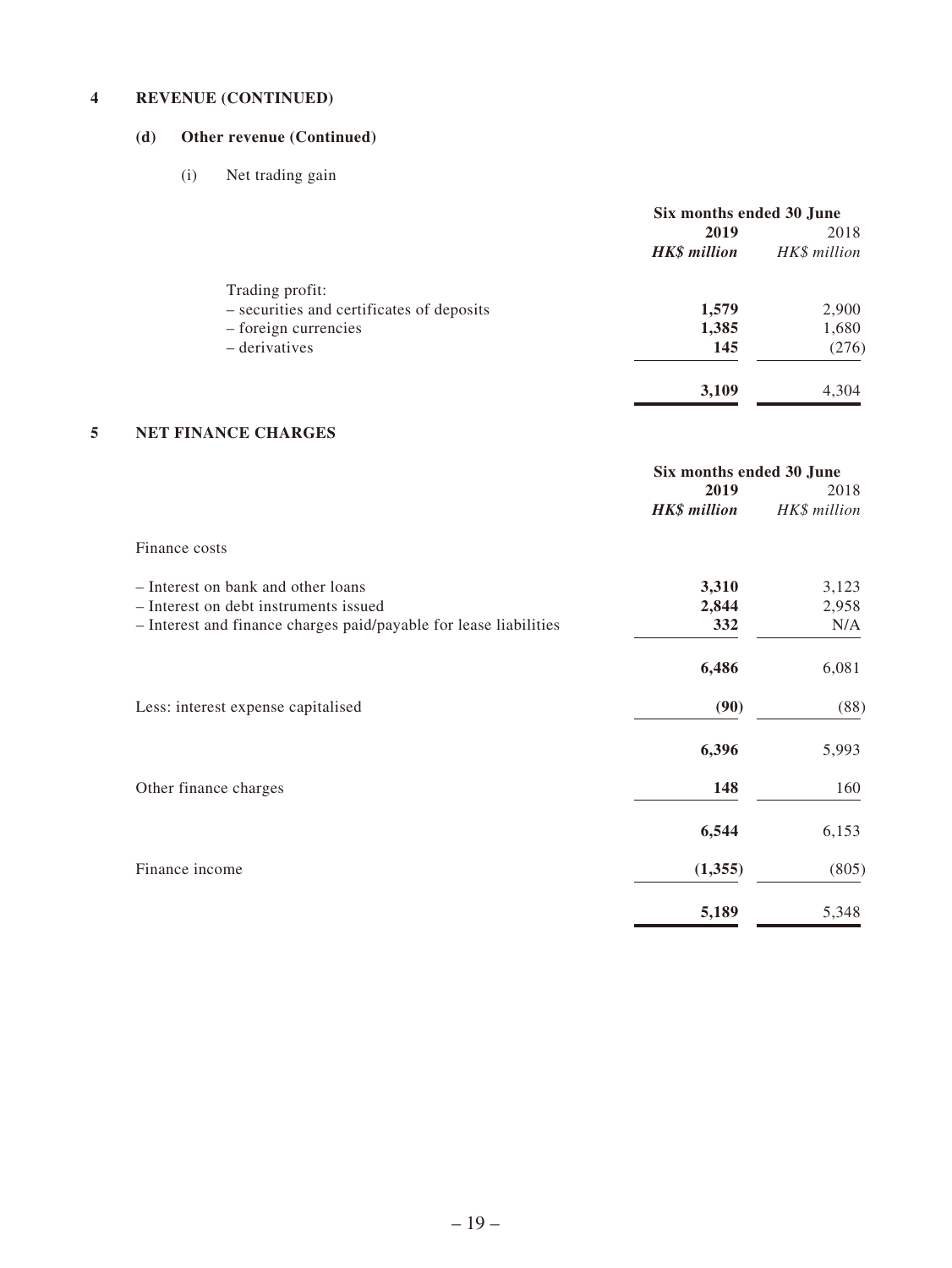### **6 PROFIT BEFORE TAXATION**

Profit before taxation is arrived at after charging below costs and expenses in cost of sales and services and other operating expenses:

#### **(a) Staff costs**

|                                                          | Six months ended 30 June |              |
|----------------------------------------------------------|--------------------------|--------------|
|                                                          | 2019                     | 2018         |
|                                                          | <b>HK\$</b> million      | HK\$ million |
| Salaries and bonuses                                     | 23,931                   | 22,127       |
| Contributions to defined contribution retirement schemes | 2,285                    | 2,301        |
| Others                                                   | 4,271                    | 4,249        |
|                                                          | 30,487                   | 28,677       |

### **(b) Other items**

|                              | Six months ended 30 June |              |
|------------------------------|--------------------------|--------------|
|                              | 2019                     | 2018         |
|                              | <b>HK\$</b> million      | HK\$ million |
| Amortisation                 | 1,168                    | 1,262        |
| Depreciation ( <i>note</i> ) | 9,220                    | 6,195        |
| Lease charges (note)         | 875                      | 4,066        |
| Tax and surcharges           | 1,296                    | 1,318        |
| Property management fees     | 601                      | 565          |
| Non-operating expenses       | 275                      | 144          |
| Professional fees            | 546                      | 515          |
|                              | 13,981                   | 14,065       |

#### *Note:*

Since 1 January 2019, according to HKFRS 16, ROU assets are depreciated on a straight-line basis, while short-term and low-value leases are recorded at lease charges.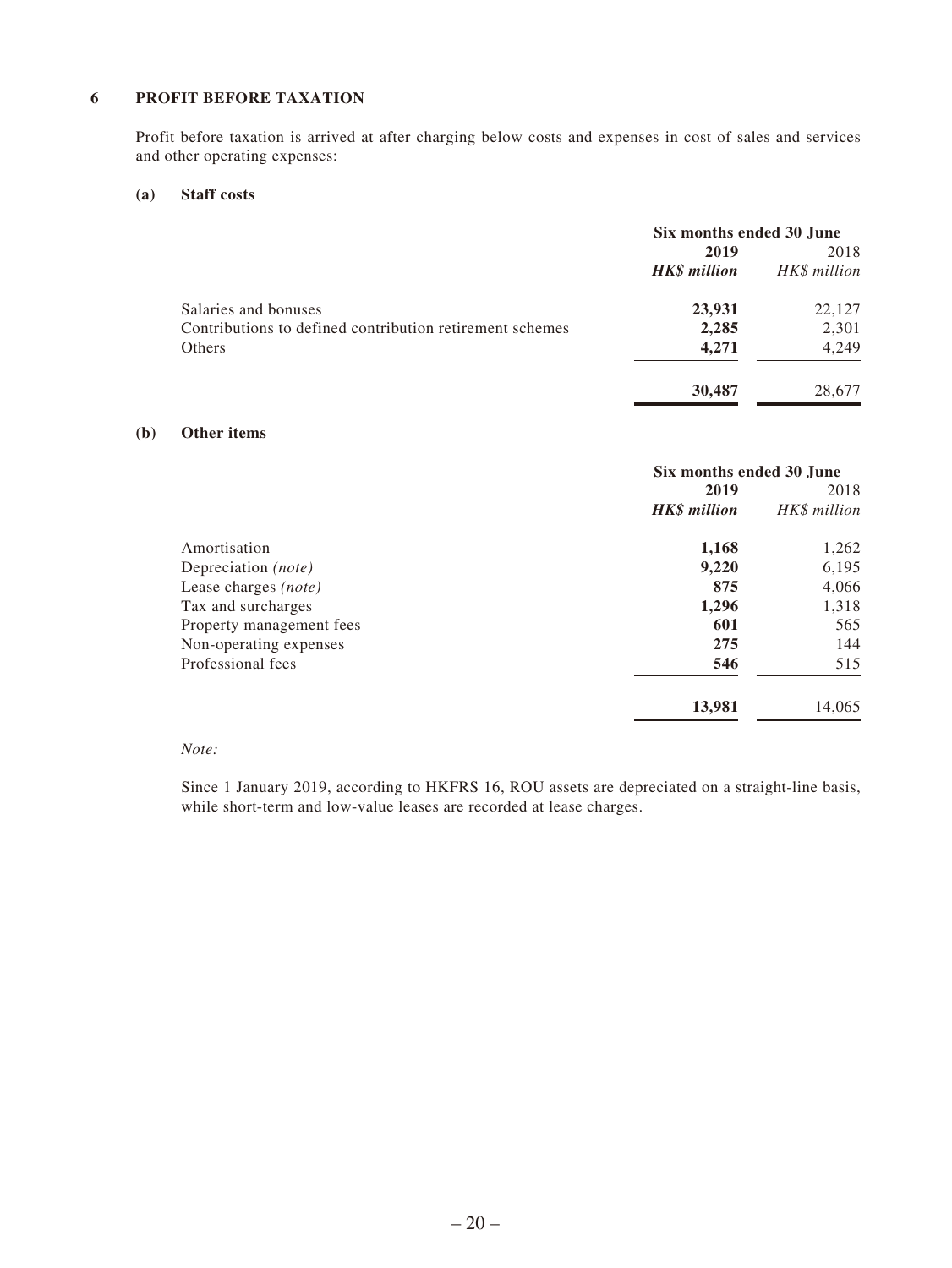### **7 INCOME TAX EXPENSE**

|                                                   | Six months ended 30 June |              |
|---------------------------------------------------|--------------------------|--------------|
|                                                   | 2019                     | 2018         |
|                                                   | <b>HK\$</b> million      | HK\$ million |
| <b>Current tax - Mainland China</b>               |                          |              |
| Provision for enterprise income tax               | 12,785                   | 9,756        |
| Land appreciation tax                             | 9                        | 141          |
|                                                   | 12,794                   | 9,897        |
| <b>Current tax - Hong Kong</b>                    |                          |              |
| Provision for Hong Kong profits tax               | 615                      | 1,017        |
| <b>Current tax - Overseas</b>                     |                          |              |
| Provision for the period                          | 136                      | 71           |
|                                                   | 13,545                   | 10,985       |
| Deferred tax                                      |                          |              |
| Origination and reversal of temporary differences | (3,521)                  | 812          |
|                                                   | 10,024                   | 11,797       |

The statutory income tax rate of the Company and its subsidiaries located in Hong Kong for the six months ended 30 June 2019 is 16.5% (six months ended 30 June 2018: 16.5%).

Except for the preferential tax treatments, the income tax rate applicable to the Group's other subsidiaries in Mainland China for the six months ended 30 June 2019 is 25% (six months ended 30 June 2018: 25%).

Taxation for other overseas subsidiaries is charged at the rates of taxation prevailing in the countries/ jurisdiction in which the overseas subsidiaries operate.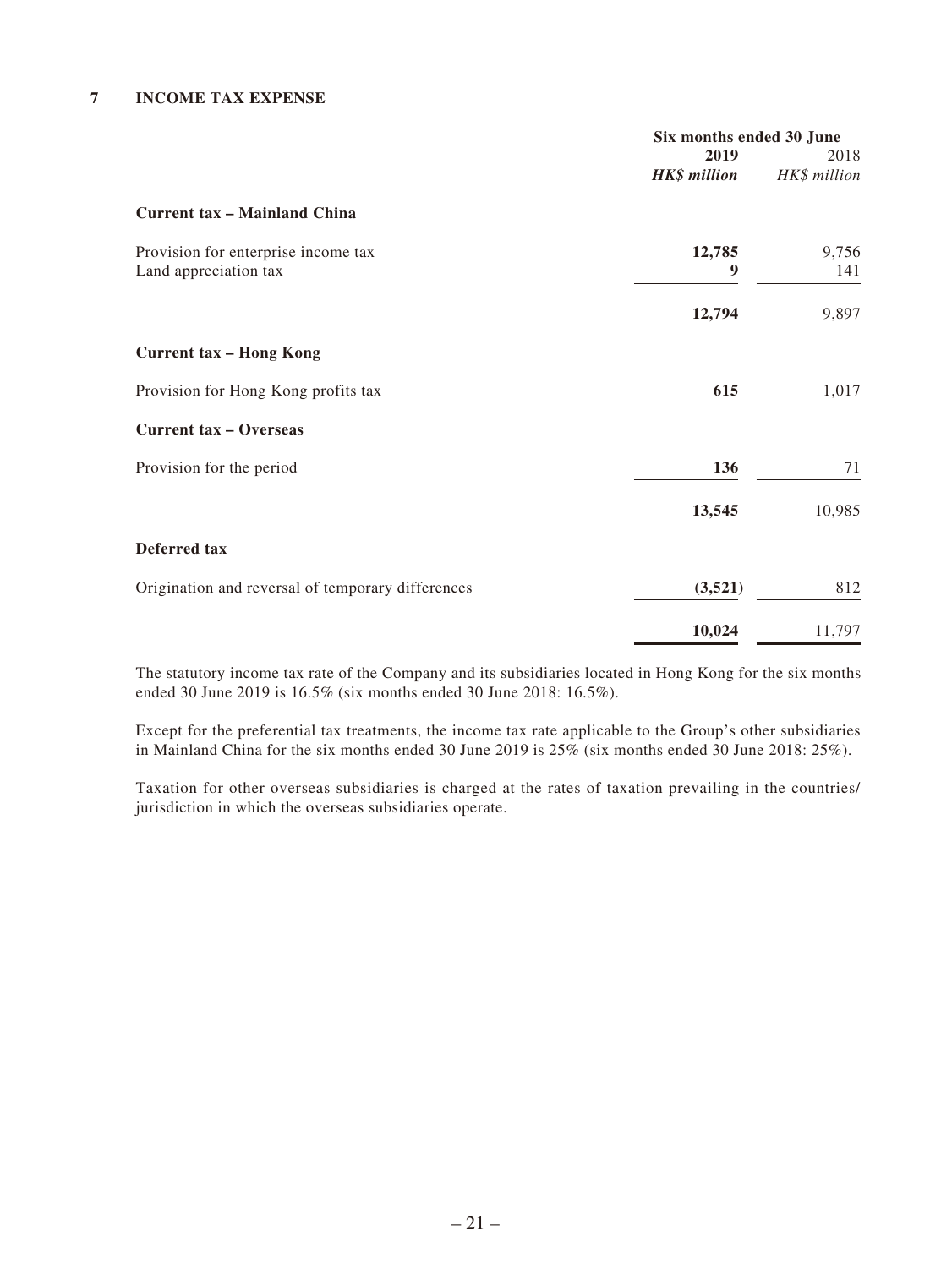### **8 DIVIDENDS**

|                                            | Six months ended 30 June |              |
|--------------------------------------------|--------------------------|--------------|
|                                            | 2019                     | 2018         |
|                                            | <b>HKS</b> million       | HK\$ million |
| 2018 Final dividend paid: HK\$0.26         |                          |              |
| $(2017$ Final: HK\$0.25) per share         | 7.563                    | 7,273        |
| 2019 Interim dividend proposed: HK\$0.18   |                          |              |
| $(2018 \text{ Intern: HK$0.15})$ per share | 5.236                    | 4.364        |

#### **9 EARNINGS PER SHARE**

The calculation of basic earnings per share and diluted earnings per share are based on the profit attributable to ordinary shareholders of the Company of HK\$33,518 million for the six months ended 30 June 2019 (six months ended 30 June 2018: HK\$30,668 million) calculated as follows:

|                                                             | Six months ended 30 June   |                      |
|-------------------------------------------------------------|----------------------------|----------------------|
|                                                             | 2019<br><b>HKS</b> million | 2018<br>HK\$ million |
| Profit attributable to ordinary shareholders of the Company | 33,518                     | 30,668               |
| Weighted average number of ordinary shares (in million)     | 29,090                     | 29,090               |

Diluted earnings per share for the six months ended 30 June 2019 and 2018 are same as basic earnings per share. As at 30 June 2019, there are no share options or other equity securities of the Company in issue which if exercised would have a dilutive effect on the issued ordinary share capital as at 30 June 2019 (30 June 2018: Nil).

The basic and diluted earnings per share for the six months ended 30 June 2019 are HK\$1.15 (six months ended 30 June 2018: HK\$1.05).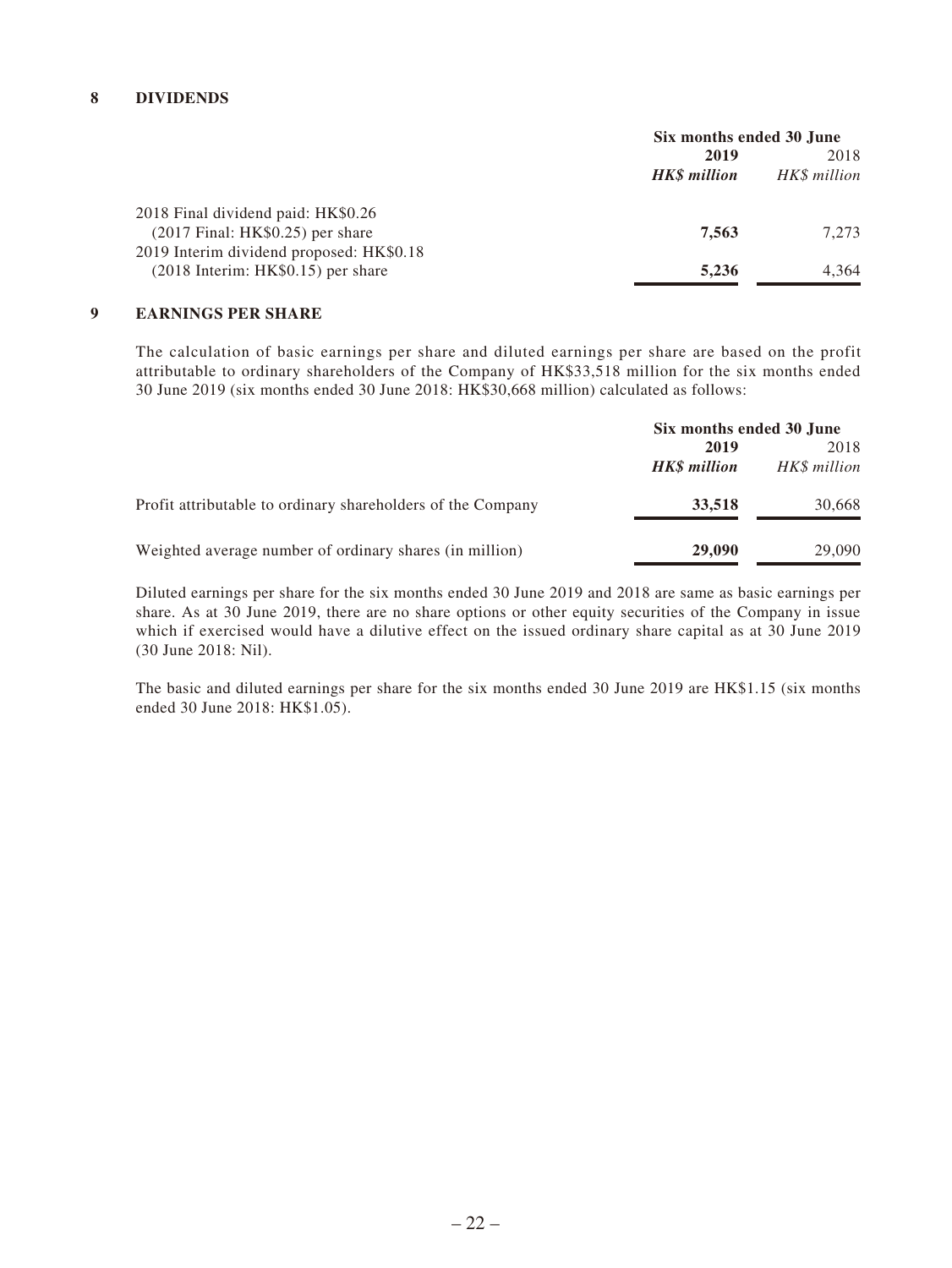### **10 LOANS AND ADVANCES TO CUSTOMERS AND OTHER PARTIES**

|                                                                        | 30 June<br>2019     | 31 December<br>2018 |
|------------------------------------------------------------------------|---------------------|---------------------|
|                                                                        | <b>HK\$</b> million | HK\$ million        |
| Loans and advances to customers and other parties<br>at amortised cost |                     |                     |
| Corporate loans:                                                       |                     |                     |
| - Loans                                                                | 2,168,496           | 2,106,071           |
| - Discounted bills                                                     | 3,919               | 169,204             |
| - Finance lease receivables                                            | 53,632              | 54,574              |
|                                                                        | 2,226,047           | 2,329,849           |
| Personal loans:                                                        |                     |                     |
| - Residential mortgages                                                | 834,395             | 734,315             |
| - Business loans                                                       | 233,473             | 222,252             |
| - Credit cards                                                         | 568,633             | 505,013             |
| - Personal consumption                                                 | 236,573             | 232,656             |
|                                                                        | 1,873,074           | 1,694,236           |
|                                                                        | 4,099,121           | 4,024,085           |
| Accrued interest                                                       | 10,337              | 10,016              |
|                                                                        | 4,109,458           | 4,034,101           |
| Less: allowance for impairment losses                                  | (128, 585)          | (119, 857)          |
| Carrying amount of loans and advances to customers                     |                     |                     |
| and other parties at amortised cost                                    | 3,980,873           | 3,914,244           |
| Loans and advances to customers and other parties at FVOCI             |                     |                     |
| Corporate loans:                                                       |                     |                     |
| - Loans                                                                | 170                 | 156                 |
| - Discounted bills                                                     | 279,855             | 110,001             |
| Carrying amount of loans and advances to customers                     |                     |                     |
| and other parties at FVOCI                                             | 280,025             | 110,157             |
|                                                                        | 4,260,898           | 4,024,401           |
| Allowance for impairment losses on loans and advances                  |                     |                     |
| to customers and other parties at FVOCI                                | (372)               | (151)               |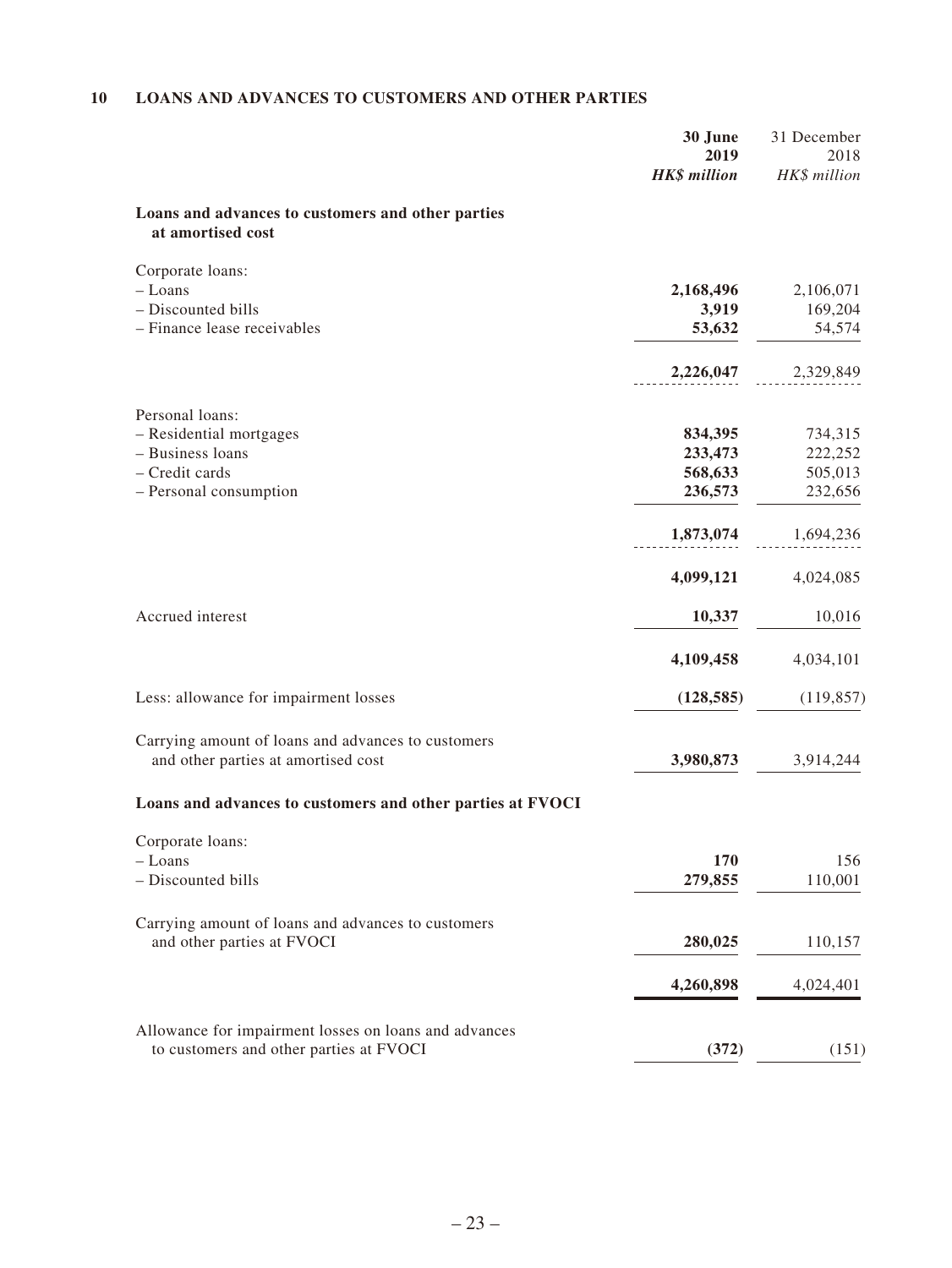### **11 INVESTMENTS IN FINANCIAL ASSETS**

|                                                                | 30 June             | 31 December  |
|----------------------------------------------------------------|---------------------|--------------|
|                                                                | 2019                | 2018         |
|                                                                | <b>HK\$</b> million | HK\$ million |
| <b>Financial assets at amortised cost</b>                      |                     |              |
| Debt securities                                                | 466,492             | 438,361      |
| Investment management products managed by securities companies | 392,446             | 262,905      |
| Trust investment plans                                         | 185,387             | 178,161      |
| Certificates of deposit and certificates of interbank deposit  | 8,559               | 13,018       |
| Wealth management products                                     |                     | 1,198        |
| Investments in creditor's rights on assets                     | 581                 | 583          |
| Others                                                         | 409                 | 445          |
|                                                                | 1,053,874           | 894,671      |
| Accrued interest                                               |                     |              |
|                                                                | 12,591              | 9,644        |
|                                                                | 1,066,465           | 904,315      |
| Less: allowance for impairment losses                          | (5,576)             | (4,967)      |
|                                                                | 1,060,889           | 899,348      |
| Financial assets at fair value through profit or loss ("FVPL") |                     |              |
| Debt securities                                                | 72,742              | 86,115       |
| Including: Designated at FVPL                                  |                     | 60           |
| Investment management products managed by securities companies | 2,903               | 3,413        |
| Trust investment plans                                         | 5,486               | 36,911       |
| Certificates of deposit and certificates of interbank deposit  | 22,976              | 19,074       |
| Wealth management products                                     | 2,934               | 1,946        |
| Investment funds                                               | 274,210             | 233,132      |
| Equity investment                                              | 14,246              | 14,572       |
| Others                                                         | 47                  | 96           |
|                                                                | 395,544             | 395,259      |
|                                                                |                     |              |
| Debt investments at FVOCI<br>Debt securities                   | 613,652             | 560,392      |
| Certificates of deposit and certificates of interbank deposit  | 7,282               | 14,431       |
| Others                                                         | 595                 | 380          |
|                                                                | 621,529             | 575,203      |
| Accrued interest                                               | 7,621               | 7,696        |
|                                                                | 629,150             | 582,899      |
|                                                                |                     |              |
| <b>Equity investments at FVOCI</b><br>Equity investment        | 7,748               | 6,504        |
| Investment funds                                               | 536                 | 417          |
|                                                                | 8,284               | 6,921        |
|                                                                | 2,093,867           | 1,884,427    |
|                                                                |                     |              |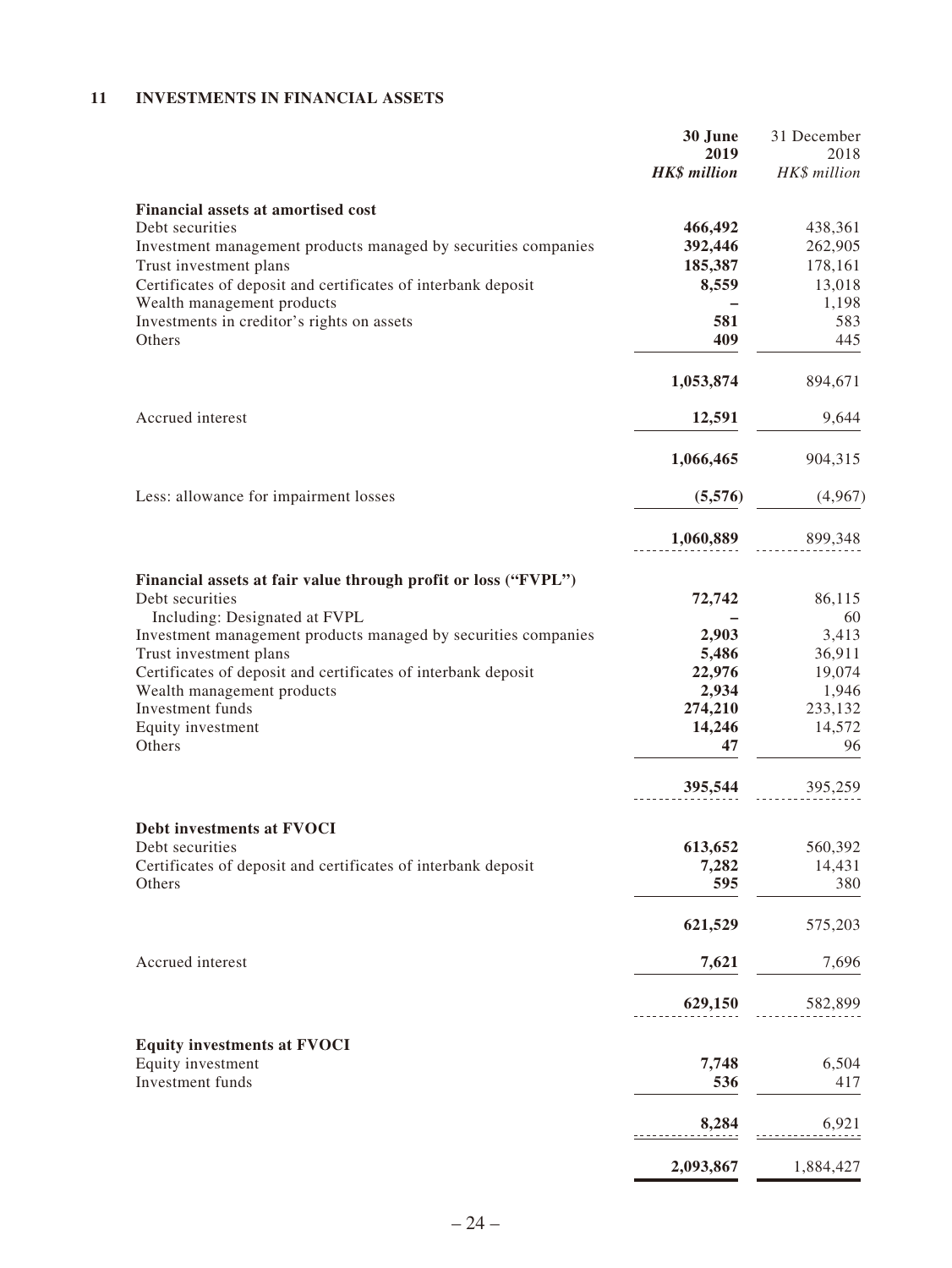### **12 DEPOSITS FROM CUSTOMERS**

### **(a) Types of deposits from customers**

|                                            | 30 June<br>2019     | 31 December<br>2018 |
|--------------------------------------------|---------------------|---------------------|
|                                            | <b>HK\$</b> million | HK\$ million        |
| <b>Demand deposits</b>                     |                     |                     |
| - Corporate customers                      | 1,865,238           | 1,725,834           |
| - Personal customers                       | 325,942             | 300,114             |
|                                            | 2,191,180           | 2,025,948           |
| Time and call deposits                     |                     |                     |
| - Corporate customers                      | 1,707,244           | 1,577,529           |
| - Personal customers                       | 627,661             | 513,066             |
|                                            | 2,334,905           | 2,090,595           |
| Outward remittance and remittance payables | 9,084               | 5,504               |
| <b>Accrued</b> interest                    | 37,517              | 37,877              |
|                                            | 4,572,686           | 4,159,924           |

## **(b) Deposits from customers include pledged deposits for the following items:**

|                                       | 30 June<br>2019<br><b>HK\$</b> million | 31 December<br>2018<br>HK\$ million |
|---------------------------------------|----------------------------------------|-------------------------------------|
|                                       |                                        |                                     |
| Bank acceptances<br>Letters of credit | 191,260<br>9,776                       | 186,106<br>7,115                    |
| Guarantees                            | 21,396                                 | 24,831                              |
| Others                                | 118,982                                | 125,116                             |
|                                       | 341,414                                | 343,168                             |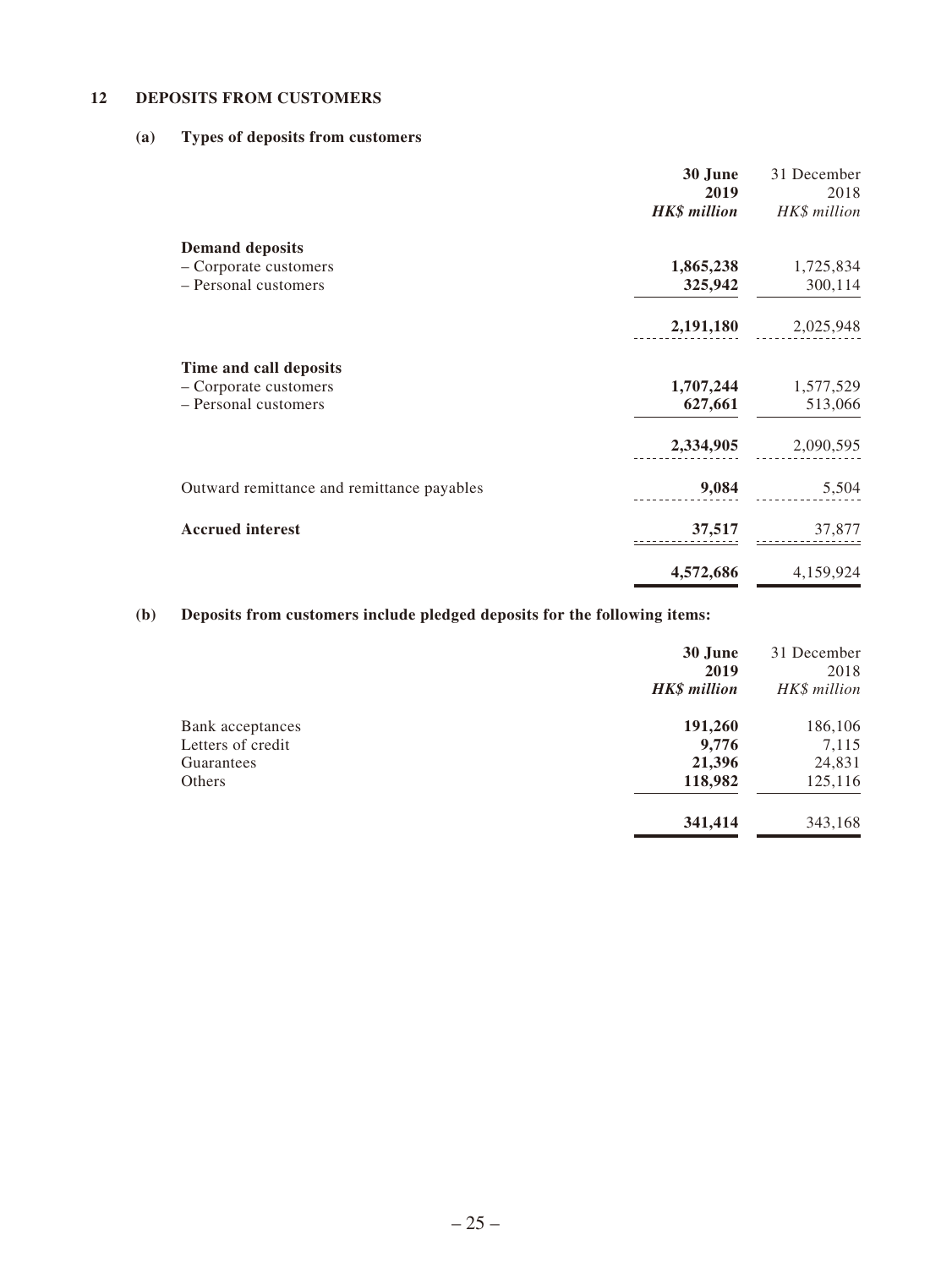### **13 BANK AND OTHER LOANS**

### **(a) Types of loans**

**(b)** 

|                                                                 | 30 June<br>2019<br><b>HK\$</b> million | 31 December<br>2018<br>HK\$ million |
|-----------------------------------------------------------------|----------------------------------------|-------------------------------------|
| <b>Bank loans</b>                                               |                                        |                                     |
| Unsecured loans<br>Loan pledged with assets<br>Guaranteed loans | 100,793<br>23,822                      | 101,708<br>24,144<br>308            |
|                                                                 | 124,615                                | 126,160                             |
| <b>Other loans</b>                                              |                                        |                                     |
| Unsecured loans<br>Loan pledged with assets                     | 24,227<br>1,677                        | 25,709<br>3,721                     |
|                                                                 | 25,904                                 | 29,430                              |
|                                                                 | 150,519                                | 155,590                             |
| <b>Accrued</b> interest                                         | 744                                    | 1,088                               |
|                                                                 | 151,263                                | 156,678                             |
| <b>Maturity of loans</b>                                        |                                        |                                     |
|                                                                 | 30 June<br>2019<br><b>HK\$</b> million | 31 December<br>2018<br>HK\$ million |

| Bank and other loans are repayable: |         |         |
|-------------------------------------|---------|---------|
| - Within 1 year or on demand        | 41,030  | 37,937  |
| - Between 1 and 2 years             | 37,585  | 35,222  |
| - Between 2 and 5 years             | 34,672  | 44,709  |
| $-$ Over 5 years                    | 37,232  | 37,722  |
|                                     | 150,519 | 155,590 |
| <b>Accrued interest</b>             | 744     | 1,088   |
|                                     | 151,263 | 156.678 |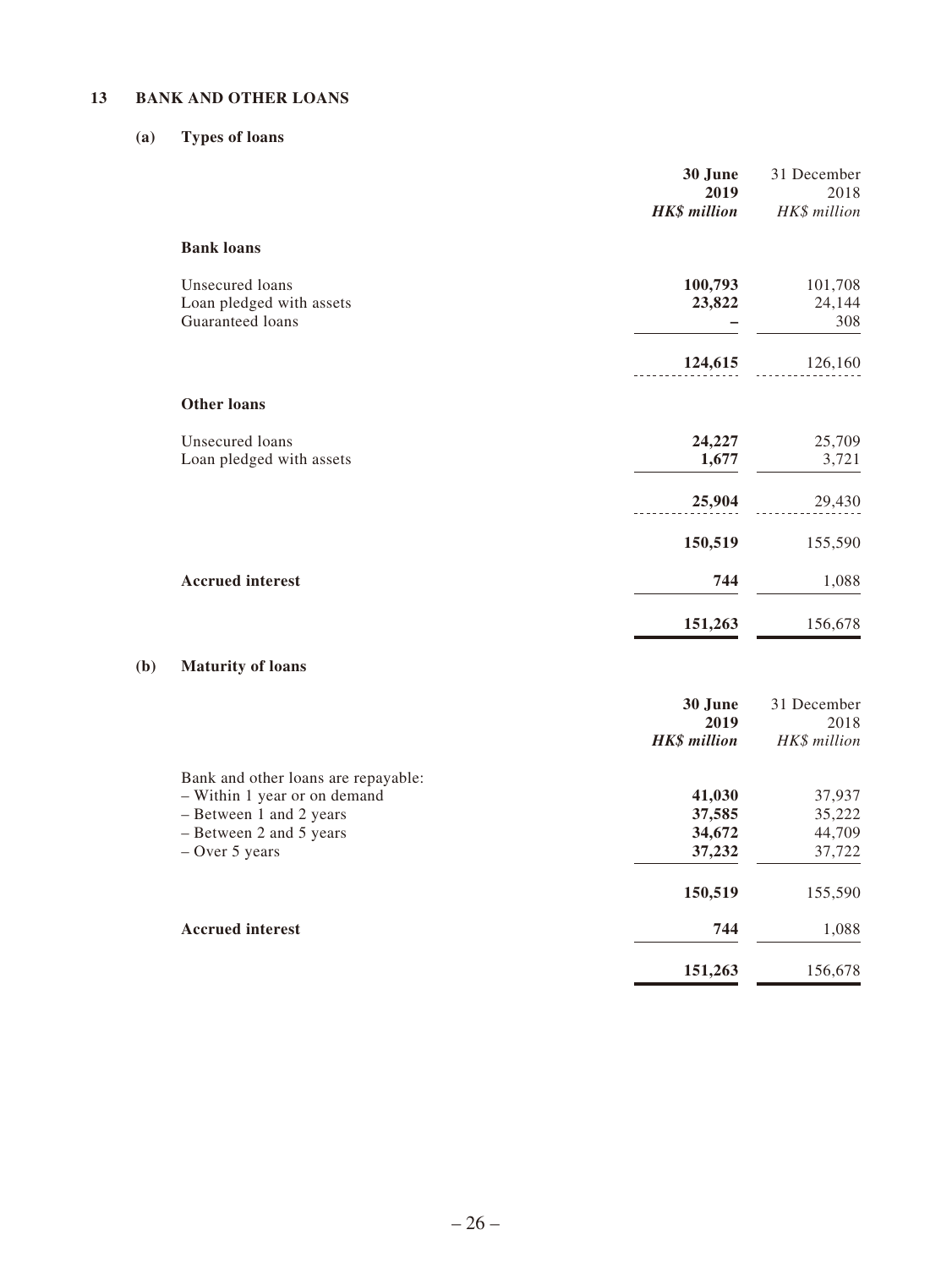#### **14 DEBT INSTRUMENTS ISSUED**

|                                          | 30 June             | 31 December  |
|------------------------------------------|---------------------|--------------|
|                                          | 2019                | 2018         |
|                                          | <b>HK\$</b> million | HK\$ million |
| Corporate bonds issued                   | 99,812              | 85,196       |
| Notes issued                             | 116,671             | 119,367      |
| Subordinated bonds issued                | 140,921             | 141,485      |
| Certificates of deposit issued           | 3,118               | 3,141        |
| Certificates of interbank deposit issued | 406,506             | 389,534      |
| Convertible corporate bonds              | 14,377              |              |
|                                          | 781,405             | 738,723      |
| <b>Accrued</b> interest                  | 7,308               | 6,308        |
|                                          | 788,713             | 745,031      |
| Analysed by remaining maturity:          |                     |              |
| - Within 1 year or on demand             | 497,132             | 400,682      |
| - Between 1 and 2 years                  | 30,761              | 114,852      |
| - Between 2 and 5 years                  | 61,818              | 58,997       |
| $-$ Over 5 years                         | 191,694             | 164,192      |
|                                          | 781,405             | 738,723      |
| <b>Accrued</b> interest                  | 7,308               | 6,308        |
|                                          | 788,713             | 745,031      |

The Group did not have any defaults of principal, interest or other breaches with respect to its debt instruments issued during the six months ended 30 June 2019 (six months ended 30 June 2018: Nil).

### **15 CONTINGENT LIABILITIES AND COMMITMENTS – OUTSTANDING LITIGATION AND DISPUTES**

The Group is involved in a number of current and pending legal proceedings. The Group provided for liabilities arising from those legal proceedings in which the outflow of economic benefit is probable and can be reliably estimated in the consolidated balance sheet. The Group believes that these accruals are reasonable and adequate.

#### **(a) Investigation into 2008 forex incident**

Following the Company's announcement of a foreign exchange related loss, on 22 October 2008, the Hong Kong Securities and Futures Commission (the "SFC") announced that it had commenced a formal investigation into the affairs of the Company. On 3 April 2009, the Commercial Crime Bureau of the Hong Kong Police Force began an investigation of suspected offences relating to the same matter.

The SFC announced on 11 September 2014 that it has commenced proceedings in the Court of First Instance of the High Court of Hong Kong (the "High Court") and the Market Misconduct Tribunal (the "MMT"), respectively, against the Company and five of its former executive directors.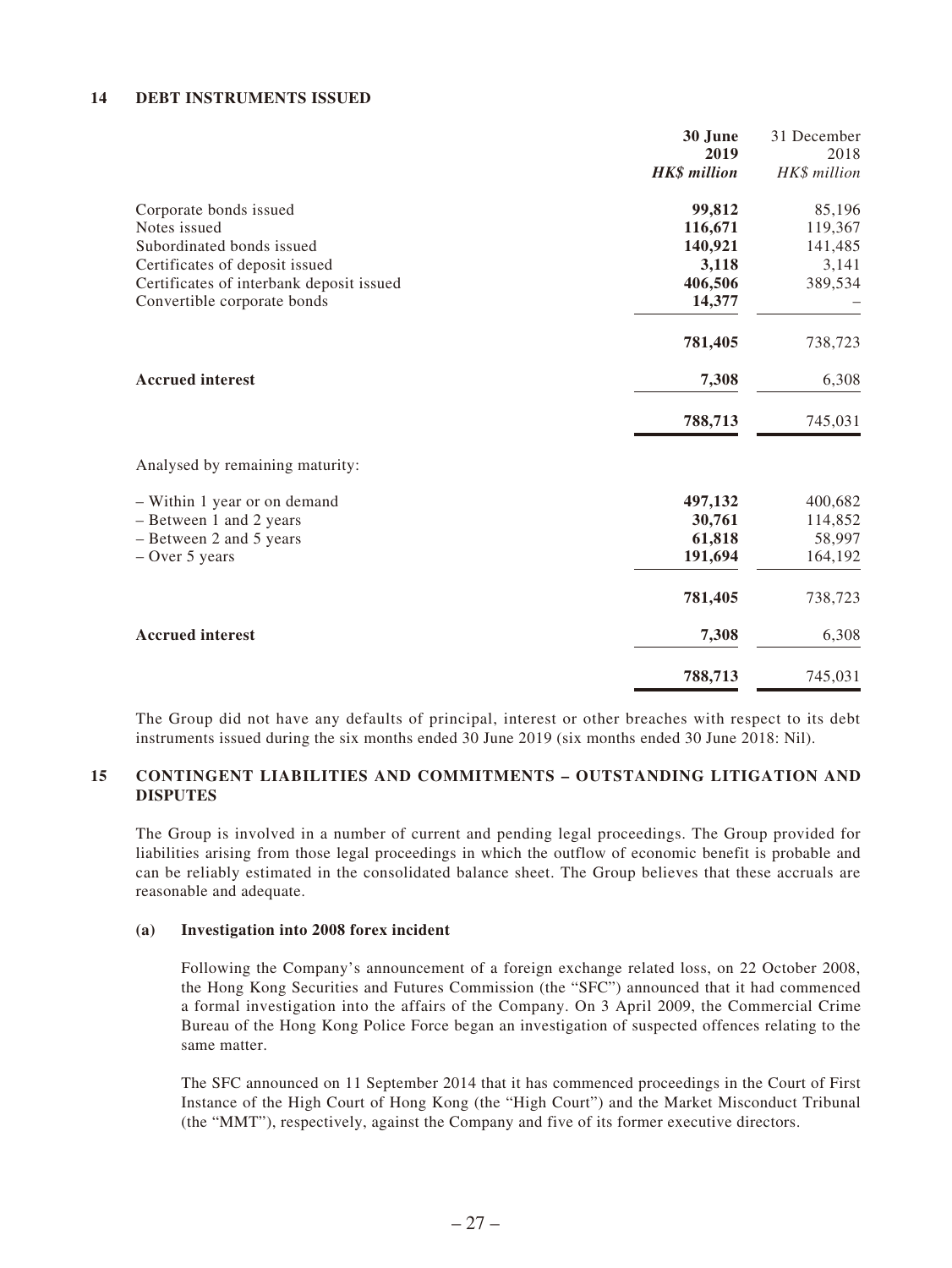#### **(a) Investigation into 2008 forex incident (Continued)**

The SFC alleged that the Company and the former directors had engaged in market misconduct involving the disclosure of false or misleading information about the Company's financial position in connection with losses that the Company had suffered through its investment in the leveraged foreign exchange contracts.

In the action instigated by the SFC at the MMT, the SFC asked the MMT to (i) determine whether any market misconduct has taken place, and (ii) identify persons who had engaged in such misconduct. In the event that the MMT makes determinations of market misconduct against either the Company or the former directors, it is understood that the SFC will seek from the High Court orders against those who have been found to have engaged in market misconduct to restore affected investors to their pre-transaction positions or to compensate affected investors for their losses.

The MMT hearing was completed in July 2016. On 10 April 2017, the MMT handed down its decision determining that, in the publication of the Company's circular on 12 September 2008, no market misconduct within the meaning of section 277(1) of the Securities and Futures Ordinance (Chapter 571 of the Laws of Hong Kong) took place. The time limits for appeal of the MMT decision have expired and the SFC has discontinued the proceedings in the High Court by consent.

On 15 October 2014, the Secretary for the Financial Services and the Treasury said that the Police's investigation into the CITIC matters on aspects outside the subject matters of the SFC's actions are still ongoing.

In the absence of the findings of these investigations being made available to the Company and due to the inherent difficulties involved in attempting to predict the outcome of such investigations and in assessing the possible findings, the directors do not have sufficient information to reasonably estimate the fair value of contingent liabilities (if any) relating to such investigations, the timing of the ultimate resolution of those matters or what the eventual outcome may be. However, based on information currently available, the directors are not aware of any matters arising from the above investigations that might have a material adverse financial impact on the consolidated financial position or liquidity of the Group.

### **(b) Mineralogy Pty Ltd. ("Mineralogy") Disputes**

Each of Sino Iron Pty Ltd ("Sino Iron") and Korean Steel Pty Ltd ("Korean Steel"), subsidiary companies of the Company, has entered into a Mining Right and Site Lease Agreement ("MRSLA") with Mineralogy. Among other things, those agreements, together with other project agreements, provide Sino Iron and Korean Steel the right to develop and operate the Group's Sino Iron project in Western Australia ("Sino Iron Project") and to take and process one billion tonnes each of magnetite ore for that purpose.

#### *Option Agreement Dispute*

The Company is a party to an Option Agreement with Mineralogy and Mr. Clive Palmer pursuant to which it has options to acquire up to four further companies, each holding the right to mine one billion tonnes of magnetite ore in the vicinity of the Sino Iron Project. The Company exercised the first option under the Option Agreement on 13 April 2012. The remaining options have now lapsed. Following the exercise of the first option, Mineralogy and Mr. Palmer alleged that the Option Agreement had been repudiated by the Company, purported to accept that repudiation and stated that the Option Agreement was at an end.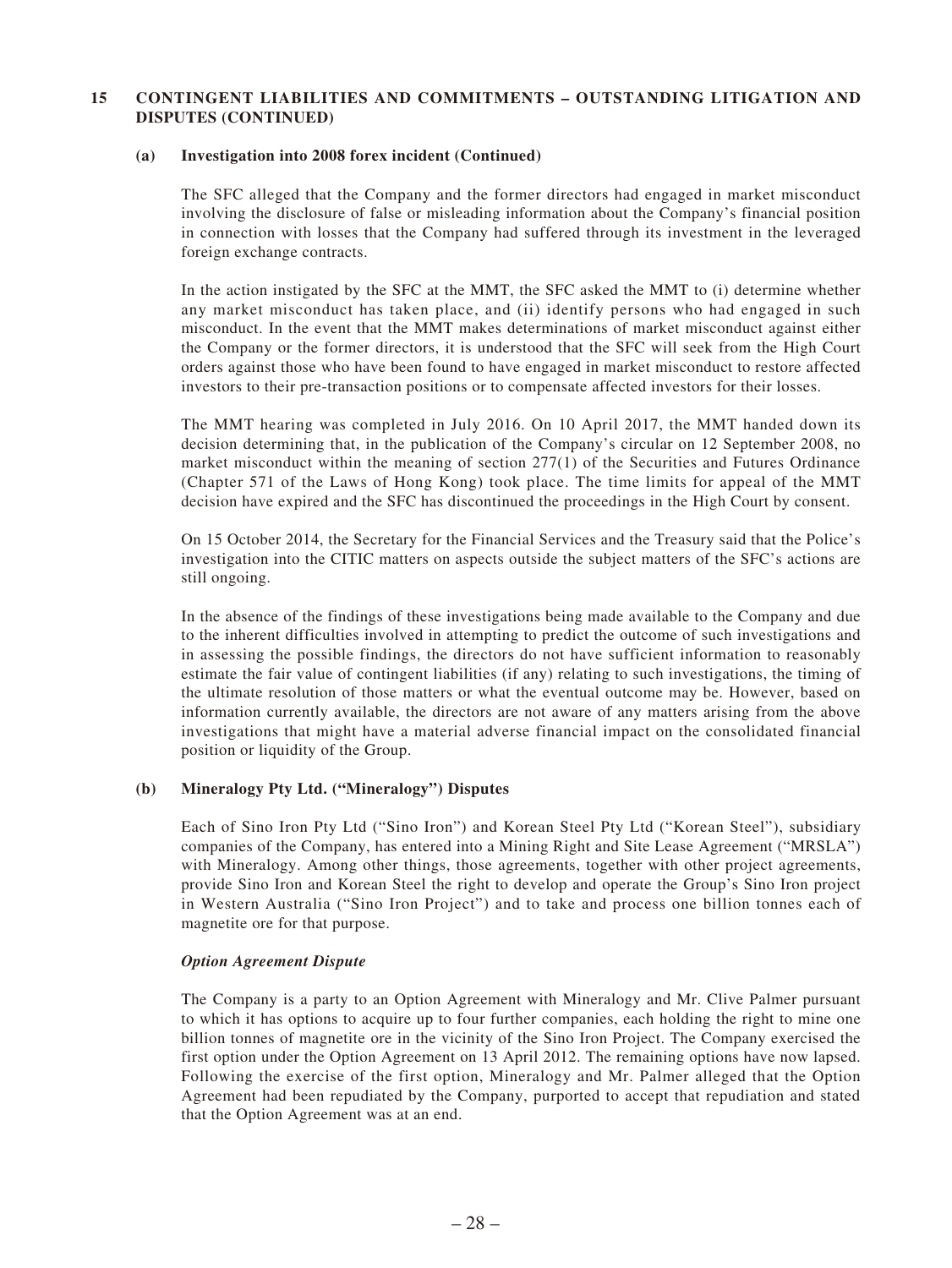#### **(b) Mineralogy Pty Ltd. ("Mineralogy") Disputes (Continued)**

#### *Option Agreement Dispute (Continued)*

The Company (and its affected subsidiaries, Sino Iron and Korean Steel) (together referred to as the "CITIC Parties") commenced a legal proceeding in relation to the dispute in the Supreme Court of Western Australia. On 30 September 2015, the Court made declarations by consent, including that the Company had not repudiated the Option Agreement in the manner asserted by Mineralogy and Mr. Palmer.

Notwithstanding the making of these declarations, Mineralogy and Mr. Palmer have not taken the actions necessary to permit completion of the transaction resulting from the Company's exercise of the first option under the Option Agreement. On 31 March 2016, the CITIC Parties commenced a proceeding in the Supreme Court of Western Australia in relation to the Option Agreement ("Proceeding CIV 1514/2016") to seek orders compelling Mineralogy to take the steps necessary to complete the transfer of a further company having the right to mine one billion tonnes of magnetite ore. On 26 February 2018, Justice K Martin granted leave for Cape Preston Resource Holdings Pty Ltd to be added as a plaintiff to the proceeding and for the writ to be amended for that purpose.

In its amended defence and counterclaim, Mineralogy makes allegations of breach, repudiation, frustration and termination of the Option Agreement on various grounds, among other allegations. Mr. Palmer filed his own defence, which repeats and relies on the matters pleaded by Mineralogy in its defence. Mineralogy's counterclaim seeks damages of US\$205,000,000 (which it says is the purchase consideration for the further company) and damages equating to the royalties that would have been payable by the further company to Mineralogy on the amount of magnetite ore required to produce six million tonnes of iron ore concentrate.

The CITIC Parties have made an application for a separate trial of preliminary issues in this proceeding. The application is scheduled for a half-day hearing on 11 October 2019.

No trial date has been set for this proceeding.

#### *Royalty Component B Dispute*

The MRSLAs provide that Sino Iron and Korean Steel must pay a royalty to Mineralogy, a component of which ("Royalty Component B") is payable on products produced and calculated by reference to "prevailing published annual FOB prices" (expressed in US dollars per dry metric tonne unit) for Brazilian pellets and Mount Newman fines. In Proceeding CIV 1808/2013 (originally commenced in the Supreme Court of New South Wales but transferred to the Supreme Court of Western Australia), Mineralogy pursued a claim against Sino Iron and Korean Steel seeking payment of sums in respect of Royalty Component B on products produced up to 31 March 2017, damages for alleged breaches of the MRSLAs and certain other relief. In that proceeding, Mineralogy also pursued a claim against the Company pursuant to a guarantee given under the Fortescue Coordination Deed ("FCD"), one of the project agreements for the Sino Iron Project.

The CITIC Parties' position was that, among other things, because of the cessation of the Annual Benchmark Pricing System ("Benchmark") in early 2010, there was no longer any "prevailing published annual FOB price" ("Disputed Phrase") for the relevant products, and therefore it was no longer possible to calculate Royalty Component B. Mineralogy's position was that the Disputed Phrase was not limited to a reference to Benchmark prices and Royalty Component B was ascertainable by using published data, undertaking certain calculations and making certain adjustments.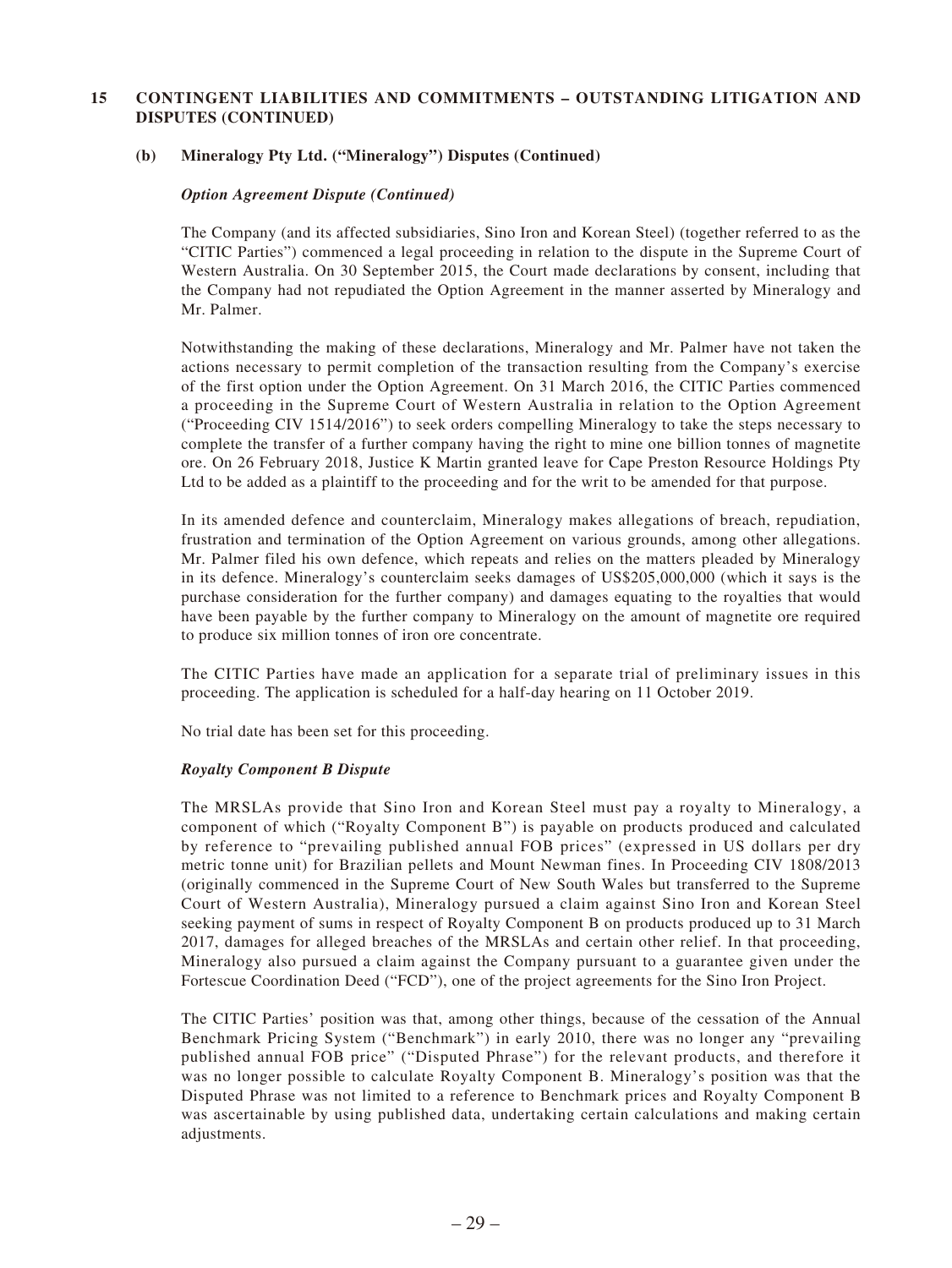#### **(b) Mineralogy Pty Ltd. ("Mineralogy") Disputes (Continued)**

#### *Royalty Component B Dispute (Continued)*

The trial in Proceeding CIV 1808/2013 ran for 10 sitting days from 14 June 2017. Justice K Martin delivered his reasons for decision on 24 November 2017, finding in favour of Mineralogy, including as to the proper construction of the Disputed Phrase and the calculation of Royalty Component B.

Following delivery of the reasons for decision in Proceeding CIV 1808/2013, Mineralogy commenced a further proceeding in the Supreme Court of Western Australia against the CITIC Parties ("Proceeding CIV 3024/2017") seeking the same relief as that sought in Proceeding CIV 1808/2013. On 18 December 2017, Justice K Martin ordered, among other things, that Proceeding CIV 1808/2013 and Proceeding CIV 3024/2017 be consolidated and that all claims be determined in the consolidated proceeding.

On 12 January 2018, Sino Iron paid to Mineralogy the judgment sums of US\$82,409,227.91, including US\$7,702,492.91 interest, plus interest on that amount, in accordance with Justice K Martin's final orders on behalf of itself. Sino Iron paid the same amount on behalf of Korean Steel. Since that time and up to the date final orders were made by the Western Australian Supreme Court of Appeal, the CITIC Parties have continued to pay Royalty Component B to Mineralogy each quarter in accordance with the judgment of Justice K Martin.

The CITIC Parties appealed the consolidation orders and final orders made by Justice K Martin. These appeals were heard on 4 and 5 December 2018 by the Court of Appeal of the Supreme Court of Western Australia. President Buss and Justices of Appeal Murphy and Beech delivered their judgment in the appeal on 21 May 2019. The CITIC Parties were largely unsuccessful in the appeal. While the Court of Appeal allowed certain limited parts of the CITIC Parties' appeal, the Court's construction of the Disputed Phrase, which was the key issue for determination, was "broadly consistent" with the decision of Justice K Martin at first instance. Among other things, the Court of Appeal found that the Disputed Phrase should be construed as referring to the "prevailing published export market price" for Mount Newman fines and Brazilian pellets for the preceding quarter. The Court of Appeal also dismissed the CITIC Parties' appeal against the consolidation orders.

The CITIC Parties paid Royalty Component B to Mineralogy for the quarter ending 30 June 2019 in accordance with the judgment of the Court of Appeal.

On 26 July 2019, the CITIC Parties filed an Application for Special Leave to Appeal to the High Court of Australia in respect of the judgment delivered by the Court of Appeal. The High Court has not yet determined whether to grant that application.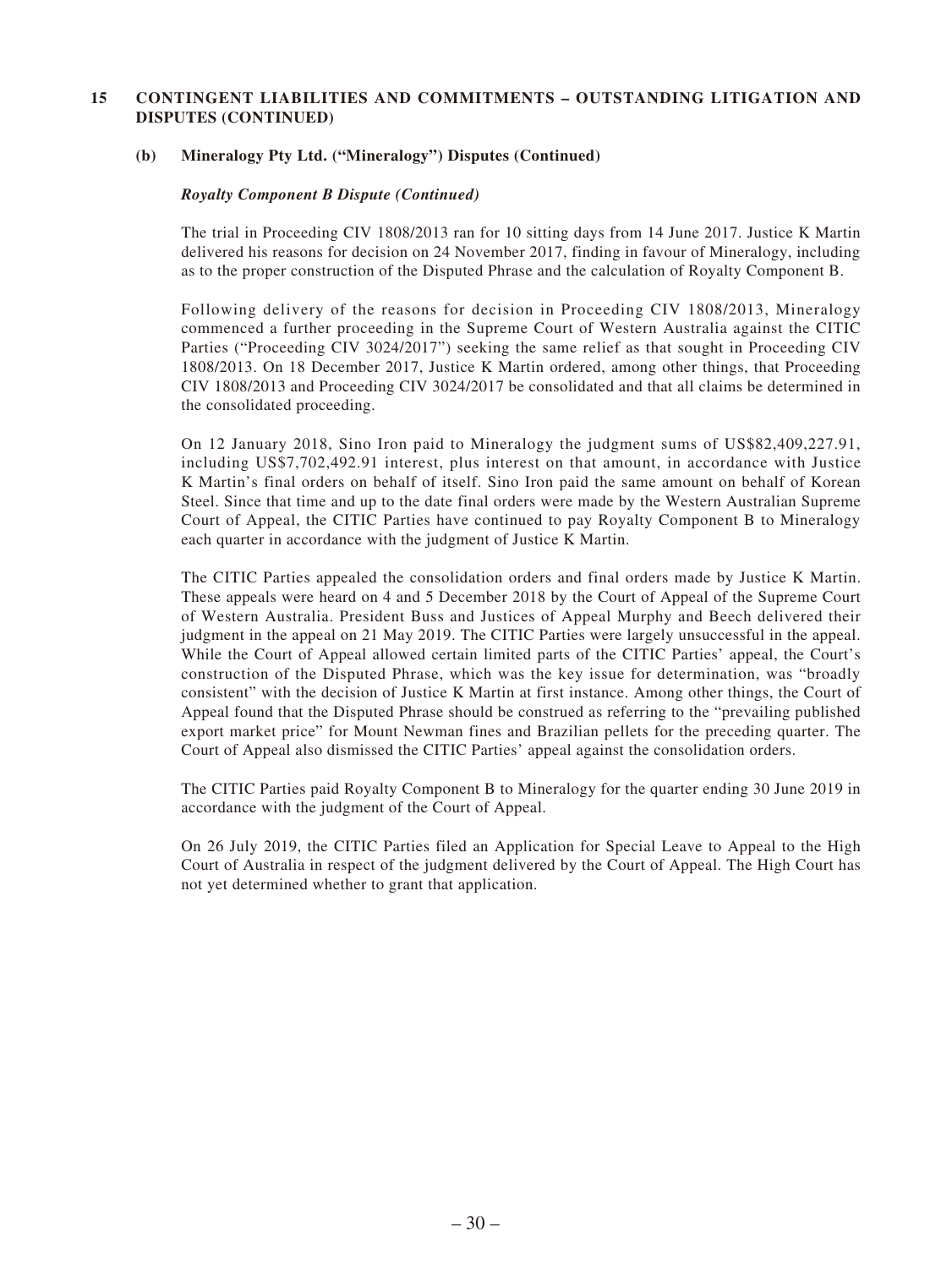#### **(b) Mineralogy Pty Ltd. ("Mineralogy") Disputes (Continued)**

#### *FCD Indemnity Disputes*

Mineralogy and Mr. Palmer have commenced and threatened to commence proceedings to pursue claims pursuant to an indemnity given by the Company under the FCD to Mineralogy and Mr. Palmer. That indemnity extends to losses suffered by Mineralogy and Mr. Palmer in relation to the failure by Sino Iron and Korean Steel to perform their obligations under the project agreements.

#### *(i) Queensland Nickel FCD Indemnity Claim*

On 29 June 2017, the final day of the trial of Proceeding CIV 1808/2013, Mr. Palmer commenced a proceeding against the Company in the Supreme Court of Western Australia ("Proceeding CIV 2072/2017") claiming damages in the sum of AUD2,324,000,000 (now reduced by an amended statement of claim to AUD1,806,438,000). This amount is alleged to represent the reduction in the value of the assets of the joint venture business carried on by the Queensland Nickel group of companies controlled by Mr. Palmer. The joint venture business was a nickel and cobalt refinery located at Yabulu in North Queensland.

As Sino Iron and Korean Steel had not paid amounts sought by Mineralogy on account of Royalty Component B, Mr. Palmer claims that Mineralogy did not, and was unable to, provide the funds to Queensland Nickel Pty Limited to enable it to continue managing and operating the joint venture business. Mr. Palmer alleges that Queensland Nickel Pty Limited was subsequently placed in administration, followed by liquidation, because it did not receive those funds from Mineralogy.

After commencing this proceeding, Mr. Palmer joined Mineralogy as a second plaintiff and Sino Iron and Korean Steel as second and third defendants.

On 16 April 2018, the CITIC Parties filed an Amended Defence, which pleaded a number of defences, including that there has been no breach of the project agreements, construction arguments, causation and mitigation.

Following the completion of pleadings, on 31 May 2018 the Court made orders relating to the discovery of documents by Mineralogy and Mr. Palmer. Mineralogy and Mr. Palmer did not seek discovery from the CITIC Parties. Mineralogy and Mr. Palmer proposed that various issues concerning the scope of the indemnity in the FCD be determined on a preliminary basis before discovery is given. The CITIC Parties opposed that course on the basis that a preliminary determination of issues would have limited utility and would lead to a disjointed proceeding.

On 5 November 2018, Justice K Martin heard the plaintiffs' application for an order that there be a preliminary determination of issues. On 25 January 2019, the Court handed down its ruling rejecting the plaintiffs' application. However, the Court did identify a different preliminary issue that it may be prepared to entertain. Neither party chose to pursue this preliminary issue. There continues to be differences between the parties as to the relevance of the categories of discoverable documents sought by the CITIC Parties. The issue will be determined by Justice K Martin following a hearing scheduled on 22 October 2019.

No trial date has been set for this proceeding.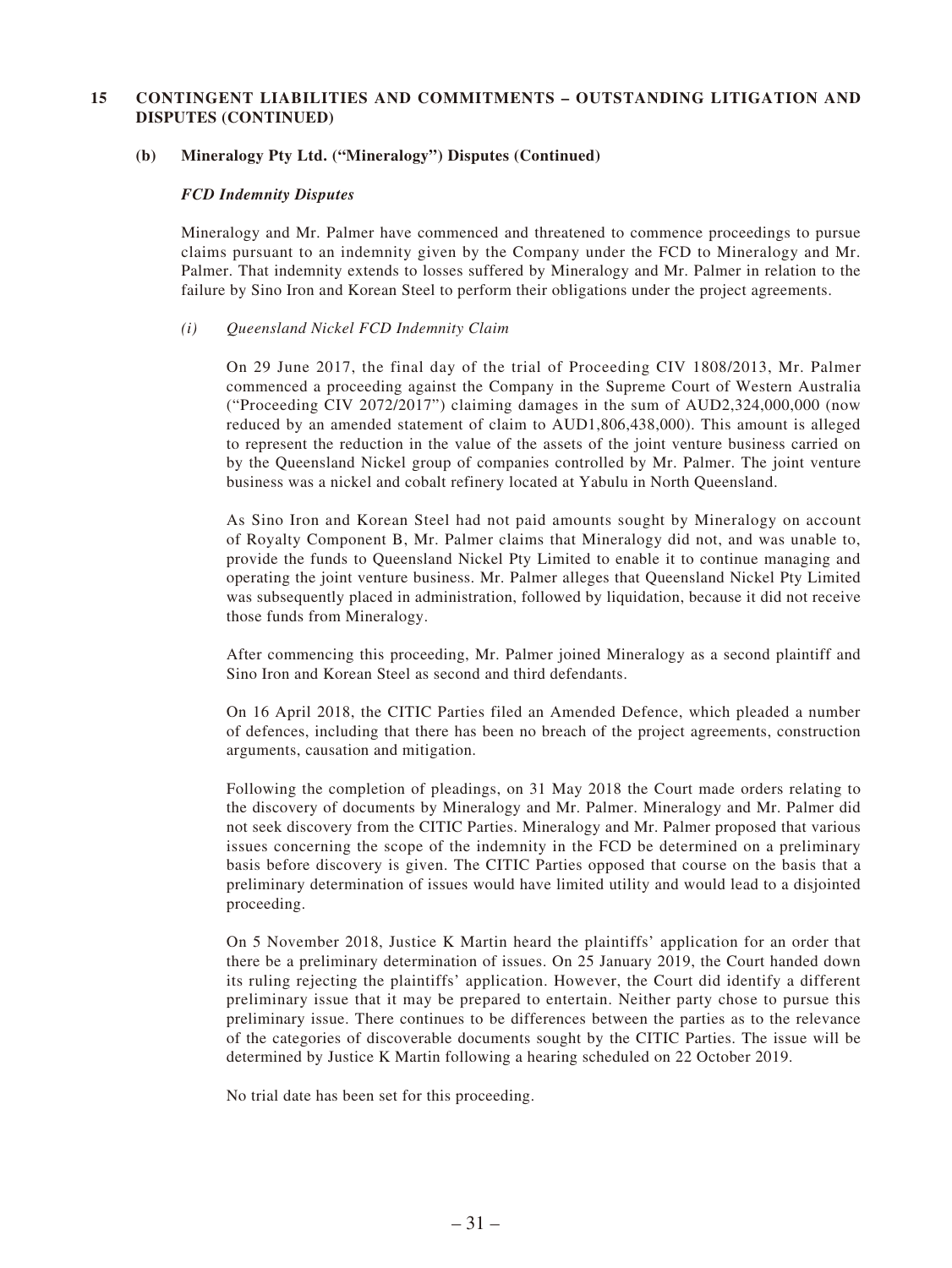#### **(b) Mineralogy Pty Ltd. ("Mineralogy") Disputes (Continued)**

*FCD Indemnity Disputes (Continued)*

*(ii) Palmer Petroleum FCD Indemnity Claim*

On 16 February 2018, Mineralogy commenced another proceeding against the CITIC Parties in the Supreme Court of Western Australia ("Proceeding CIV 1267/2018") in which it claims damages in the sum of AUD2,675,400,000. The statement of claim pleads that Mineralogy had agreed to provide:

- (a) from December 2009, funding; and
- (b) in or about 2013, all future working capital,

to its wholly owned subsidiary, Palmer Petroleum Pty Ltd (now named Aspenglow Pty Ltd) ("Palmer Petroleum"). As the CITIC Parties had not paid Royalty Component B from the fourth quarter of 2013 to the second quarter of 2016, it is claimed that Mineralogy did not, and was unable to, provide the funds to Palmer Petroleum.

Mineralogy alleges that as a result, Palmer Petroleum was wound up in insolvency. The statement of claim pleads that Palmer Petroleum subsequently lost rights to a Papua New Guinea petroleum prospecting licence and suffered a diminution in value, equivalent to the sale value of oil that allegedly would have been recoverable under that licence. Mineralogy claims that it suffered a loss equivalent to the diminution in value of its shareholding in Palmer Petroleum.

On 24 April 2018, the CITIC Parties filed and served their defence, which is in similar terms to their defence in Proceeding CIV 2072/2017. The CITIC Parties have pleaded a number of defences including that there has been no breach of the project agreements, construction arguments, causation and mitigation.

Following the completion of pleadings, on 31 May 2018 the Court made orders relating to the discovery of documents by Mineralogy. Mineralogy did not seek discovery from the CITIC Parties. Mineralogy proposed that various issues concerning the scope of the indemnity in the FCD be determined on a preliminary basis before discovery is given. The CITIC Parties opposed that course on the basis that a preliminary determination of issues would have limited utility and would lead to a disjointed proceeding.

On 5 November 2018, Justice K Martin heard Mineralogy's application for an order that there be a preliminary determination of issues. On 25 January 2019, the Court handed down its ruling rejecting Mineralogy's application. However, the Court did identify a different preliminary issue that it may be prepared to entertain. Neither party chose to pursue this preliminary issue. There continues to be differences between the parties as to the relevance of the categories of discoverable documents sought by the CITIC Parties. The issue will be determined by Justice K Martin following a hearing scheduled on 22 October 2019.

No trial date has been set for this proceeding.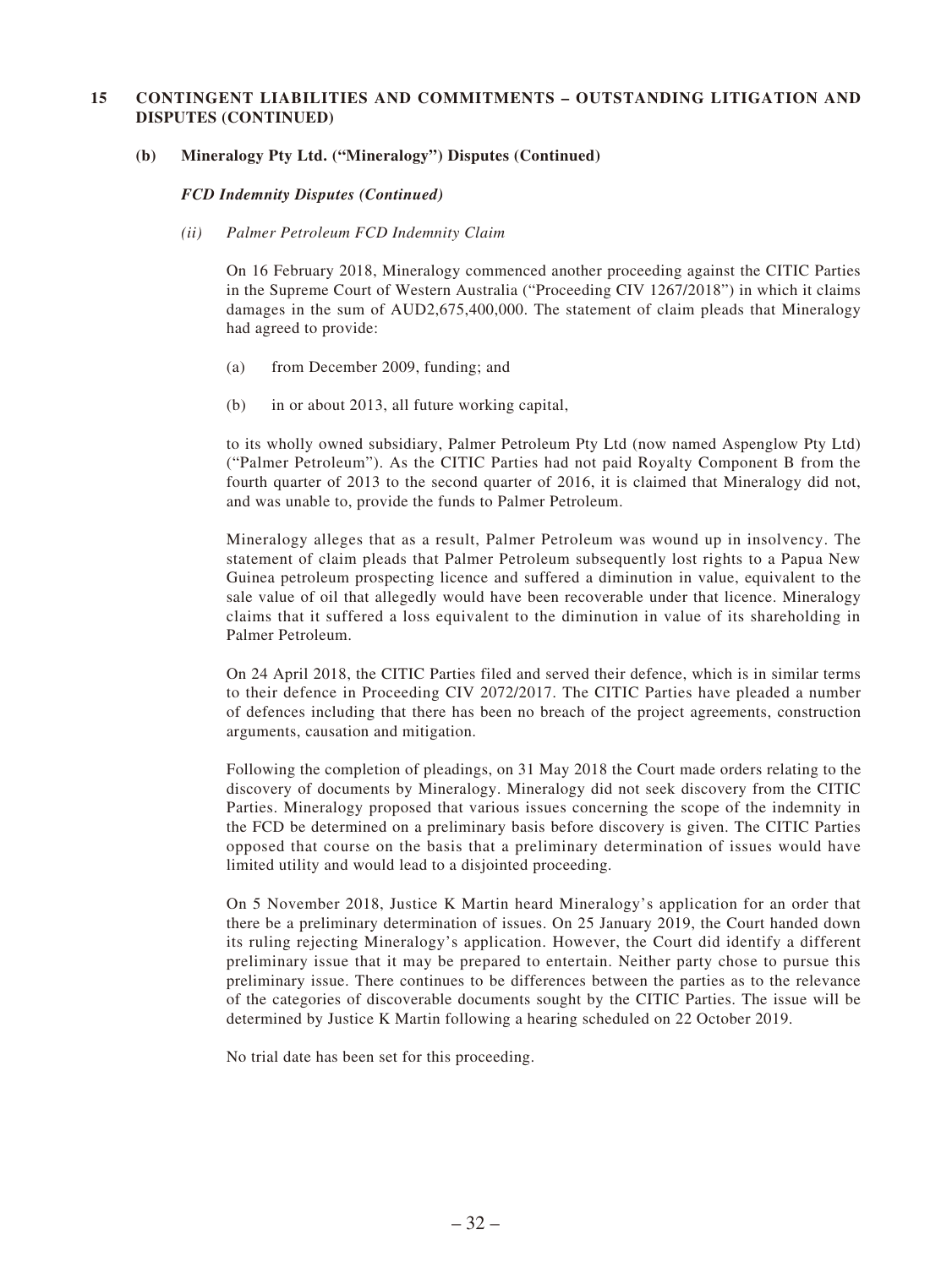#### **(b) Mineralogy Pty Ltd. ("Mineralogy") Disputes (Continued)**

#### *Tenure claim*

The continued operation of the Sino Iron Project requires it to expand beyond the footprint it currently occupies. The need for expansion is primarily driven by the need to accommodate waste rock and tailings, which are necessary by-products of the mining process. The mining tenements upon which the Sino Iron Project is currently conducted, and those into which the CITIC Parties wish to expand in order to continue operation, are all held by Mineralogy. Without an expanded footprint, it will be necessary to suspend operations at the Sino Iron Project.

The CITIC Parties commenced a proceeding against Mineralogy and Mr. Palmer in the Federal Court of Australia ("Proceeding WAD 471/2018") in relation to the failure and refusal of Mineralogy to:

- submit Mine Continuation Proposals for the Sino Iron Project to the State under the State Agreement;
- grant further necessary tenure for the Sino Iron Project;
- take steps to secure the re-purposing of general purpose leases for the Sino Iron Project; and
- submit a Programme of Works for the Sino Iron Project to the State.

The CITIC Parties bring claims for breach of contract, of unconscionable conduct under the Australian Consumer Law, and in estoppel. Mr. Palmer is sued as an accessory to the unconscionable conduct claim. The CITIC Parties seek orders requiring Mineralogy to take the four steps listed above, and to pay the CITIC Parties damages for its failure and refusal to do so. Damages are also sought from Mr. Palmer. The State is joined to the proceeding as a necessary party, because it is a party to the State Agreement, but no relief is sought against it.

Mineralogy and Mr. Palmer made a cross-vesting application in which they sought orders that Proceeding WAD 471/2018 be transferred to the Supreme Court of Western Australia. On 17 May 2019, Justice Banks-Smith determined that it was appropriate for this proceeding to be transferred to the Supreme Court of Western Australia. The proceeding was admitted to the Commercial Managed Cases List of Justice K Martin on 10 June 2019 ("Proceeding CIV 1915/2019").

At a Strategic Conference held on 16 August 2019, Justice K Martin made certain orders, including an order listing the matter for a two day mediation on 16 and 17 October 2019 before Registrars of the Supreme Court.

No trial date has been set for this proceeding.

#### *Minimum Production Royalty Dispute*

The MRSLAs required each of Sino Iron and Korean Steel to produce a minimum of six million tonnes of product by 21 March 2013, unless prevented from doing so by:

- (a) an act, matter or thing outside their control;
- (b) Mineralogy doing, or failing to do an act (under the MRSLAs or otherwise); or
- (c) a failure to obtain all government approvals necessary to allow them to do so (provided Sino Iron and Korean Steel used best endeavours to obtain such approvals in a timely manner).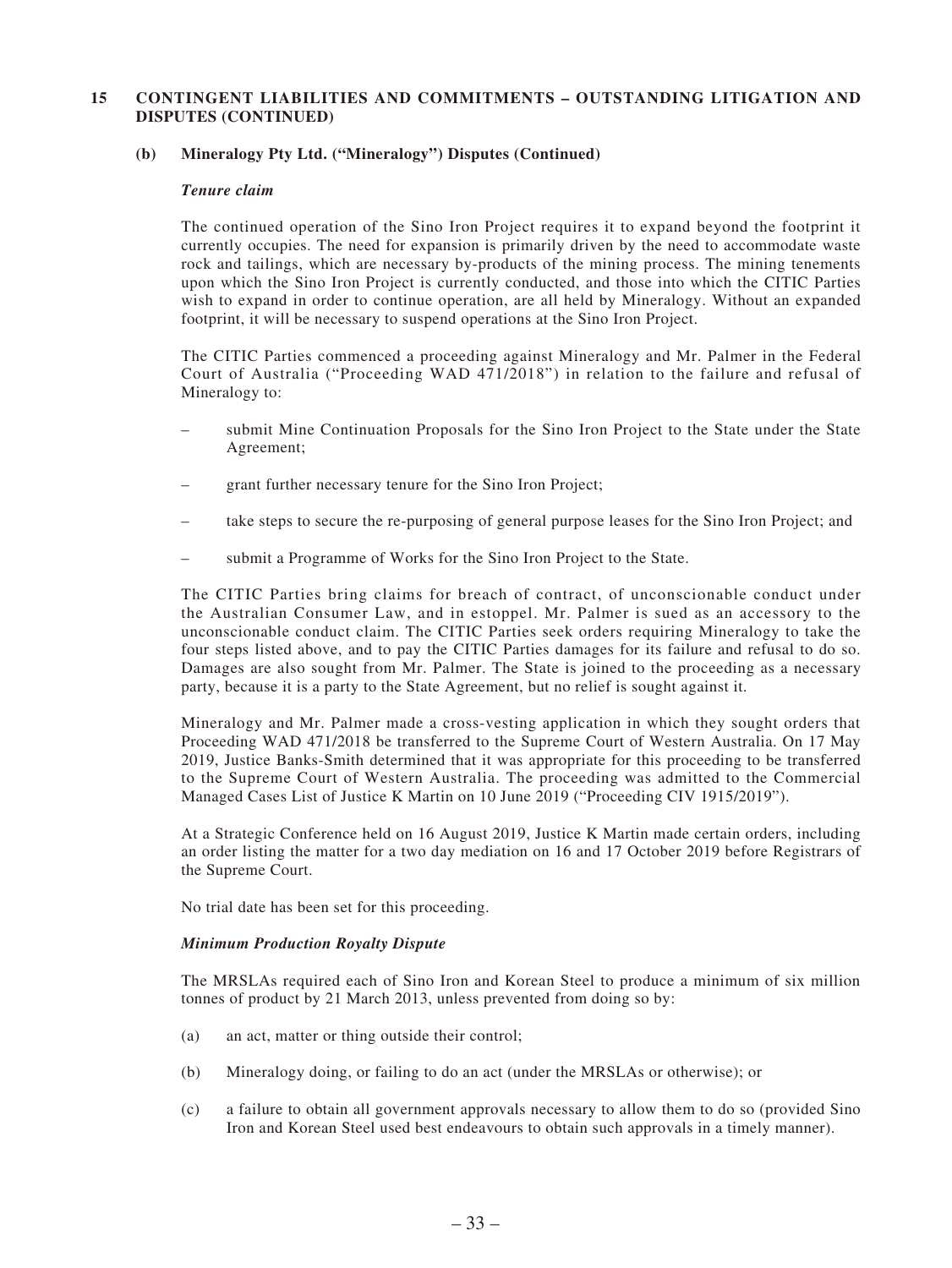#### **(b) Mineralogy Pty Ltd. ("Mineralogy") Disputes (Continued)**

#### *Minimum Production Royalty Dispute (Continued)*

If Sino Iron and Korean Steel failed to do so, they were each required, within one month of that date, to pay Mineralogy the equivalent of the Mineralogy Royalty payable on the amount of magnetite ore required to produce six million tonnes of iron ore concentrate ("Minimum Production Royalty"). The Minimum Production Royalty has been the subject of earlier proceedings, including Proceeding CIV 1808/2013 and also Proceeding CIV 3011/2017 and Proceeding CIV 3166/2017 (the latter two proceedings having been subsequently discontinued by Mineralogy).

On 11 December 2018, Mineralogy and Mr. Palmer commenced a new proceeding against the CITIC Parties and Sino Iron Holdings Pty Ltd ("SIH") in the Supreme Court of Western Australia ("Proceeding CIV 3129/2018"), in which the claim for the Minimum Production Royalty was again revived. In their statement of claim in Proceeding CIV 3129/2018, Mineralogy and Mr. Palmer plead that each of Sino Iron and Korean Steel failed to produce at least six million tonnes of product by 21 March 2013 (and were not prevented from doing so for any of the reasons set out in clause 6.3(a) of the MRSLAs), and accordingly became liable to pay the Minimum Production Royalty by 21 April 2013. Mineralogy seeks relief, including:

- (a) orders that each of Sino Iron and Korean Steel pay Mineralogy AUD6,865,985 plus US\$87,104,633, plus default interest;
- (b) an order that CITIC Limited pay Mineralogy AUD13,731,970 plus US\$174,209,266, plus interest (pursuant to the guarantee under the FCD);
- (c) orders for specific performance of the MRSLAs and the FCD; and
- (d) a declaration that Sino Iron and Korean Steel have acted in breach of their obligation of good faith.

In the event that Mineralogy is estopped or precluded from seeking the above relief in Proceeding CIV 3129/2018, Mr. Palmer seeks payment by the Company of US\$187,941,236 pursuant to the guarantee and indemnity in the FCD.

On 23 January 2019, the CITIC Parties and SIH filed and served an application to stay or permanently dismiss Proceeding CIV 3129/2018, or strike out the statement of claim, on grounds including that it is an abuse of process. That application has been listed for hearing on 25 September 2019.

#### *Site Remediation Fund Dispute*

Under clause 20.5 of the MRSLAs, Mineralogy may require Sino Iron and Korean Steel to provide reasonable security for the performance of their obligations under clause 20 of the MRSLAs, relating to the protection of the environment and rehabilitation following Mine Closure. Such security is to be provided by way of contributions by Sino Iron and Korean Steel into a Site Remediation Fund. Clause 20.6 of the MRSLAs provides for the operation of the Site Remediation Fund, and requires that:

(a) Mineralogy will establish the Site Remediation Fund, which will be maintained in a separate interest-bearing trust account, designated as a trust account, and Sino Iron and Korean Steel will make contributions into the Site Remediation Fund; and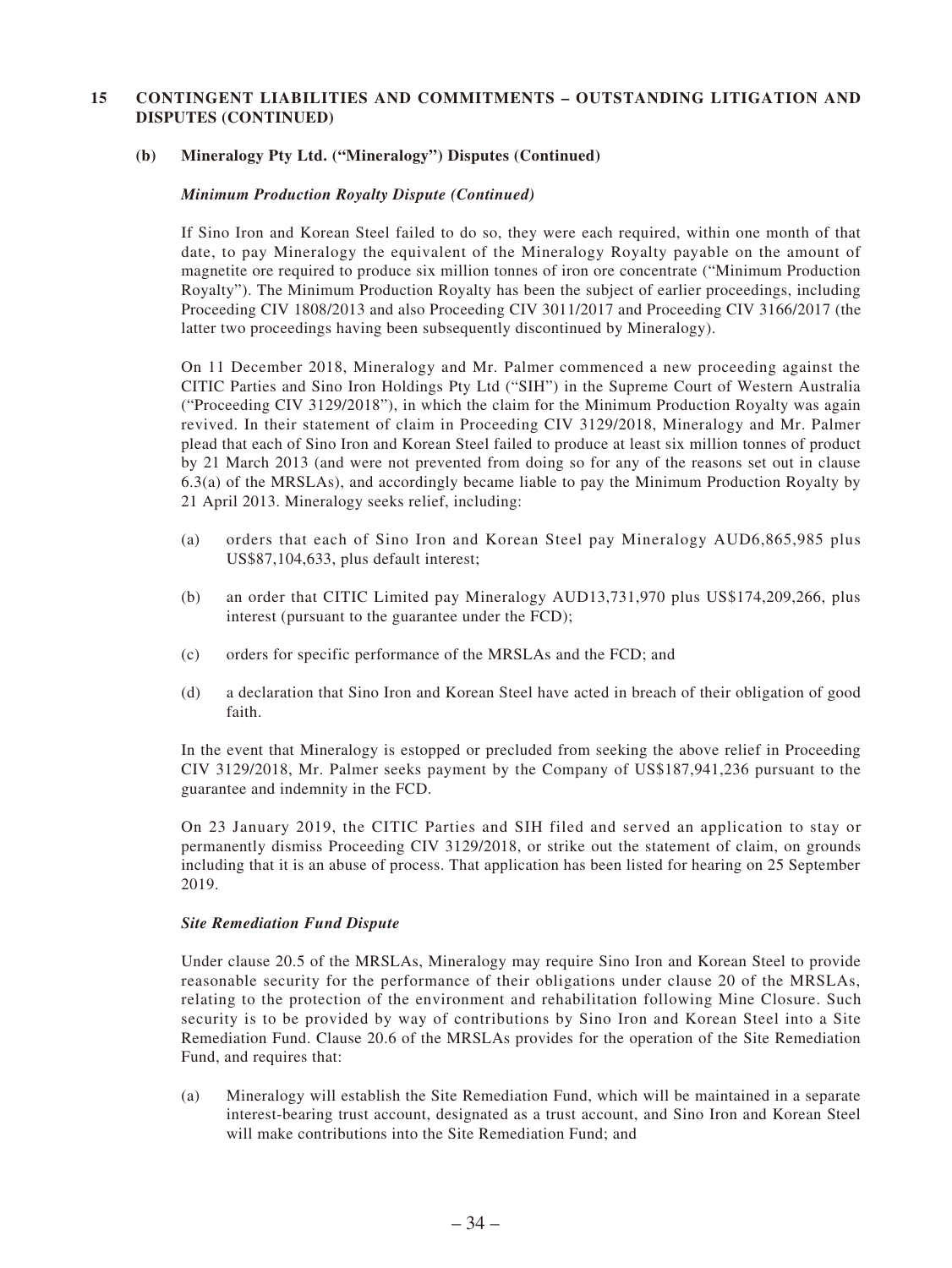#### **(b) Mineralogy Pty Ltd. ("Mineralogy") Disputes (Continued)**

#### *Site Remediation Fund Dispute (Continued)*

(b) for each Operating Year, Mineralogy will "determine an annual charge on account of future Site Remediation Costs … having regard to Mineralogy's best prevailing estimate of the amount of future Site Remediation Costs … and the number of years remaining until Mine Closure".

On 22 October 2018, Mineralogy commenced a proceeding against the CITIC Parties in the Supreme Court of Western Australia ("Proceeding CIV 2840/2018") concerning the Site Remediation Fund. Mineralogy claims that the CITIC Parties are required to contribute AUD529,378,207 into the Site Remediation Fund established under the MRSLAs, as security for the performance of their obligations relating to the protection of the environment and rehabilitation.

While the CITIC Parties acknowledge their site remediation obligations and their obligations under clauses 20.5 and 20.6 of the MRSLAs, they dispute the amount claimed by Mineralogy. Among other arguments, the CITIC Parties consider that the amount demanded by Mineralogy is not an "annual charge" as required by clause  $20.6(e)$  of the MRSLAs. Further, the CITIC Parties do not consider that the amount demanded is a "best prevailing estimate" of future site remediation costs, as required by clause 20.6(e) of the MRSLAs.

The CITIC Parties have filed a defence and counterclaim in Proceeding CIV 2840/2018 seeking, among other things, orders appointing a new trustee in place of Mineralogy and a declaration that the annual charge to be made by Sino Iron and Korean Steel in the operating year commencing on 1 July 2018 is AUD6,000,000 or such other amount determined by the Court.

The matter has been referred to mediation by the Court which has been listed for 30 October 2019. The Court has also made programming orders concerning the scope, timing and format of discovery. The matter is scheduled for a directions hearing on 25 October 2019.

No trial date has been set for this proceeding.

### **(c) Metallurgical Corporation of China ("MCC") claim**

MCC was appointed as the EPC (engineering, procurement and construction) contractor for the processing area and related facilities at the Sino Iron Project. The fixed price contract amount was US\$3.4 billion.

On 30 January 2013, MCC announced that it had incurred costs over the value of the contract and had provided additional funding of US\$858 million to MCC Mining (Western Australia) Pty Ltd ("MCC WA"), its wholly owned subsidiary company responsible for delivering MCC's obligations under the contract.

As at the date of issuance of the financial statements, MCC has not claimed any additional costs from Sino Iron or its subsidiary companies, other than minor contract variations in the normal course of operations, and the Group believes it has satisfied all of its obligations under the contract.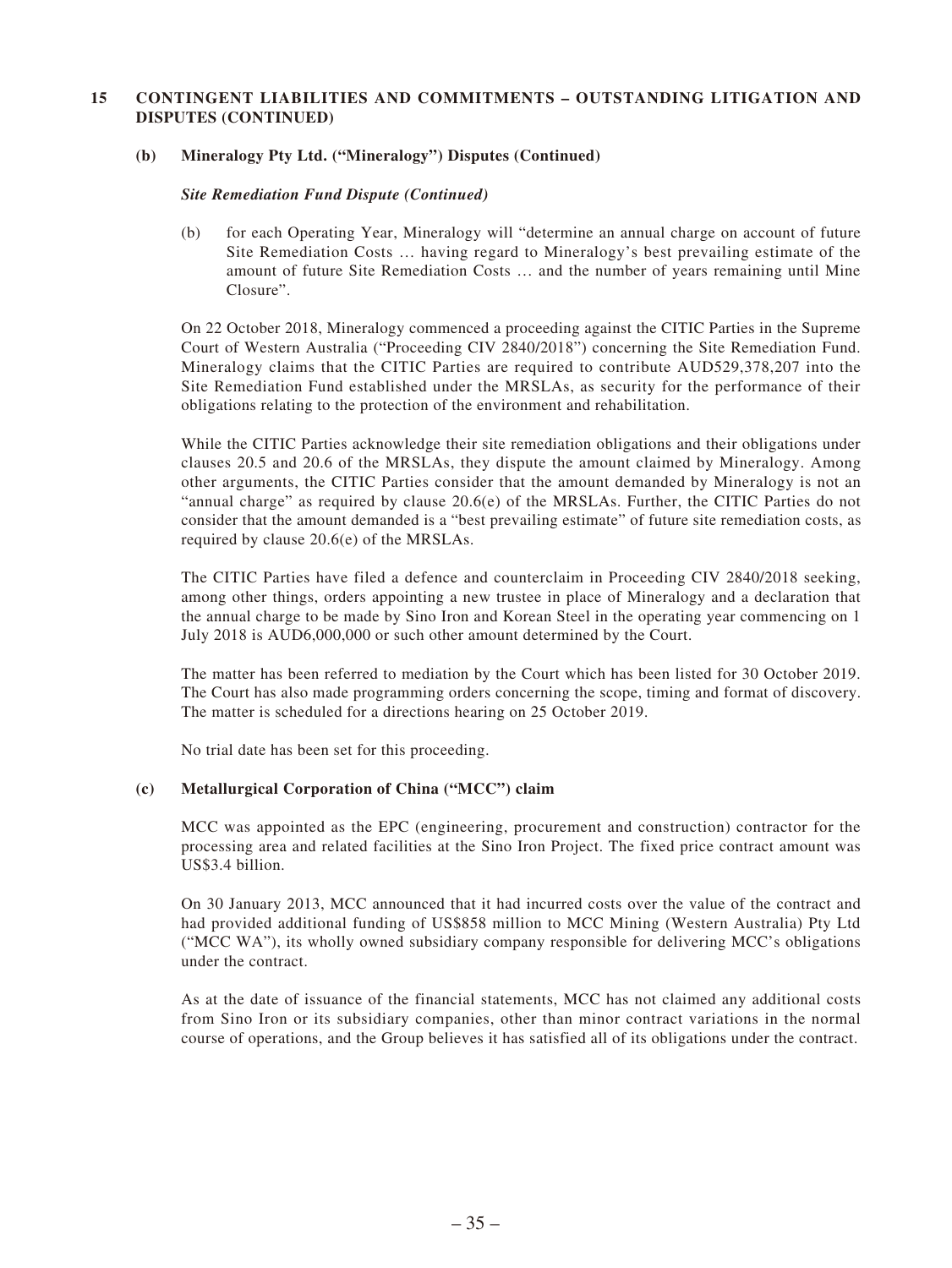#### **(c) Metallurgical Corporation of China ("MCC") claim (Continued)**

Under the contract, the Group has a right to claim liquidated damages from MCC WA for certain delays in the completion of their project scope at a daily amount of 0.15% of the value of the main contract (approximately US\$5 million per day, with a cap of approximately US\$530 million in total). As at balance sheet date the cumulative days delay that has been incurred has resulted in the contractual cap to the liquidated damages being reached.

As set out in the Company's announcement dated 24 December 2013, Sino Iron and MCC WA entered into a supplemental contract pursuant to which Sino Iron will take over the management of the construction and commissioning of the remaining four production lines of the Sino Iron Project. An independent audit will opine on various matters including the contract price for the hand over pursuant to the supplemental contract and related fees and expenses, the value of the supporting services provided by Sino Iron to MCC WA in carrying out its responsibilities under the contract, the extent of the works completed by MCC WA in respect of the first two production lines, and the liability of MCC WA in respect of the extensive delays on completion of the works under the contract. By reference to such findings of the independent audit, Sino Iron and MCC WA expect to enter into further negotiations to determine the amount of liabilities to be borne between the parties. Outcomes are not yet known as at 30 June 2019.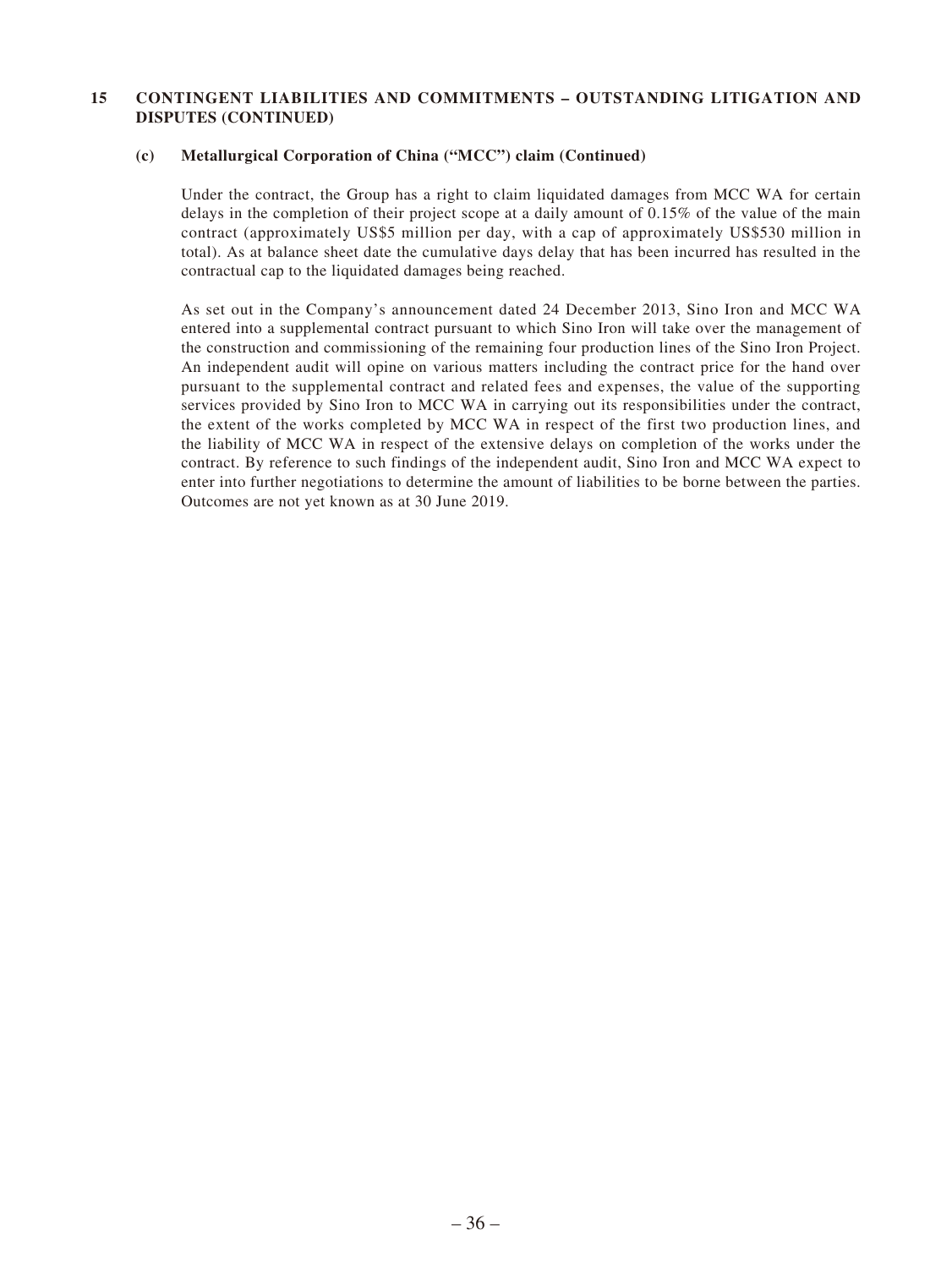## **FINANCIAL REVIEW AND ANALYSIS**

|                                              |           | Six months ended 30 June |            |  |
|----------------------------------------------|-----------|--------------------------|------------|--|
| In HK\$ million                              | 2019      | 2018                     | (Decrease) |  |
| <b>Revenue</b>                               | 277,176   | 258,323                  | 18,853     |  |
| <b>Profit before taxation</b>                | 57,194    | 56,597                   | 597        |  |
| <b>Profit attributable to ordinary</b>       |           |                          |            |  |
| shareholders                                 | 33,518    | 30,668                   | 2,850      |  |
| Basic earnings per share (HK\$)              | 1.15      | 1.05                     | 0.10       |  |
| Diluted earnings per share (HK\$)            | 1.15      | 1.05                     | 0.10       |  |
| Dividend per share (HK\$)                    | 0.18      | 0.15                     | 0.03       |  |
| Net cash generated from operating activities | 11,770    | 11,427                   | 343        |  |
| Capital expenditure                          | 10,026    | 17,349                   | (7, 323)   |  |
|                                              | As at     | As at                    |            |  |
|                                              | 30 June   | 31 December              | Increase/  |  |
|                                              | 2019      | 2018                     | (Decrease) |  |
| Total assets                                 | 8,006,388 | 7,660,713                | 345,675    |  |
| Total liabilities                            | 7,167,580 | 6,850,053                | 317,527    |  |
| Total ordinary shareholders' funds           | 580,723   | 558,545                  | 22,178     |  |

# **Profit/(loss) and assets by business**

|                                                                              | Profit/(loss)            |         | <b>Assets</b> |                            |
|------------------------------------------------------------------------------|--------------------------|---------|---------------|----------------------------|
|                                                                              |                          |         | As at         | As at                      |
|                                                                              | Six months ended 30 June |         |               | <b>June 30</b> 31 December |
| In HK\$ million                                                              | 2019                     | 2018    | 2019          | 2018                       |
| Financial services                                                           | 37,288                   | 35,564  | 7,410,031     | 7,067,565                  |
| Resources and energy                                                         | 2,453                    | 1,726   | 133,267       | 131,842                    |
| Manufacturing                                                                | 3,996                    | 2,639   | 133,974       | 134,882                    |
| Engineering contracting                                                      | 687                      | 699     | 58,494        | 55,432                     |
| Real estate                                                                  | 3,663                    | 5,230   | 157,921       | 154,631                    |
| Others                                                                       | 2,020                    | 3,840   | 162,172       | 151,071                    |
| <b>Underlying business operations</b>                                        | 50,107                   | 49,698  | 8,055,859     | 7,695,423                  |
| Operation management                                                         | (2,968)                  | (4,015) |               |                            |
| Elimination                                                                  | 31                       | (883)   |               |                            |
| Profit attributable to non-controlling<br>interests and holders of perpetual |                          |         |               |                            |
| capital securities                                                           | 13,652                   | 14,132  |               |                            |
| Profit attributable to ordinary                                              |                          |         |               |                            |
| shareholders                                                                 | 33,518                   | 30,668  |               |                            |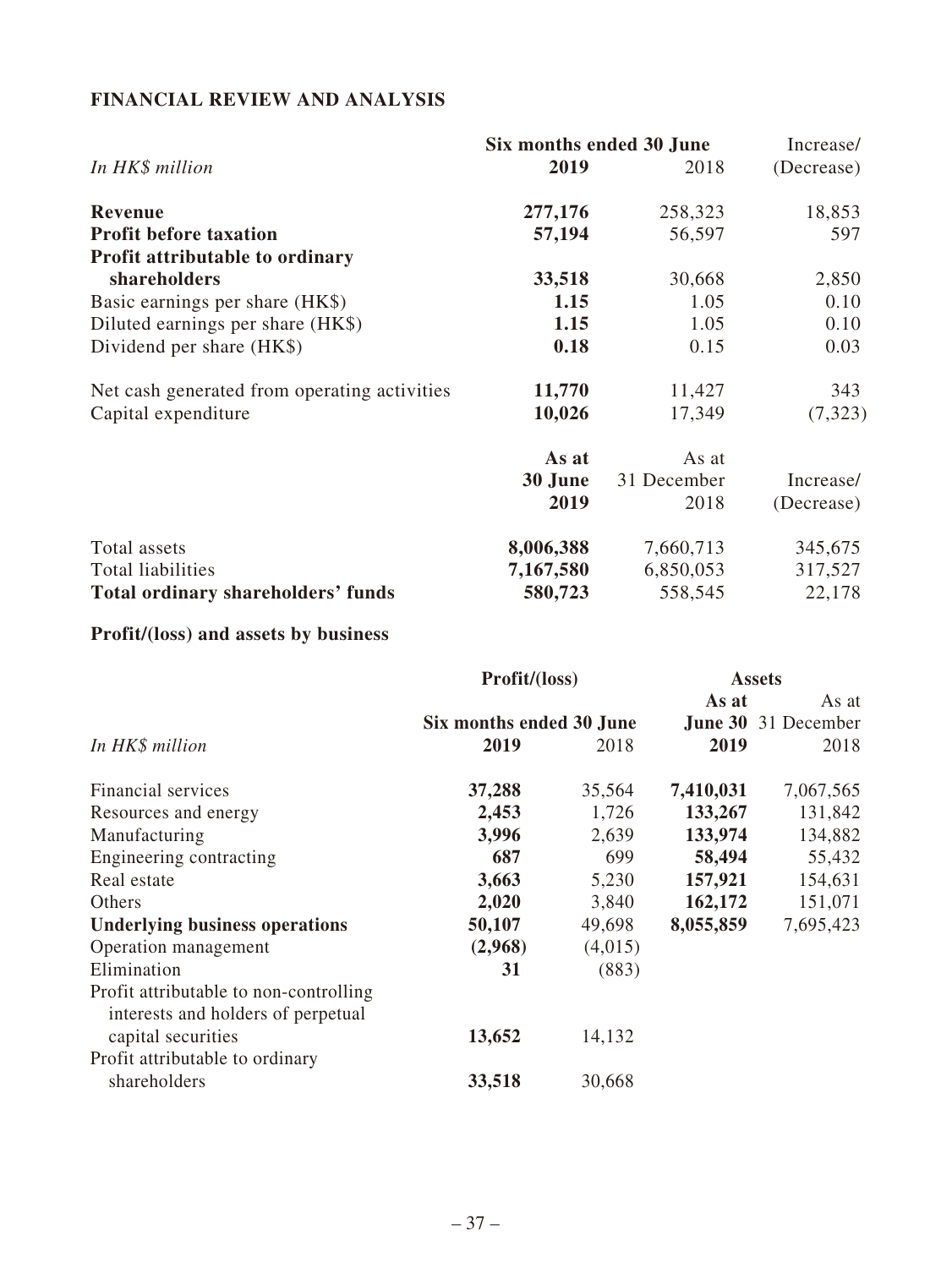## **Revenue by business**

|                         | Six months ended 30 June | Increase/(Decrease) |         |           |
|-------------------------|--------------------------|---------------------|---------|-----------|
| In HK\$ million         | 2019                     | 2018                | Amount  | $\%$      |
| Financial services      | 111,903                  | 103,068             | 8,835   | $8.6\%$   |
| Resources and energy    | 47,858                   | 34,994              | 12,864  | $37\%$    |
| Manufacturing           | 59,607                   | 61,125              | (1,518) | $(2.5\%)$ |
| Engineering contracting | 7,907                    | 4,015               | 3,892   | $97\%$    |
| Real estate             | 1,892                    | 5,270               | (3,378) | (64%)     |
| Others                  | 47,969                   | 49,822              | (1,853) | $(3.7\%)$ |

## **Revenue by nature**

|                                       | Six months ended 30 June |         | Increase/(Decrease) |          |
|---------------------------------------|--------------------------|---------|---------------------|----------|
| In HK\$ million                       | 2019                     | 2018    | Amount              | $\%$     |
| Net interest income                   | 67,461                   | 62,213  | 5,248               | 8.4%     |
| Net fee and commission income         | 34,929                   | 29,314  | 5,615               | $19\%$   |
| Sales of goods and services           | 165,233                  | 155,244 | 9,989               | $6.4\%$  |
| - Sales of goods                      | 144,391                  | 136,645 | 7,746               | $5.7\%$  |
| - Revenue from construction contracts | 8,269                    | 4,482   | 3,787               | 84%      |
| - Revenue from other services         | 12,573                   | 14,117  | (1,544)             | $(11\%)$ |
| Other revenue                         | 9,553                    | 11,552  | (1,999)             | (17%)    |

## **Profit Attributable to Ordinary Shareholders by Business**

## *In HK\$ million*

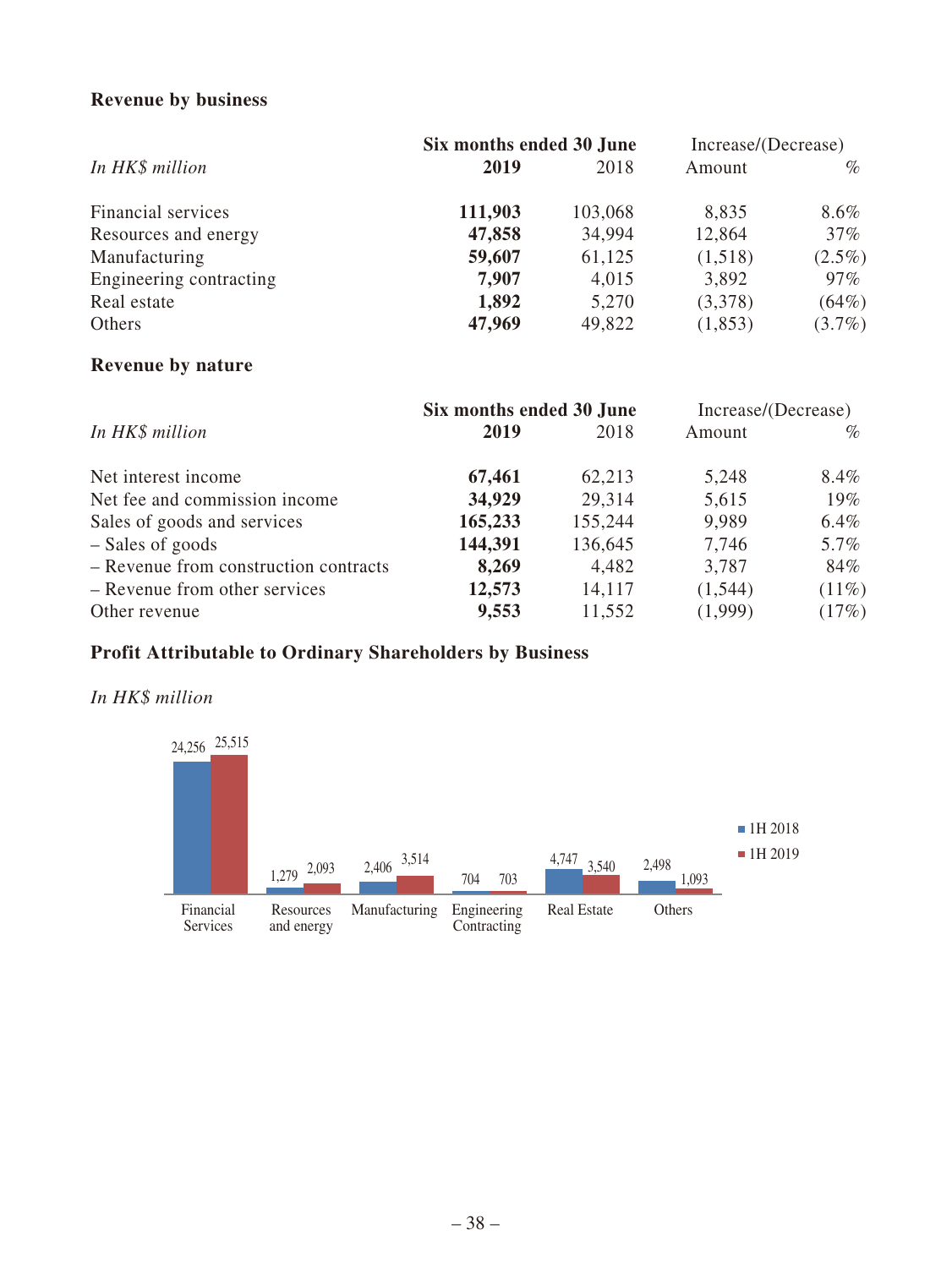## **Capital Expenditures**

|                         | Six months ended 30 June |        | Increase/(Decrease) |          |
|-------------------------|--------------------------|--------|---------------------|----------|
| In HK\$ million         | 2019                     | 2018   | Amount              | $\%$     |
| Financial services      | 1,763                    | 1,734  | 29                  | $1.7\%$  |
| Resources and energy    | 614                      | 835    | (221)               | (26%)    |
| Manufacturing           | 2,944                    | 6,479  | (3,535)             | (55%)    |
| Engineering contracting | 908                      | 1,010  | (102)               | $(10\%)$ |
| Real estate             | 225                      | 1,016  | (791)               | (78%)    |
| Others                  | 3,572                    | 6,275  | (2,703)             | (43%)    |
| <b>Total</b>            | 10,026                   | 17,349 | (7, 323)            | (42%)    |

## **Group Financial Position**

|                                           | As at     | As at                      |                     |           |
|-------------------------------------------|-----------|----------------------------|---------------------|-----------|
|                                           |           | <b>30 June</b> 31 December | Increase/(Decrease) |           |
| In HK\$ million                           | 2019      | 2018                       | Amount              | $\%$      |
| <b>Total assets</b>                       | 8,006,388 | 7,660,713                  | 345,675             | $4.5\%$   |
| Loans and advances to customers           |           |                            |                     |           |
| and other parties                         | 4,260,898 | 4,024,401                  | 236,497             | 5.9%      |
| Investments in financial assets           | 2,093,867 | 1,884,427                  | 209,440             | $11\%$    |
| Cash and deposits                         | 595,044   | 832,968                    | (237, 924)          | (29%)     |
| Placements with banks and non-bank        |           |                            |                     |           |
| financial institutions                    | 195,279   | 200,030                    | (4,751)             | $(2.4\%)$ |
| Trade and other receivables               | 182,483   | 111,057                    | 71,426              | 64%       |
| Fixed assets                              | 168,585   | 189,647                    | (21,062)            | $(11\%)$  |
| <b>Total liabilities</b>                  | 7,167,580 | 6,850,053                  | 317,527             | $4.6\%$   |
| Deposits from customers                   | 4,572,686 | 4,159,924                  | 412,762             | $9.9\%$   |
| Deposits from banks and non-bank          |           |                            |                     |           |
| financial institutions                    | 961,412   | 888,966                    | 72,446              | 8.1%      |
| Debt instruments issued                   | 788,713   | 745,031                    | 43,682              | 5.9%      |
| Borrowing from central banks              | 270,424   | 327,629                    | (57,205)            | (17%)     |
| Trade and other payables                  | 164,256   | 171,093                    | (6,837)             | $(4.0\%)$ |
| Bank and other loans                      | 151,263   | 156,678                    | (5,415)             | $(3.5\%)$ |
| <b>Total ordinary shareholders' funds</b> | 580,723   | 558,545                    | 22,178              | $4.0\%$   |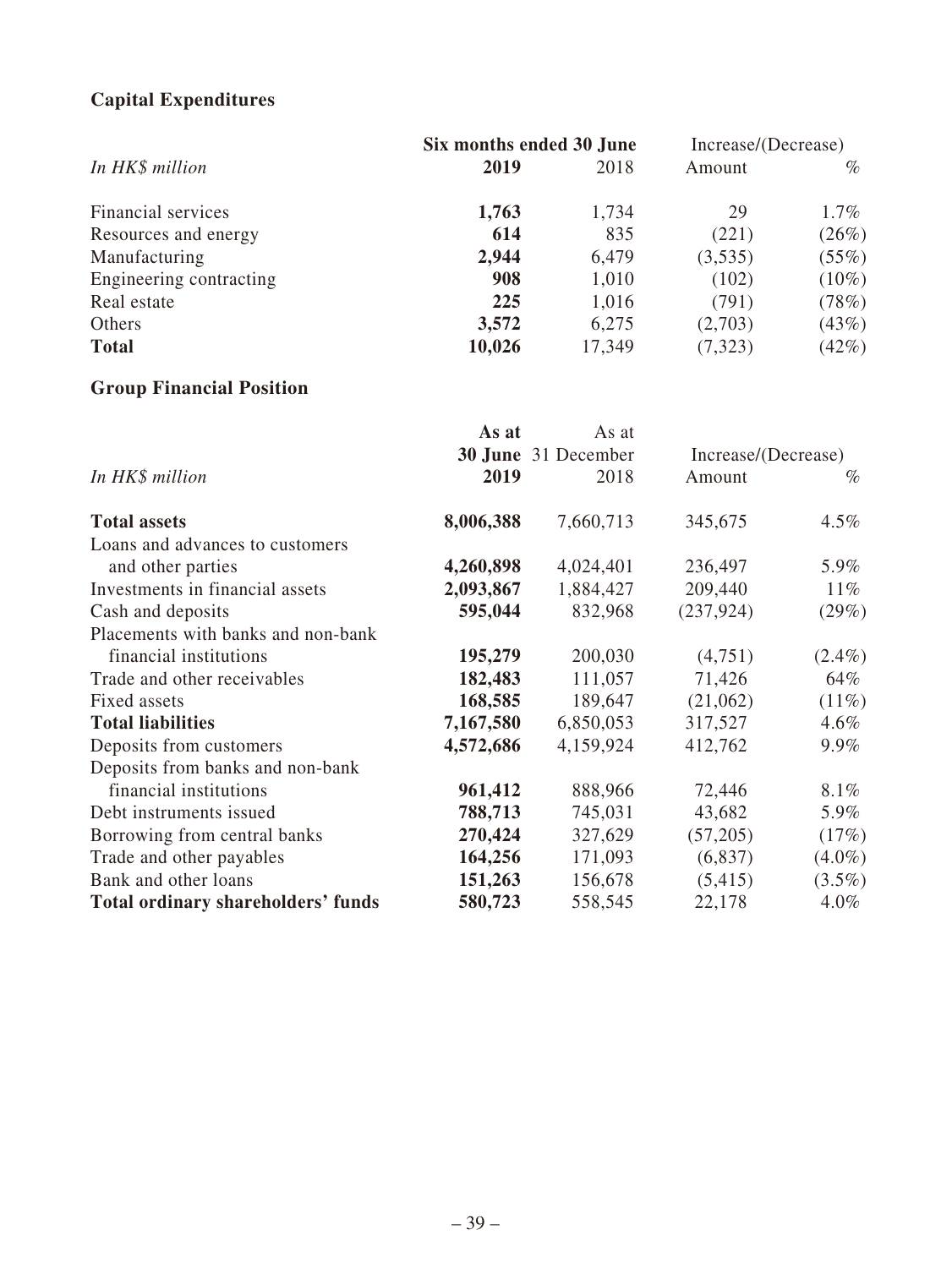### **Loans and advances to customers and other parties**

As at 30 June 2019, the net loans and advances to customers and other parties of the Group was HK\$4,260,898 million, an increase of HK\$236,497 million, increased 5.9% compared with 31 December 2018. The proportion of loans and advances to customers and other parties to total assets was 53.2%, an increase of 0.7% compared with 31 December 2018.

|                                       | As at      | As at               |                     |           |
|---------------------------------------|------------|---------------------|---------------------|-----------|
|                                       |            | 30 June 31 December | Increase/(Decrease) |           |
| In HK\$ million                       | 2019       | 2018                | Amount              | $\%$      |
| Loans and advances to customers and   |            |                     |                     |           |
| other parties at amortised cost       |            |                     |                     |           |
| Corporate loans                       | 2,222,128  | 2,160,645           | 61,483              | $2.8\%$   |
| Discounted bills                      | 3,919      | 169,204             | (165, 285)          | (98%)     |
| Personal loans                        | 1,873,074  | 1,694,236           | 178,838             | $11\%$    |
| Accrued interest                      | 10,337     | 10,016              | 321                 | $3.2\%$   |
| Total loans and advances to customers |            |                     |                     |           |
| and other parties at                  |            |                     |                     |           |
| amortised cost                        | 4,109,458  | 4,034,101           | 75,357              | $1.9\%$   |
| Impairment allowances                 | (128, 585) | (119, 857)          | (8,728)             | $(7.3\%)$ |
| Carrying amount of loans and advances |            |                     |                     |           |
| to customers and other parties at     |            |                     |                     |           |
| amortised cost                        | 3,980,873  | 3,914,244           | 66,629              | $1.7\%$   |
| Loans and advances to customers and   |            |                     |                     |           |
| other parties at FVOCI                |            |                     |                     |           |
| Corporate loans                       | <b>170</b> | 156                 | 14                  | $9.0\%$   |
| Discounted bills                      | 279,855    | 110,001             | 169,854             | 154%      |
| Carrying amount of loans and advances |            |                     |                     |           |
| to customers and other parties at     |            |                     |                     |           |
| <b>FVOCI</b>                          | 280,025    | 110,157             | 169,868             | 154%      |
| Net loans and advances to customers   |            |                     |                     |           |
| and other parties                     | 4,260,898  | 4,024,401           | 236,497             | 5.9%      |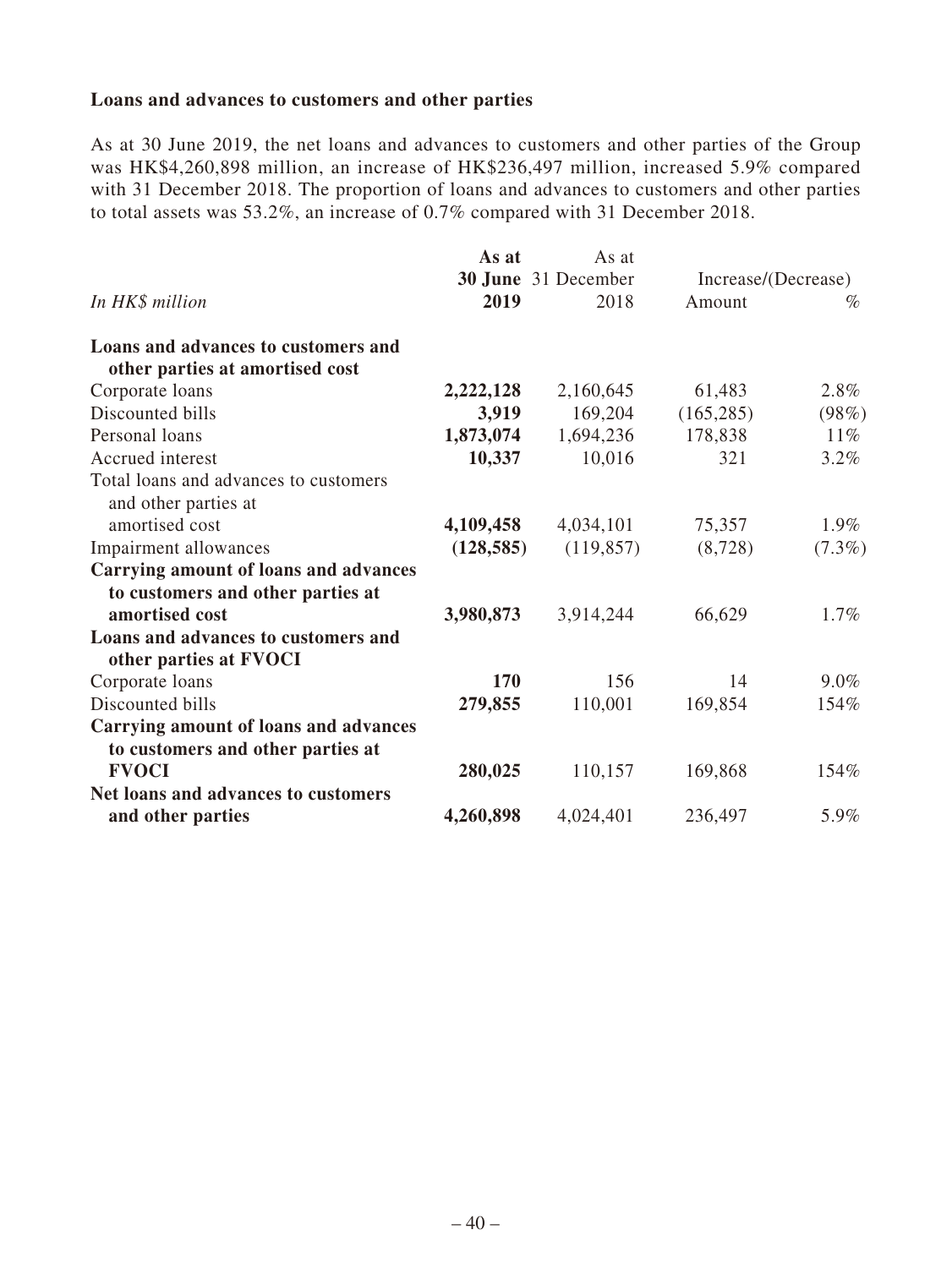### **Investments in financial assets**

As at 30 June 2019, the Investments in financial assets of the Group was HK\$2,093,867 million, an increase of HK\$209,440 million, increased 11% compared with 31 December 2018. The proportion of Investments in financial assets to total assets was 26.2%, an increase of 1.6% compared with 31 December 2018.

## *(a) Analysed by types*

|                                   | As at     | As at                      |                     |           |
|-----------------------------------|-----------|----------------------------|---------------------|-----------|
|                                   |           | <b>30 June</b> 31 December | Increase/(Decrease) |           |
| In HK\$ million                   | 2019      | 2018                       | Amount              | $\%$      |
| Debt securities                   | 1,152,886 | 1,084,868                  | 68,018              | 6.3%      |
| Investment management products    |           |                            |                     |           |
| managed by securities companies   | 395,349   | 266,318                    | 129,031             | 48%       |
| Investment funds                  | 274,746   | 233,549                    | 41,197              | 18%       |
| Trust investment plans            | 190,873   | 215,072                    | (24, 199)           | $(11\%)$  |
| Certificates of deposit and       |           |                            |                     |           |
| certificates of interbank deposit | 38,817    | 46,523                     | (7,706)             | (17%)     |
| Equity investment                 | 21,994    | 21,076                     | 918                 | $4.4\%$   |
| Wealth management products        | 2,934     | 3,144                      | (210)               | $(6.7\%)$ |
| Investments in creditor's rights  |           |                            |                     |           |
| on assets                         | 581       | 583                        | (2)                 | $(0.3\%)$ |
| Others                            | 1,051     | 921                        | 130                 | $14\%$    |
| <b>Subtotal</b>                   | 2,079,231 | 1,872,054                  | 207,177             | $11\%$    |
| <b>Accrued</b> interest           | 20,212    | 17,340                     | 2,872               | $17\%$    |
| Less: allowance for impairment    |           |                            |                     |           |
| losses                            | (5,576)   | (4,967)                    | (609)               | (12%)     |
| <b>Total</b>                      | 2,093,867 | 1,884,427                  | 209,440             | $11\%$    |

### *(b) Analysed by measurement category*

|                                    | As at     | As at<br><b>30 June</b> 31 December |         | Increase/(Decrease) |
|------------------------------------|-----------|-------------------------------------|---------|---------------------|
| In HK\$ million                    | 2019      | 2018                                | Amount  | $\%$                |
| Financial assets at amortised cost | 1,060,889 | 899,348                             | 161,541 | 18%                 |
| Financial assets at FVPL           | 395,544   | 395,259                             | 285     | $0.1\%$             |
| Debt investments at FVOCI          | 629,150   | 582,899                             | 46,251  | $7.9\%$             |
| Equity investments at FVOCI        | 8,284     | 6,921                               | 1,363   | $20\%$              |
| <b>Total</b>                       | 2,093,867 | 1,884,427                           | 209,440 | $11\%$              |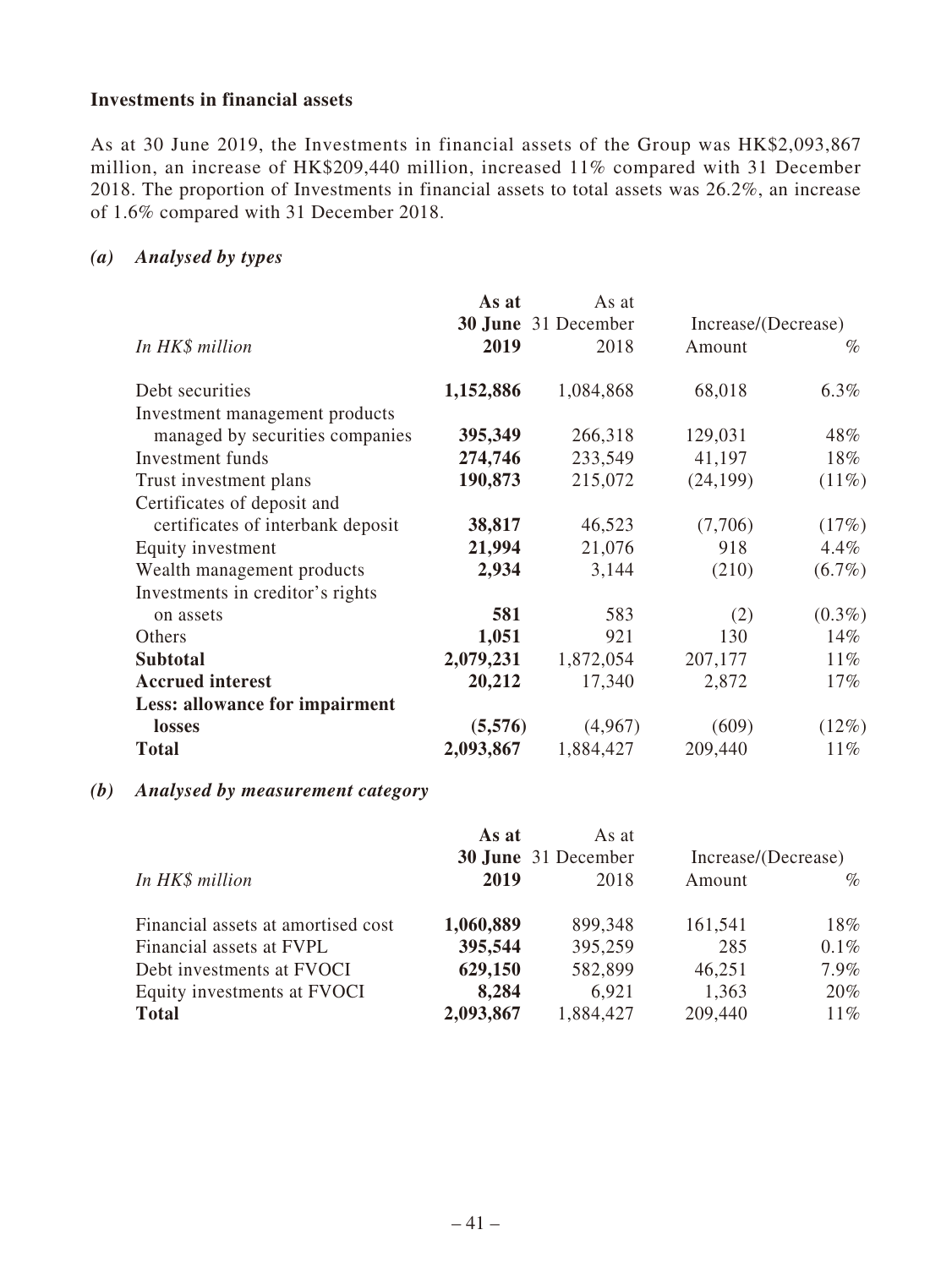### **Deposits from customers**

As at 30 June 2019, deposits from customers of the financial institutions under the Group were HK\$4,572,686 million, an increase of HK\$412,762 million, 9.9% compared with 31 December 2018. The proportion of deposits from customers to total liabilities was 63.8%, an increase of 3.1% compared with 31 December 2018.

|                                   | As at     | As at                      |                     |           |
|-----------------------------------|-----------|----------------------------|---------------------|-----------|
|                                   |           | <b>30 June</b> 31 December | Increase/(Decrease) |           |
| In HK\$ million                   | 2019      | 2018                       | Amount              | $\%$      |
| Corporate deposits                |           |                            |                     |           |
| Time deposits                     | 1,707,244 | 1,577,529                  | 129,715             | $8.2\%$   |
| Demand deposits                   | 1,865,238 | 1,725,834                  | 139,404             | $8.1\%$   |
| <b>Subtotal</b>                   | 3,572,482 | 3,303,363                  | 269,119             | 8.1%      |
| Personal deposits                 |           |                            |                     |           |
| Time deposits                     | 627,661   | 513,066                    | 114,595             | 22%       |
| Demand deposits                   | 325,942   | 300,114                    | 25,828              | 8.6%      |
| <b>Subtotal</b>                   | 953,603   | 813,180                    | 140,423             | $17\%$    |
| Outward remittance and remittance |           |                            |                     |           |
| payables                          | 9,084     | 5,504                      | 3,580               | 65%       |
| <b>Accrued</b> interest           | 37,517    | 37,877                     | (360)               | $(1.0\%)$ |
| <b>Total</b>                      | 4,572,686 | 4,159,924                  | 412,762             | $9.9\%$   |

### **RISK MANAGEMENT**

CITIC Limited has established a risk management and internal control system covering all business segments to identify, assess and manage various risks in the Group's business activities. The business, operating results, financial position and profitability of CITIC Limited may be subject to a number of risk factors and uncertainties, directly or indirectly, relating to the Group. The risk factors set out below are not exhaustive and CITIC Limited, in addition to these risk factors, may also be exposed to other unknown risks or risks that may not be material at present but may become material in future.

### **Financial Risk**

As a sub-committee of the Executive Committee, the Asset and Liability Management Committee ("ALCO") has been established to monitor financial risks of the Group in accordance with the relevant treasury and financial risk management policies.

### *Asset and liability management*

CITIC Limited's sources of funds for different businesses include long-term and short-term debt and equity, of which ordinary shares, preferred shares and perpetual securities are the alternative forms of equity financing instruments. CITIC Limited manages its capital structure to finance its overall operations and growth by using different sources of funds. The type of funding is targeted to match the characteristics of our underlying business.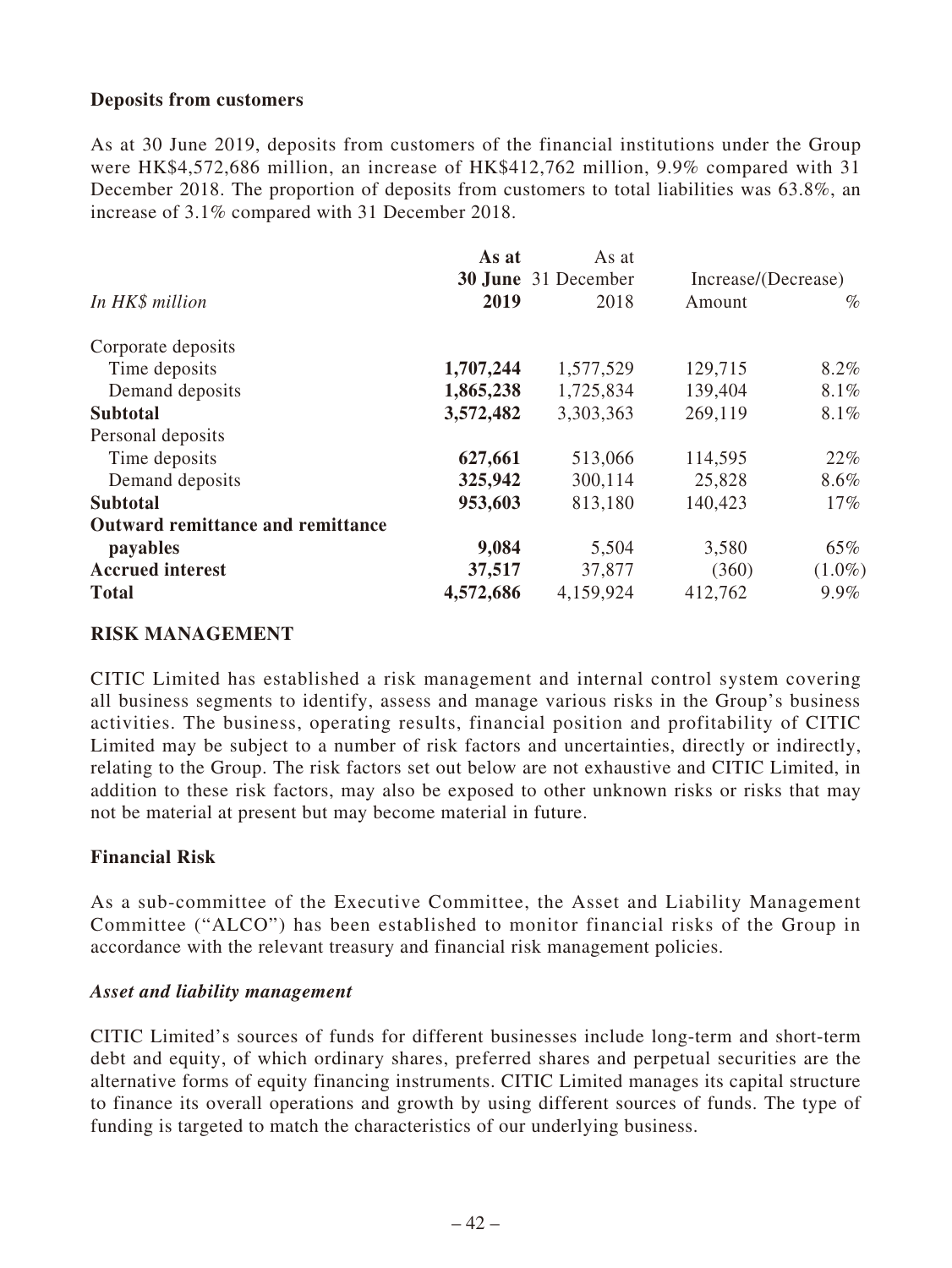## *1. Debt*

ALCO centrally manages and regularly monitors the existing and projected debt levels of CITIC Limited and its major non-financial subsidiaries to ensure that the Group's debt size, structure and cost are at reasonable levels.

As at 30 June 2019, consolidated debt of CITIC Limited<sup>(1)</sup> was HK\$931,924 million, including loans of HK\$150,519 million and debt instruments issued<sup>(2)</sup> of HK\$781,405 million. Debt of CITIC Bank<sup>(3)</sup> accounted for HK\$656.207 million. CITIC Limited attaches importance to cash flow management, the head office of CITIC Limited had cash and deposits of HK\$4,505 million and available committed facilities from banks of HK\$22,200 million.

The details of debt are as follows:

| As at 30 June 2019                 | HK\$ million |
|------------------------------------|--------------|
| Consolidated debt of CITIC Limited | 931.924      |
| Among which: Debt of CITIC Bank    | 656,207      |

### *Note:*

- (1) Consolidated debt of CITIC Limited is the sum of "bank and other loans" and "debt instruments issued" in the Consolidated Balance Sheet of CITIC Limited excluding interest accrued;
- (2) Debt instruments issued include corporate bonds, notes, subordinated bonds, certificates of deposit, certificates of interbank deposit issued and convertible corporate bonds excluding interest accrued;
- (3) Debt of CITIC Bank refers to CITIC Bank's consolidated debt securities issued, including longterm debt securities, subordinated bonds, certificates of deposit, certificates of interbank deposit issued and convertible corporate bonds excluding interest accrued and convertible corporate bonds that has been subscribed by another subsidiary of the group.



## **Consolidated debt by maturity as at 30 June 2019**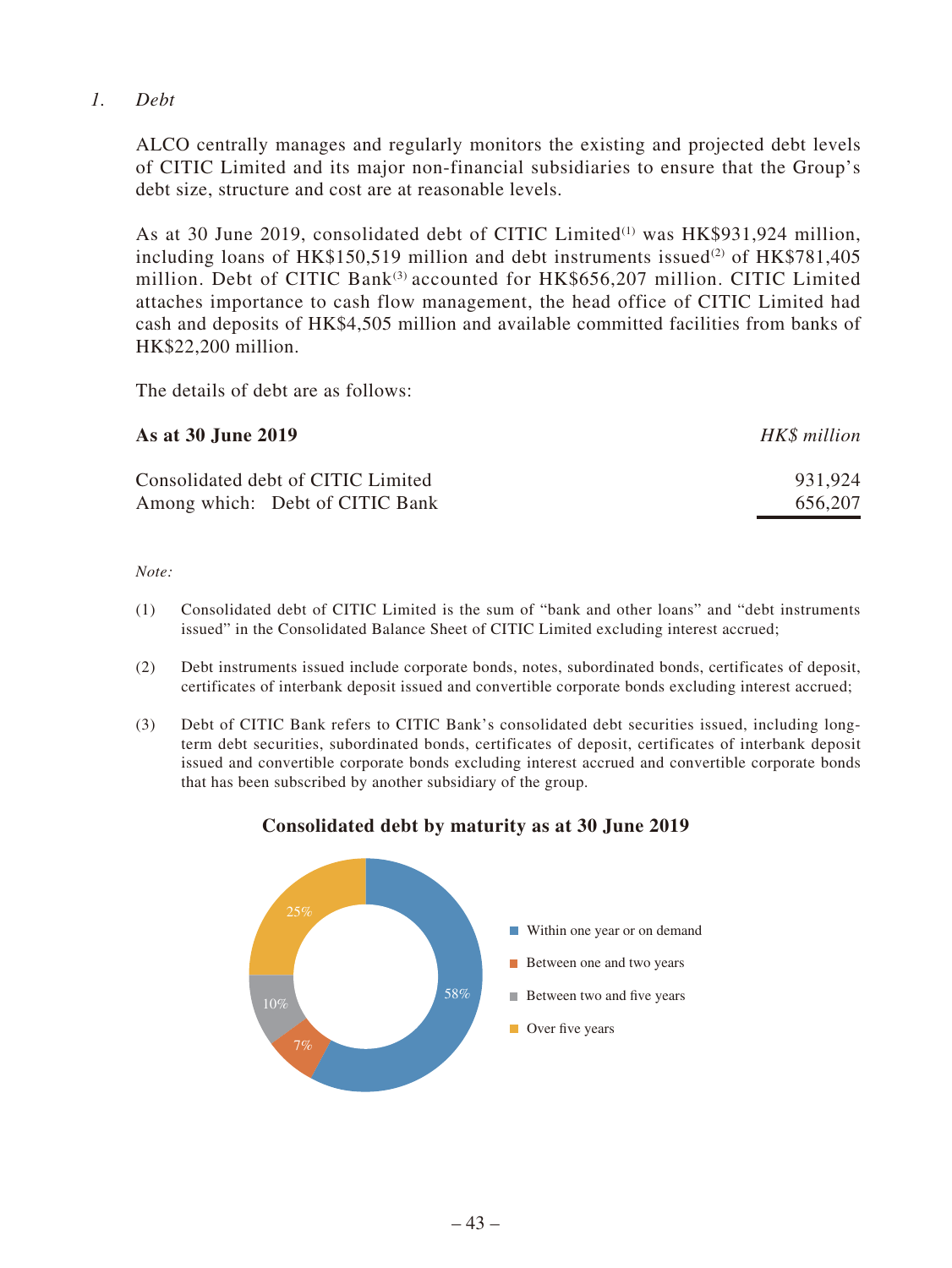## **Consolidated debt by type as at 30 June 2019**



The debt to equity ratio of CITIC Limited as at 30 June 2019 is as follows:

| In HK\$ million             | <b>Consolidated</b> |
|-----------------------------|---------------------|
| Debt                        | 931,924             |
| Total equity <sup>(4)</sup> | 838,808             |
| Debt to equity ratio        | 111%                |

*Note:*

(4) Total consolidated equity is based on the "total equity" in the Consolidated Balance Sheet.

### *2. Liquidity risk management*

The objective of liquidity risk management is to ensure that CITIC Limited always has sufficient cash to repay its maturing debt, perform other payment obligations and meet other funding requirements for normal business development.

CITIC Limited's liquidity management involves the regular cash flow forecast for the next three years and the consideration of its liquid assets level and new financings necessary to meet future cash flow requirements.

CITIC Limited centrally manages its own liquidity and that of its major non-financial subsidiaries and improves the efficiency of fund utilisation. With flexible access to domestic and overseas markets, CITIC Limited seeks to diversify sources of funding through different financing instruments, in order to raise low-cost funding of medium and long terms, maintain a mix of staggered maturities and minimise refinancing risk.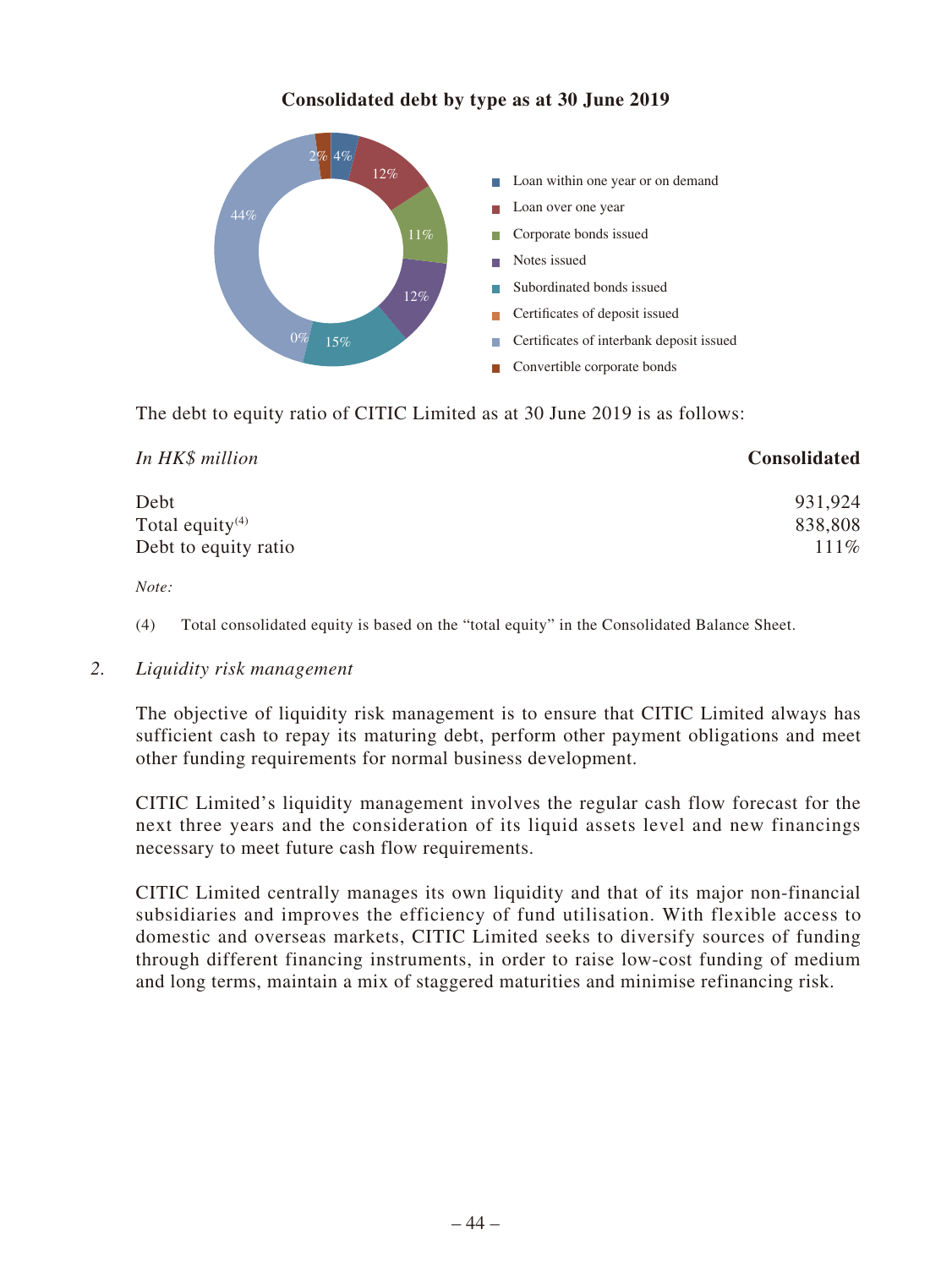## *3. Credit ratings*

|              | <b>Standard &amp; Poor's</b> | Moody's   |
|--------------|------------------------------|-----------|
| 30 June 2019 | BBB+/Stable                  | A3/Stable |

### *Treasury risk management*

Treasury risk management essentially covers the following financial risks inherent in CITIC Limited's businesses:

- Interest rate risk
- Currency risk
- Counterparty risk for financial products
- Commodity risk
- Market price risk

CITIC Limited manages the above risks by using appropriate financial derivatives or other means, and priority will be given to simple, cost-efficient and effective hedge instruments which meet the HKFRS 9 in performing treasury risk management responsibilities. To the extent possible, gains and losses of the derivatives offset the losses and gains of the assets, liabilities or transactions being hedged.

CITIC Limited is committed to establishing a comprehensive and uniform treasury risk management system. Within the group-wide treasury risk management framework, member companies are required to, according to their respective business characteristics and regulatory requirements, implement suitable treasury risk management strategies and procedures and submit reports on a regular and ad hoc basis.

*1. Interest rate risk*

CITIC Limited regularly monitors current and projected interest rate changes, with each of the operating entities of the Group implementing its own interest rate risk management system covering identification, measurement, monitoring and control of market risks. Interest rate risk is managed by taking into account market conditions and controlled at a reasonable level.

For our financial subsidiaries, repricing risk and benchmark risk are the main sources of interest rate risk. Observing the principle of prudent risk appetite, they closely track changes in the macroeconomic situation and internal business structure, continue to optimise the maturity structure of deposits, make timely adjustments to the loan repricing lifecycle, and take the initiative to manage sensitive gaps in interest rates for the overall objective of achieving steady growth both in net interest income and economic value within a tolerable level of interest rate risk.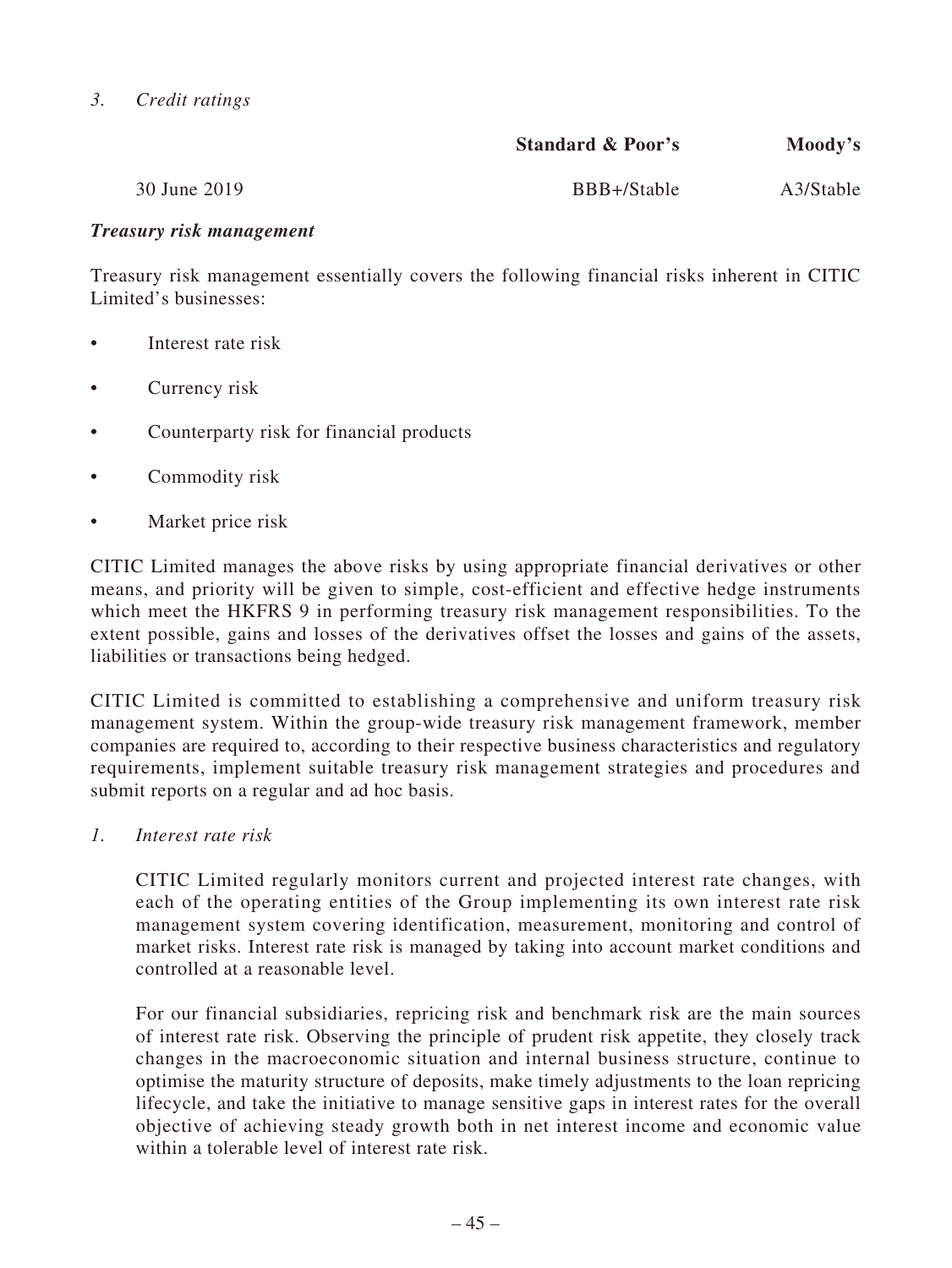For our head office and non-financial subsidiaries, the interest rate risk arises primarily from debt. Borrowings at floating rates expose CITIC Limited to cash flow interest rate risk, while borrowings at fixed rates expose CITIC Limited to fair value interest rate risk. Based on its balance sheet and market conditions, CITIC Limited and its nonfinancial subsidiaries will conduct analysis and sensitivity testing on interest rate risk, adopt a flexible approach in choosing financing instruments at floating and fixed rates, or choose to employ, at the suitable time, the interest rate swaps and other derivative instruments approved for use by the ALCO to manage interest rate risk.

*2. Currency risk*

CITIC Limited has major operations in mainland China, Hong Kong and Australia, with Renminbi ("RMB"), Hong Kong dollar ("HKD") and United States dollar ("USD") as functional currencies respectively. The Group's member companies are exposed to currency risk from gaps between financial assets and liabilities, future commercial transactions and net investments in foreign operations that are denominated in a currency that is not the member company's functional currency. The reporting currency of the consolidated financial statements of CITIC Limited is HKD. Translation exposures from the consolidation of subsidiaries, whose functional currency is not HKD, are not hedged by using derivative instruments as no cash exposures are involved.

CITIC Limited measures its currency risk mainly by currency gap analysis. Where it is appropriate, the Group seeks to lower its currency risk by matching its foreign currency denominated assets with corresponding liabilities in the same currency or using forward contracts and cross currency swaps, provided that hedging is only considered for firm commitments and highly probable forecast transactions.

## *3. Counterparty risk for financial products*

CITIC Limited has business with various financial institutions, including deposits, interbank lending, financial investment products and derivative financial instruments. To mitigate the risk of non-recovery of deposited funds or financial instrument gains, member companies of CITIC Limited approve and adjust the list of counterparties and credit limits of approved financial institutions through internal credit extension processes. A regular report is required.

*4. Commodity risk*

Some businesses of CITIC Limited involve the production, procurement, and trading of commodities, and they face exposure to price risks of commodities such as iron ore, crude oil, gas and coal.

To manage some of its raw material exposures such as supply shortages and price volatility, CITIC Limited has entered into long-term supply contracts for certain inputs or used plain vanilla futures or forward contracts for hedging. While CITIC Limited views that natural offsetting is being achieved to a certain extent across its different business sectors, it performs a continual risk management review to ensure commodity risks are well understood and controlled within its business strategies.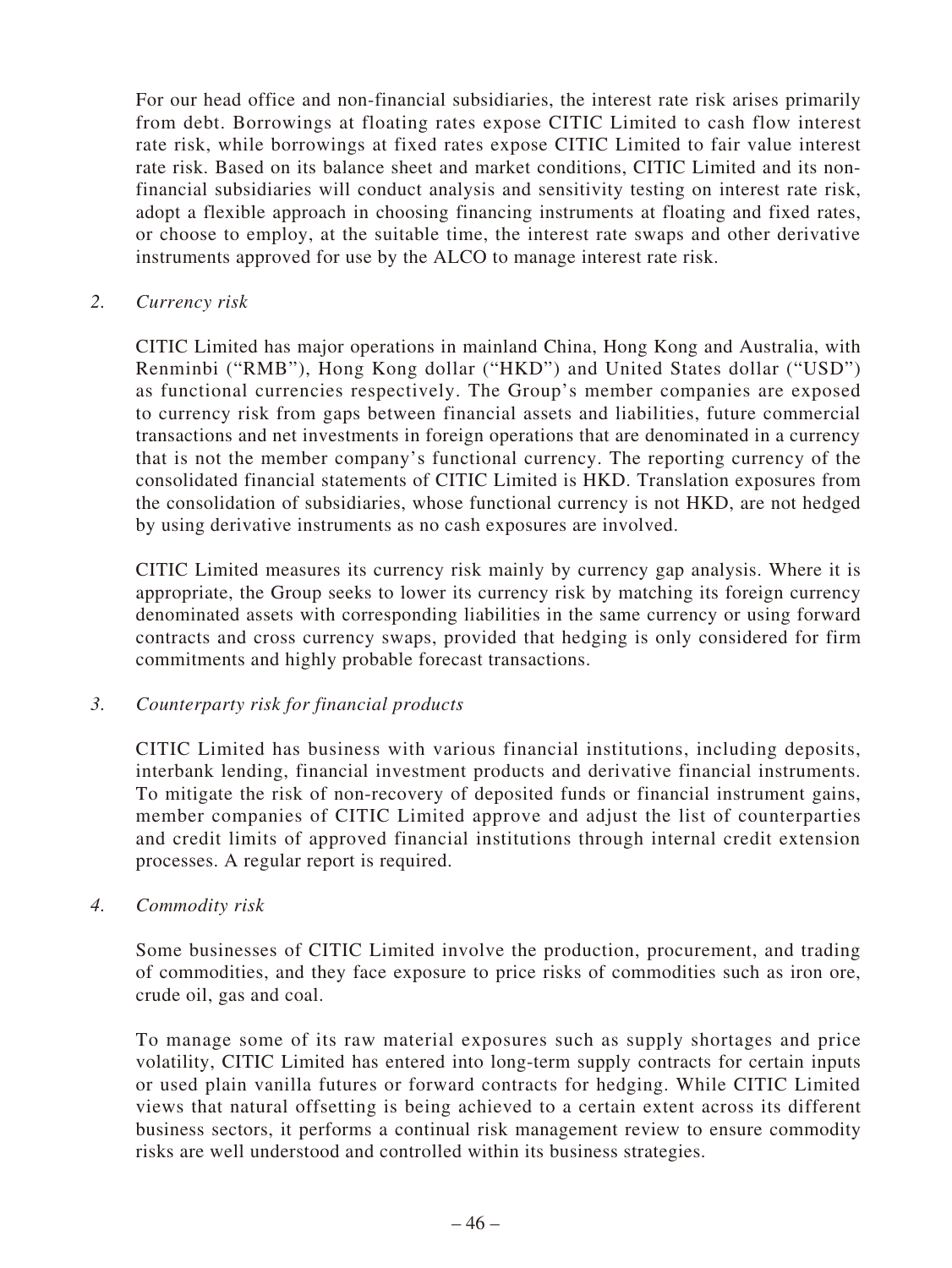### *5. Market price risk*

CITIC Limited holds investments in financial assets classified as Derivative financial instruments or Investments in financial assets in the consolidated balance sheet. To control price risks arising from such investments, the Group actively monitors the price changes and diversifies the relevant investment risks through appropriate asset allocation.

### **Economic Environment**

CITIC Limited operates diversified businesses globally in various countries and regions. As a result, its financial condition, operational results and business prospects are, to a significant degree, subject to the development of both international and domestic economies, as well as the political and legislative environment.

As China's economy is undergoing structural changes, the formation of new growth drivers involves further reforms in a variety of areas, including politics, economy, technology, culture and society. The global economy is still on the way of recovery, but the performances in main economic entities and regions are divergent, and challenges from trade friction and other aspects are increasing. The growth prospect is with uncertainty. If negative economic factors appear in countries and regions in which CITIC Limited operates, there might be an adverse impact on its operational results, financial condition and profitability.

### **Operational Risk**

The financial services segment of the Group covers various sectors, including banking, securities, trust, insurance and asset management. As information technology is widely applied in the modern financial services industry, the reliability of computer systems, computer networks and information management software is essential to both traditional financial and innovative businesses. Unreliable information technology systems or underdeveloped network technologies may result in inefficient trading systems, business interruption, or loss of important information, thus affecting the reputation and service quality of financial institutions and even incurring economic losses and legal disputes.

CITIC Limited carries out resources and energy, manufacturing, engineering contracting, real estate, and other businesses in countries and regions across the world, and these businesses might continue to encounter a diversity of operational difficulties. Certain difficulties, if beyond the control of CITIC Limited, might result in production delays or increases in production costs. These operational risks include delay of government payments, deterioration of tax policies, labour disputes, unforeseen technical failures, various disasters and emergencies, unexpected changes in mineral, geological or mining conditions, pollution and other environmental damage, as well as potential disputes with foreign partners, customers, subcontractors, suppliers or local residents or communities. Such risks would cause damage or loss to the relevant businesses of CITIC Limited, which in turn could adversely affect its operations, financial condition and profitability.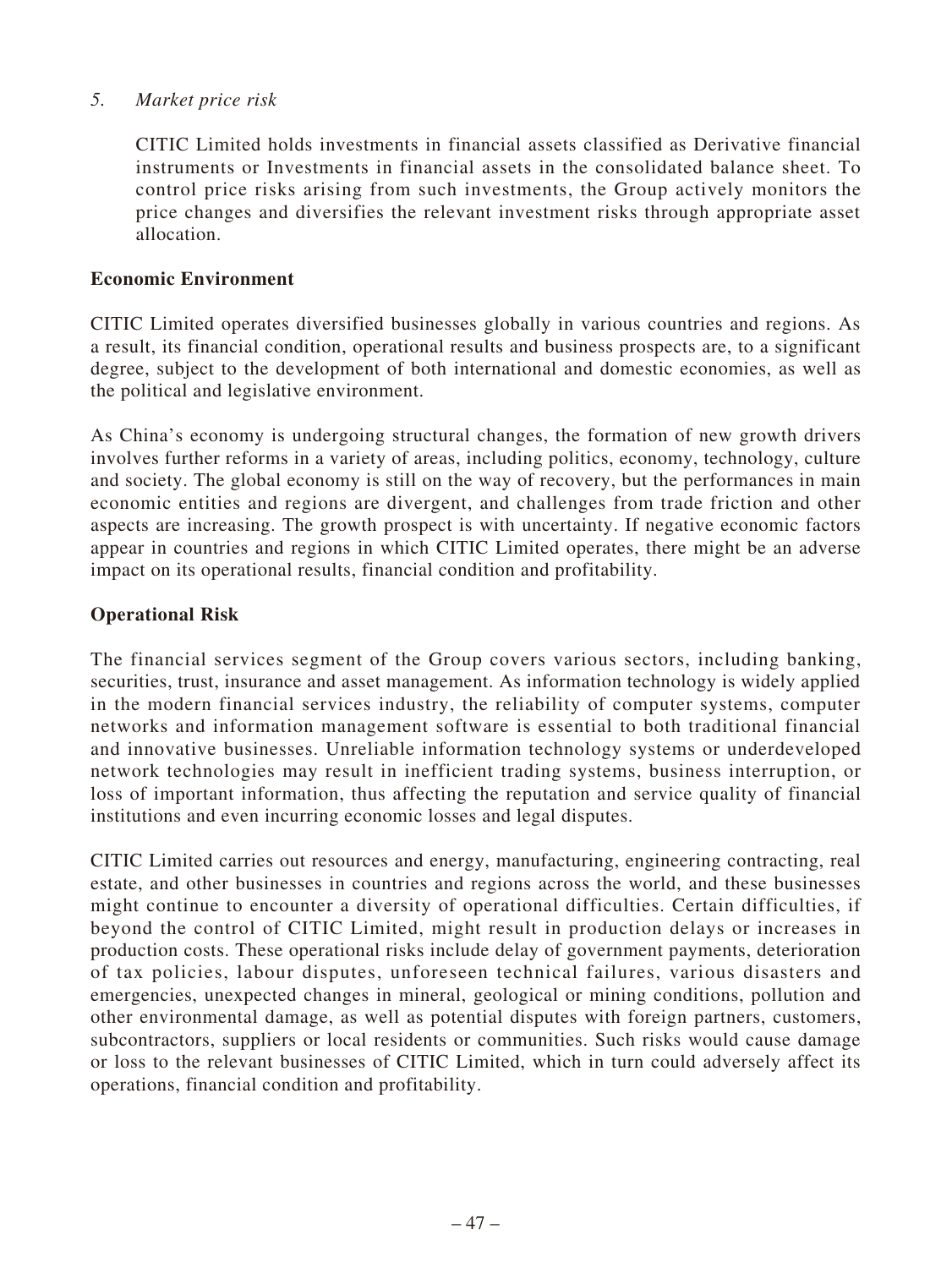## **Credit Risk**

With the proliferation of new market entities, innovative business models, new products, businesses and counterparties, credit risks could increase in both width and complexity. In this unpredictable economic climate, with extensive business operations and counterparties, the Group pays close attention to market developments and credit risks arising from business partners. If the Group fails to investigate and prevent such risks, they may have an adverse impact on its operations, financial condition and profitability.

### **Competitive Markets**

CITIC Limited operates in highly competitive markets. Failure to compete in terms of product specifications, service quality, reliability or price may have an adverse impact on the Group.

- The financial services business faces fierce competition from domestic and international commercial banks and other financial institutions.
- The engineering contracting business is challenged by global peers as well as China's large state-owned enterprises and private companies.
- Resources and energy, manufacturing, real estate operations, and other businesses in different sectors also face severe competition over resources, technologies, prices and services.

Intensification of competition might result in lower product prices, narrower profit margins as well as loss of market share for CITIC Limited.

## **Other External Risks and Uncertainties**

### *Impact of local, national and international laws and regulations*

CITIC Limited faces local business risks in different countries and regions. Such risks might have a significant impact on the financial condition, operations and business prospects of CITIC Limited in the relevant markets. The investments of CITIC Limited in countries and regions across the world might at present or in future be affected by changes in local, national or international political, social, legal, tax, regulatory and environmental requirements from time to time. In addition, new government policies or measures, if introducing changes in fiscal, tax, regulatory, environmental or other aspects that may affect competitiveness, could result in an additional or unforeseen increase in operating expenses and capital expenditures, produce risks to the overall return on investment of CITIC Limited, and delay or impede its business operations and hence adversely affect revenue and profit.

### *Impact of new accounting standards*

The Hong Kong Institute of Certified Public Accountants ("HKICPA") issues new and revised Hong Kong Financial Reporting Standards ("HKFRSs") from time to time. As the accounting standards continue to evolve, HKICPA might further issue new and revised HKFRSs in the future. The new accounting policies, if required to be adopted by CITIC Limited, could have a significant impact on its financial condition and operations.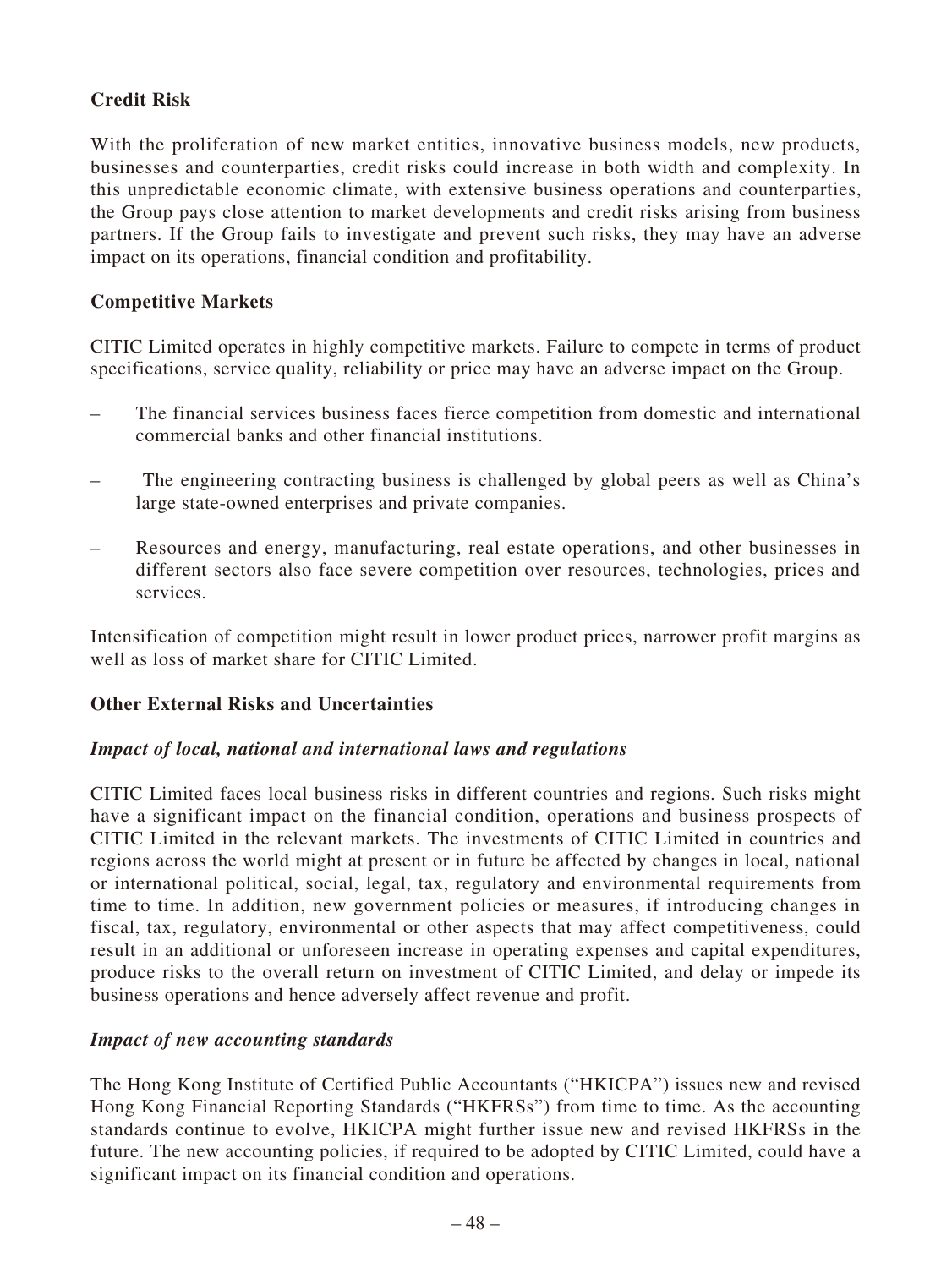### *Natural disasters or events, terrorism and diseases*

The business of CITIC Limited could be affected by events such as earthquakes, typhoons, tropical cyclones, inclement weather, acts or threats of terrorism, or outbreaks of highly contagious diseases, which would directly or indirectly reduce the supply of essential goods or services or reduce economic activities on a local, regional or global scale. Any of these disasters might damage the businesses of CITIC Limited, which would have a material adverse impact on the financial condition and operations of CITIC Limited.

### **HUMAN RESOURCES**

### **Protecting Employees' Rights and Interests**

During the period, we complied fully with relevant laws, regulations and policies, including those concerning labour contracts. We are committed to protecting the lawful rights and interests of our staff to build harmonious relationships with them. In our recruitment and career development practices, we provide equal opportunities for all, based on individual merit and overall fairness, without regard to race, gender, religion, ethnicity, nationality or physical disability. We also prohibit child and forced labour in all of our operations.

We and our subsidiaries have established a competitive remuneration policy, which is guided by the remuneration policies of relevant local governments and based on business results. This market-oriented mechanism puts equal emphasis on market competitiveness and fairness, and correlates salary with performance. During the period, we continued to optimise our performance appraisal and remuneration systems to help the Company achieve better performance. In addition, we made further improvements to our staff benefits schemes, including insurance and policies on working hours and rest periods. As required by the Hong Kong SAR Government, we made contributions to the Mandatory Provident Fund for all staff based in Hong Kong and provided full coverage of basic social insurance for our mainland staff according to the requirements of local governments.

## **Developing our Staff**

We have established five teams comprising senior management, industry leaders, advanced technology specialists and skilled professionals, international staff and outstanding young executives. This team functions as a talent pool for supporting the Company's development. We have also strengthened our approach to talent development in line with our own corporate culture and specific training requirements.

In line with our people-oriented philosophy, and capitalising on the strength of our integrated network, we arrange for staff postings, internal rotations and exchanges between our headquarters and subsidiaries and among our subsidiaries in different sectors. These are also arranged between CITIC and provincial and municipal governments as well as strategic partner companies. By organising these programmes, we are able to enrich the experience of our employees and allow them to improve their professional knowledge and skills.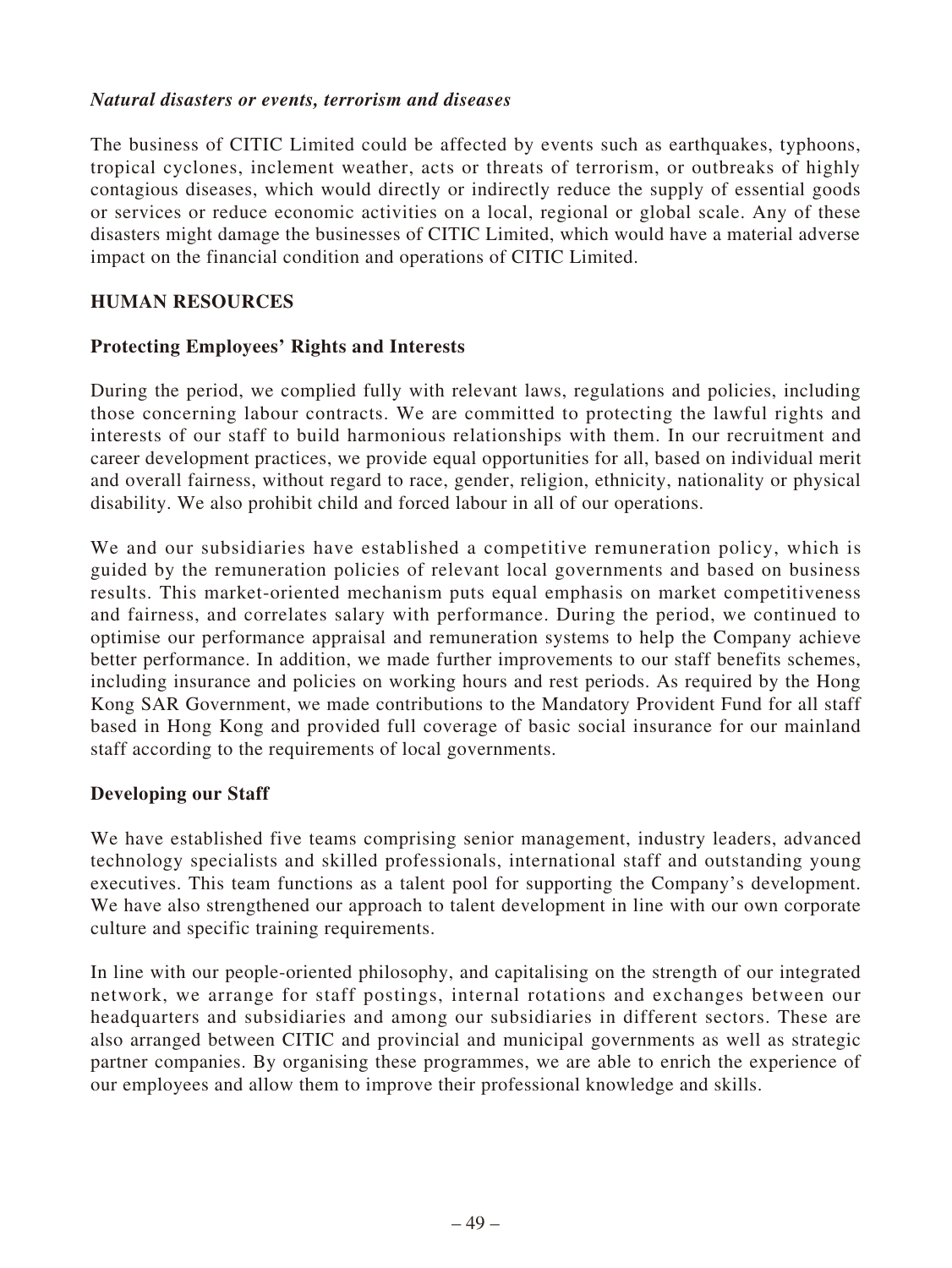## **Caring for CITIC Employees**

The quality of life of our employees is one of our greatest concerns. To improve employees' sense of achievement and belonging, we have taken various measures including providing awards and recognition, giving publicity, organizing cultural and sports activities, and staff visit at special time points and offering regular support and caring.

## **CORPORATE GOVERNANCE**

CITIC Limited is committed to maintaining high standards of corporate governance. The board of directors believes that good corporate governance practices are important to promote investor confidence and protect the interests of our shareholders. Looking ahead, we will keep our governance practices under continual review to ensure their consistent application and will continue to improve our practices having regard to the latest developments. Details of our corporate governance practices can be found in CITIC Limited's Annual Report 2018 and on CITIC Limited's website at www.citic.com.

CITIC Limited has applied the principles and complied with all the code provisions of the corporate governance code as set out in Appendix 14 to the Rules Governing the Listing of Securities on The Stock Exchange of Hong Kong Limited during the six months ended 30 June 2019.

## **REVIEW OF INTERIM FINANCIAL STATEMENTS**

The audit and risk management committee of the board reviewed the unaudited condensed consolidated financial statements for the six months ended 30 June 2019 in conjunction with the management and CITIC Limited's external auditor. The committee consists of five nonexecutive directors of whom three are independent.

The interim financial information is prepared in accordance with Hong Kong Accounting Standard 34 "Interim Financial Reporting". It has been reviewed by CITIC Limited's independent auditor, PricewaterhouseCoopers, in accordance with Hong Kong Standard on Review Engagements 2410, "Review of Interim Financial Information Performed by the Independent Auditor of the Entity".

## **INTERIM DIVIDEND AND CLOSURE OF REGISTER OF MEMBERS**

The directors have declared an interim dividend of HK\$0.18 per share (2018: HK\$0.15 per share) for the year ending 31 December 2019, payable on Friday, 4 October 2019 to shareholders whose names appear on CITIC Limited's register of members on Thursday, 19 September 2019. The register of members of CITIC Limited will be closed from Tuesday, 17 September 2019 to Thursday, 19 September 2019, both days inclusive, during which period no transfer of shares will be effected. To qualify for the interim dividend, all transfer documents accompanied by the relevant share certificates must be lodged with CITIC Limited's Share Registrar, Tricor Tengis Limited, at Level 54, Hopewell Centre, 183 Queen's Road East, Hong Kong, for registration not later than 4:30 p.m. on Monday, 16 September 2019.